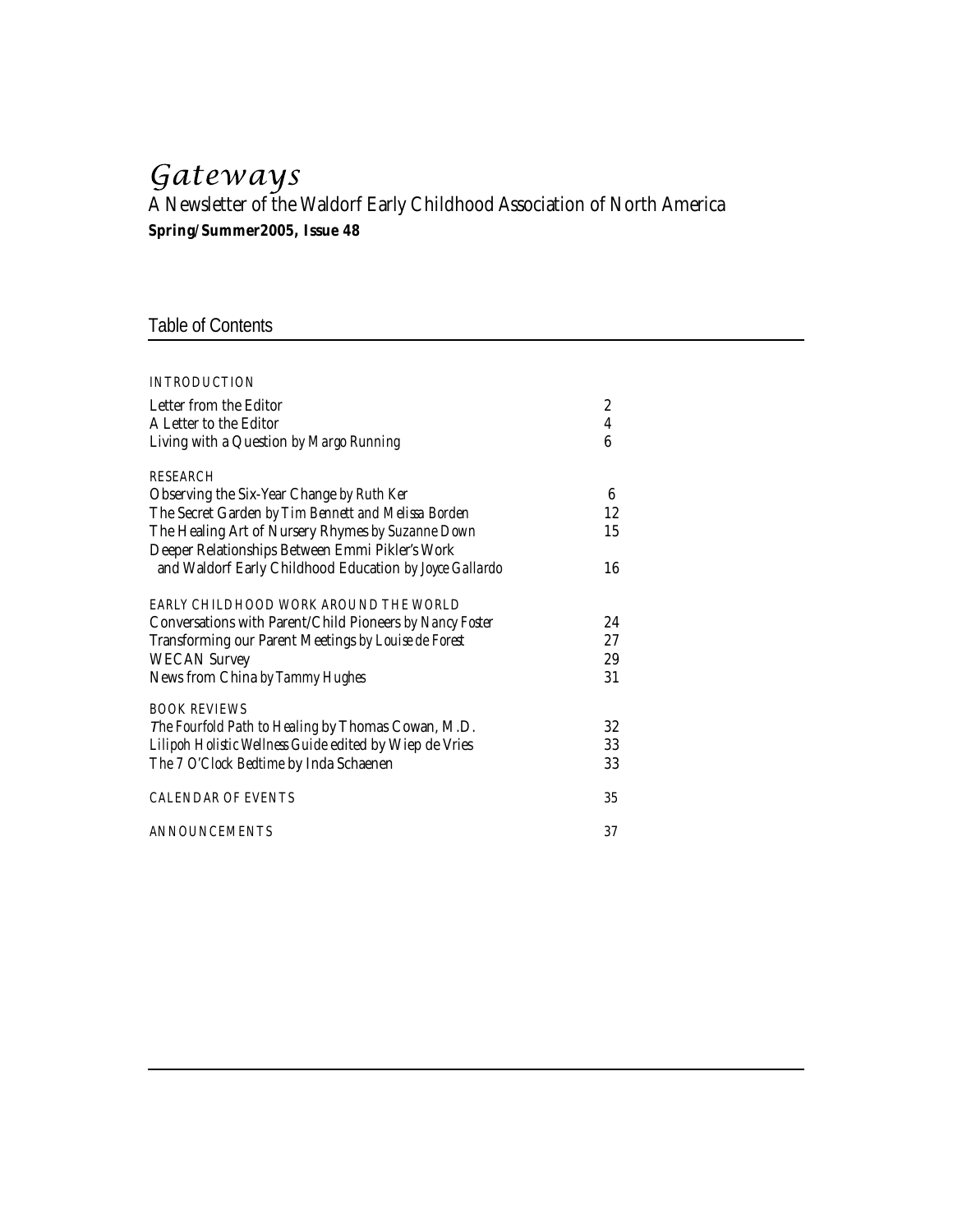## **From the Editor**

*We speak often, and sentimentally, of being "enchanted" by the natural world. But what if it's the other way around? What if we are enchanted, literally, by the human world we live in? That seems entirely more likely–that the consumer world amounts to a kind of lulling spell, chanted tunefully and eternally by the TV, the billboard, the suburb. A spell that by now we sing to each other. A spell that, should it start to weaken, we try to strengthen with medication, with consumption, with noise. A slightly frantic enchantment, one that has to get louder all the time to block out the troubling question constantly forming in the back of our minds: "Is this all there is?"*

*If so, then for us as individuals and as a society the deep question becomes how to break that spell. A kiss offers the traditional antidote, of course, but a kiss is what the culture keeps giving us. A nice soft kiss, day after day. Sometimes a shirt full of bees seems more effective. "Turn off the air conditioner," the great desert writer, Ed Abbey, would tell tourists when he was a ranger at Arches National Monument in southwest Utah. Take off your sunglasses. Get out of the car. Feel the heat, feel the cold, feel something. All those senses–all those emotions–work outside the narrow range in which we normally set our personal thermostats. It's a sorry thing to admit that you're so thick it takes seventysix yellow jacket bites to pierce you. . .But the lesson was well worth the price–that desperate clarity was one of the greatest gifts the world ever gave me. When I try to imagine the Holy Spirit, I hear buzzing.*

Bill McKibben, *Yoga Journal*, Aug./Sept. 2004

These words resound deeply as we enter into springtime, and nature all around us awakens. How do we break the spell that has enchanted our senses and thinking, and created so many habits that do not serve us as individuals, that do not serve the children we care for and that do not serve the earth? How do we awaken and then stay awake? Bill McKibben received seventy-six bee stings, an awakening he says was well worth the price. But perhaps there are other ways to awaken from enchantment?

Rudolf Steiner suggested two ways that can help one to awaken from the enchantment of this modern, materialistic, consumer world. One is an active practice of true observation, especially of nature. Spend some time in nature, (even in a small place within a city) and allow what you perceive to enter into you unchanged by you. Practice observing objectively, it's not easy, but it can help in developing a capacity to truly see what is before us. We can learn how to allow our sense perceptions to speak in us without thought, judgment, diagnosis, or dreaming, and thereby wake up to the speaking of the world in which we live.

The other is embarking and continuing on one's own path of self-reflection and self-education. Who am I, what are my own patterns of reaction, what are my core needs and values and what are my habitual strategies for meeting those needs? Can I become free in that I choose my responses in challenging situations rather that react to what comes toward me?

This is the most challenging work we have, and often it takes a personal crisis of some sort for us to begin to penetrate into our core and attempt to become aware of how we process the sense perceptions that we receive. Courage is needed here to truly look at oneself, to attempt to *Know Thyself*. Observation of self can begin to reveal those aspects that we would choose to work on. Then one can begin to recognize when a new response is called for, a chosen action instead of a reaction. New things become possible that weren't before. One can become aware especially from painful situations and personal crises, but also joy filled ones. Can we meet the world and each situation with a mood of questioning: What is truly being asked of me? What can I learn in this? What new capacities must I develop to meet this? Can I find a place of gratitude within myself for difficult situations and face them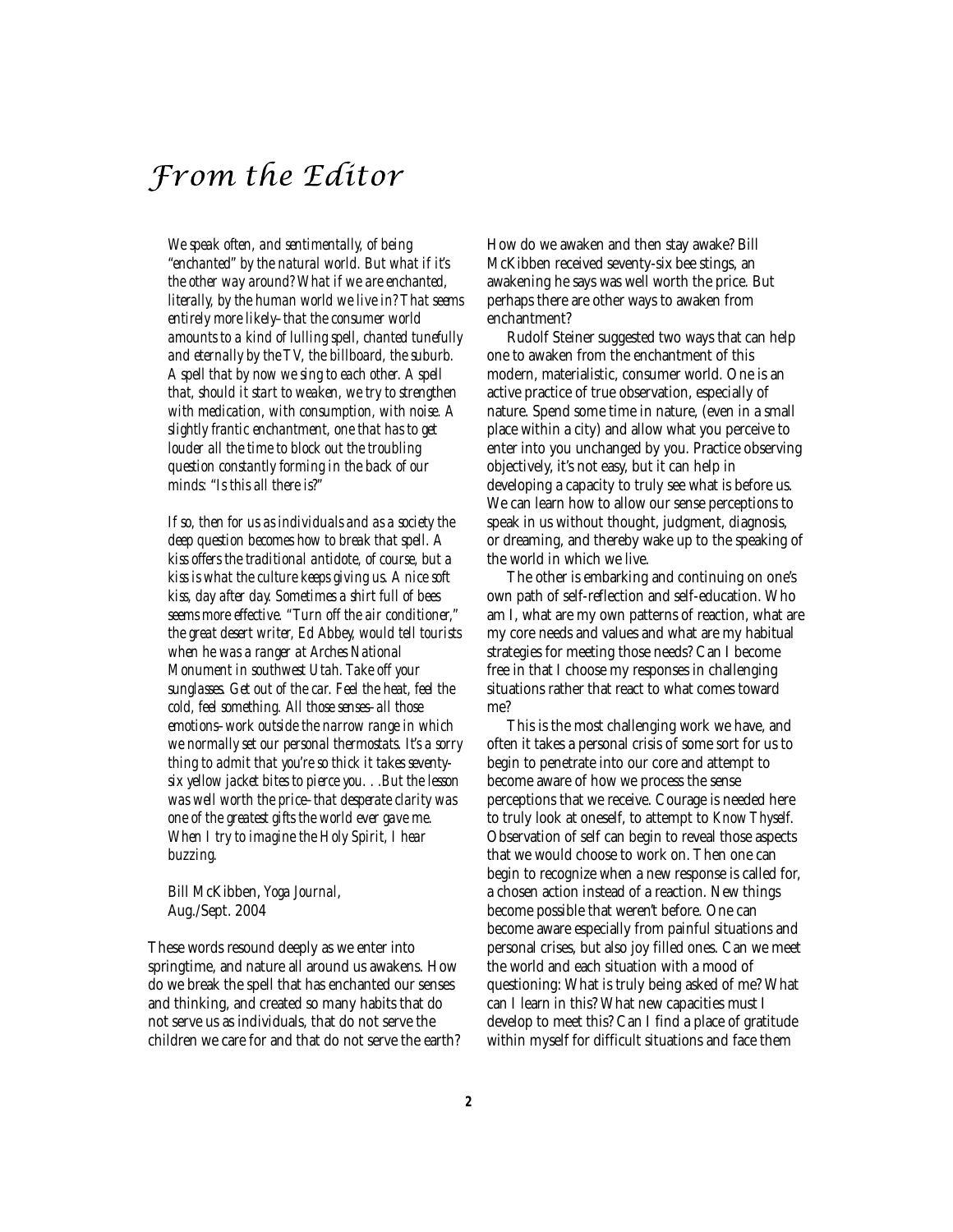with courage as learning opportunities? This is a path of development of the will as Steiner described in Lecture Four of *The Study of Man (The Foundations of Human Experience).*

There can only be self-directed activity in this modern path of development. It can only be done from the inside. No one can do it for us. Both the questions and the striving for answers must arise within us and yet, it enables us to live more fully in the world and be truly present in experiences, feelings, and thoughts. It is a path of awareness and attentiveness in all aspects of life including one's own thinking, feeling and willing and the working to transform them to "higher" capacities. Rudolf Steiner offered many exercises that help in this selfdevelopment work, and there are many books where he gives guidance, particularly *Knowledge of Higher Worlds.*

This past February marks one hundred, fortyfour years since the birth of Rudolf Steiner, and I would like to include here my immense gratitude for the work he did and the freedom in which he left us to take up that work or not, and to find our own way with it.

This newsletter focuses on the education and development of the young child from an approach based on anthroposophy that has become known as Waldorf education. It has sprung from the fountain of Steiner's spiritual research, though many others have continued the work of spiritual science, of anthroposophy, since Steiner.

At Christmas 1923, the Anthroposophical Society was founded, and Rudolf Steiner united himself and his life's work with this spiritual organization. Membership in this organization is for those who support the work of anthroposophy and want to see it continuing in the world. One can say that it is because of the Anthroposophical Society that Waldorf education exists in the world. There is direct connection between my work, the work of WECAN and all Waldorf schools and initiatives, and the Anthroposophical Society. This Easter, many of our colleagues from North America joined with others from all around the world at a world conference on the young child held at the Goetheanum, the world center for the Anthroposophical Society, located in Switzerland.

I would like to encourage each reader to consider their own relationship with the source of our work,

the Anthroposophical Society. We each already have a relationship of some sort to anthroposophy since we are working in a field directly springing from that source. Of course, it is essential that each person is left free to come toward anthroposophy and the Anthroposophical Society; that is the basis for this path. Nonetheless, I ask the reader to consider her or his connection to anthroposophy and consider what we want it to be.

This issue is filled with many wonderful articles and reviews. Hopefully, there is a new trend in which an abundance of articles comes toward the editor and the challenge is choosing from among them. I much prefer that situation than when I have been searching and begging for articles.

I want to again thank all the writers who have offered their thoughts in writing for the pages of this newsletter. We are all grateful. Thanks to Nancy Foster, Ruth Ker, Joyce Gallardo, Melissa Borden, Tim Bennett, Louise de Forest and Suzanne Down. I especially want to thank Margo Running for sharing some of her own deep questions, and I encourage all of you to consider sharing your own questions and thoughts. These will help to enliven our newsletter.

*Stephen Spitalny, Editor*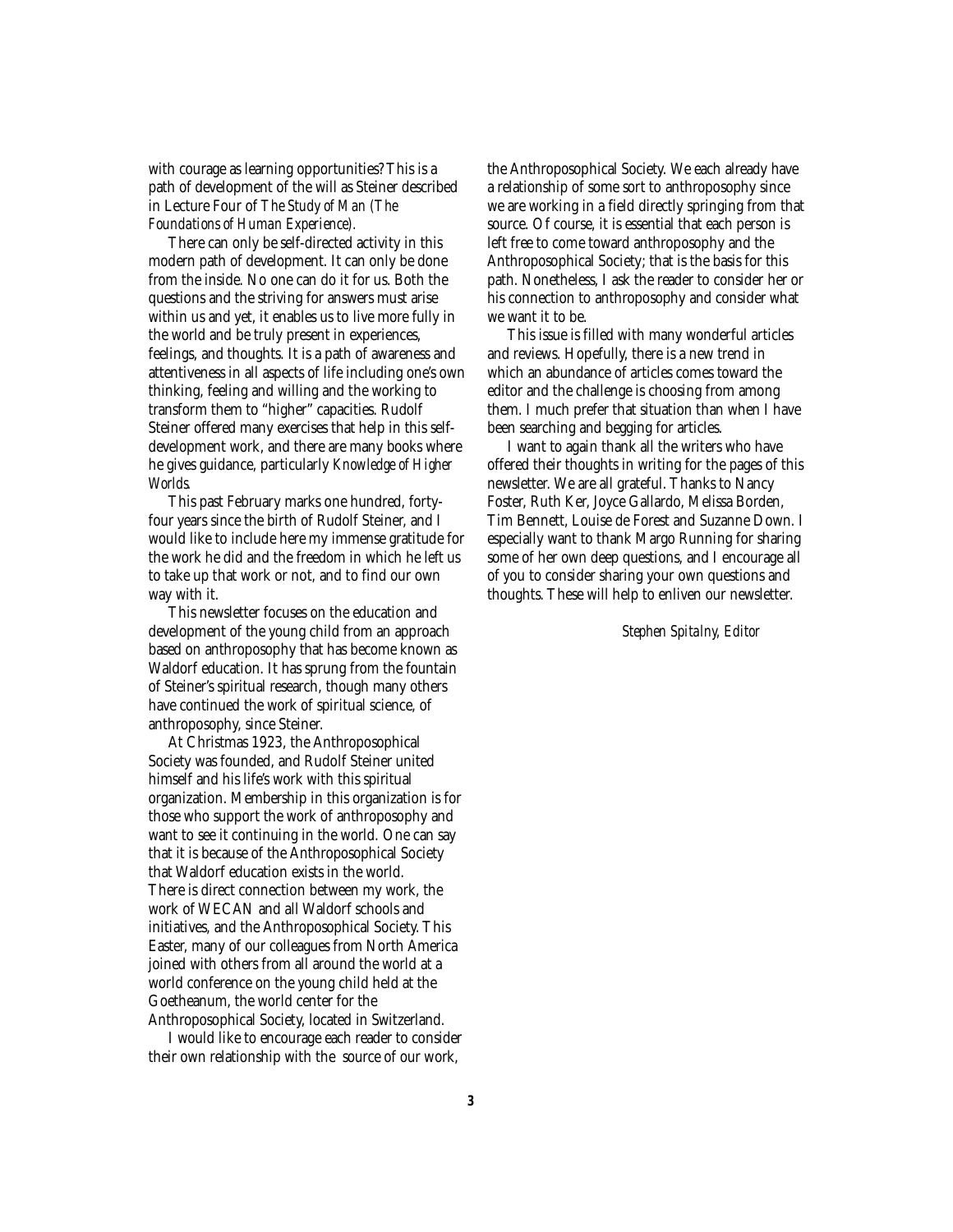*Through continued practice or soul work that is, by holding the attention on the activity of thinking, feeling and willing, these experiences in a certain way become spiritually "condensed." They grow thicker and stronger in themselves. In this state of "thickening" they reveal their inner nature that cannot be perceived in ordinary consciousness. Through such exercises, one discovers how in order to achieve ordinary consciousness our soul forces are so "thinned" that they become imperceptible in their "thinness." The soul exercises consist in the unlimited intensification and increase of faculties that are known to ordinary consciousness, but usually never reach a state of intensification. The faculties are attention and loving surrender to the contents of the soul's experience. To attain the aim, these abilities must be intensified to such a degree that they function as entirely new soul forces.*

Rudolf Steiner, *The Riddles of Philosophy*

## A Letter to the Editor

*This note from a long-time Waldorf early childhood colleague (slightly edited):*

I heard from a colleague who had sent out her new assistant this last summer to an introductory week on Waldorf Kindergarten at the Rudolf Steiner College, taught mostly by Stephen Spitalny. The young assistant had come back with some questions and confusion. One was a statement that the colors of the day and their use in the kindergarten never came from Rudolf Steiner and, therefore, have no validity or application to the kindergarten. The other was that painting could happen any time you wanted to. I do not know what was behind this idea except that perhaps it was mentioned that painting could happen on a different day each week—that painting need not be tied to a specific day of the week in terms of planetary rhythms and moods.

From her questions, I began to wonder if there was a dismissal of kindergarten practices as taught in the Waldorf early childhood trainings. Is this attitude the "new wave" and

supported by the WECAN board or does it have more to do with an individual's views that may or may not reflect the understanding of the kindergarten principles practiced by a wider group of teachers.

#### *My response:*

First of all, my intention in giving a course or lecture, or just a sharing of ideas is to stimulate others to their own thinking. I am, perhaps, an obsessive reader of Steiner and many others whose written works help illuminate the work with the young child. Even when Steiner did, in fact, say something, he also made it clear that he did not want to be taken at his word, though it is hard not to. I quote Owen Barfield:

*I cannot think it is unduly paradoxical to say that it is really a kind of betrayal of Rudolf Steiner to believe what he said. He poured out his assertions because he trusted his hearers not to believe. Belief is something that can only be applied to systems of abstract ideas. To become an anthroposophist is not to believe, it is to decide to use the words of Rudolf Steiner (and any others which may become available) for the purpose of raising oneself, if possible, to a kind of thinking which is itself beyond words, which precedes them, in the sense that ideas, words, sentences, propositions, are only subsequently drawn out of it.*

*This is that concrete\* thinking which is the source of all such ideas and propositions, the source of all meaning whatsoever. And it can only take the form of logical ideas and propositions and grammatical sentences, at the expense of much of its original truth. For to be logical is to make one little part of your meaning precise by excluding all the other parts.*

*To be an anthroposophist, then, is to seek to unite oneself, not with any groups of words, but with this concrete thinking, whose existence can*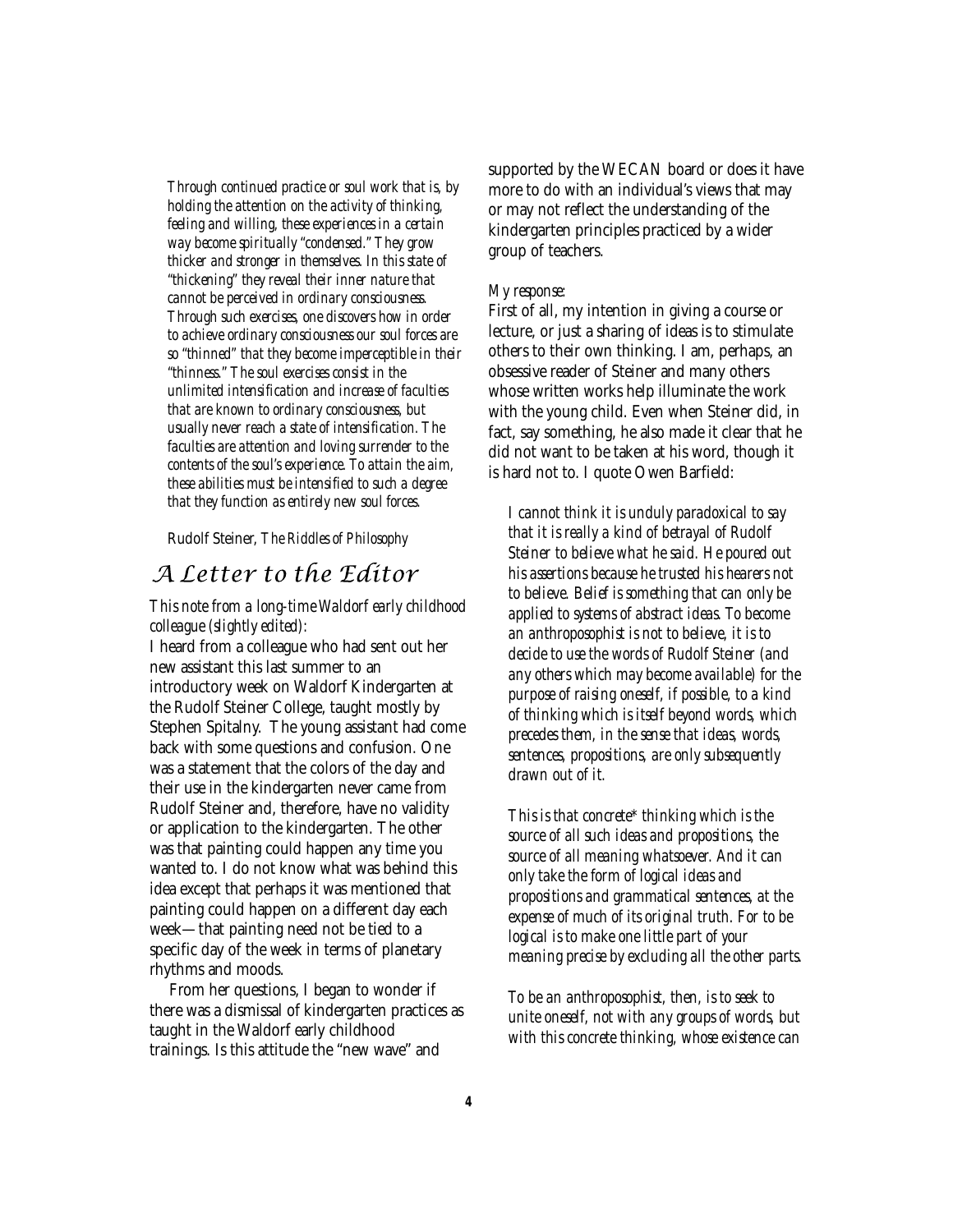*only finally be proved by experience. It is to refrain from uniting oneself with words, in the humble endeavor to unite oneself with the Word.*

(\*The word "concrete" may here be taken as meaning "neither objective nor subjective.")

Even as a Board member of WECAN, I can still only speak my own perspective, my ideas, not the pronouncements of WECAN. In fact, I think the WECAN Board doesn't really have a "party line" on anything except to attempt to work with Steiner's ideas to the best of anyone's research and ability.

Regarding the colors of the day, Steiner most certainly made reference to certain metals, woods, foods and colors being related through their qualities to certain planets and that a particular planet shines more strongly on a particular day of the week, hence the names of the days. As far as my research has led me, I have not found that Steiner suggested teachers wear a particular color on a particular day. To add to the mix, Steiner articulates how, ". . .the day is divided into four parts and every part has a planet assigned to it." For example, Wednesday morning–Mercury, Wednesday afternoon– Venus, Wednesday pre-midnight–Sun, and Postmidnight–Mars. (*Correspondence and Documents*, R. Steiner and M. Steiner von Sivers, p. 73)

Additionally, Steiner described that the young child's etheric body is not yet fully developed, and, as a result, they experience the complement to the color they see. So then how would that tie in to the wearing of the color of the day? Wearing the supposed color of the day seems to me to come from the realm of Waldorf myth and acquired tradition that becomes dogma. And as far as I have gathered, it is mostly a West Coast Waldorf phenomenon.

Regarding painting, I do think that painting could be held any time one chose. The important thing is being that is done in a

consistent rhythm, i.e., at the same time and same day each week. Rhythm is what is important, not a particular time when every Waldorf kindergarten in the same time zone is painting.

As it is with many aspects of our work, the important thing is that one has a rhythm that is consistent. It is more important to me to try to connect with and understand the qualities of the planets than to have any sort of outer symbolic representation of the planets that one could say are somewhat arbitrary. Steiner said how the stars once spoke to us, and now they are silent and waiting for us to speak to them.

With regard to these thoughts, I also want to call to your attention a **Gateways** article entitled *The One and Only Way*, by Cynthia Aldinger, included in the Fall/Winter 2003, issue #45.

*Stephen Spitalny, Editor*

### Fly on the Wall

At the conclusion of the last telling of Jerry Spinelli's, *The Little Star That Did Not Shine*, all was quiet as I reached for the candle snuffer, when a four-year-old asked "What's good will?" Another fouryear-old immediately said, "It's that place where you take your old clothes."

 We snuffed out our candle and said our closing verse.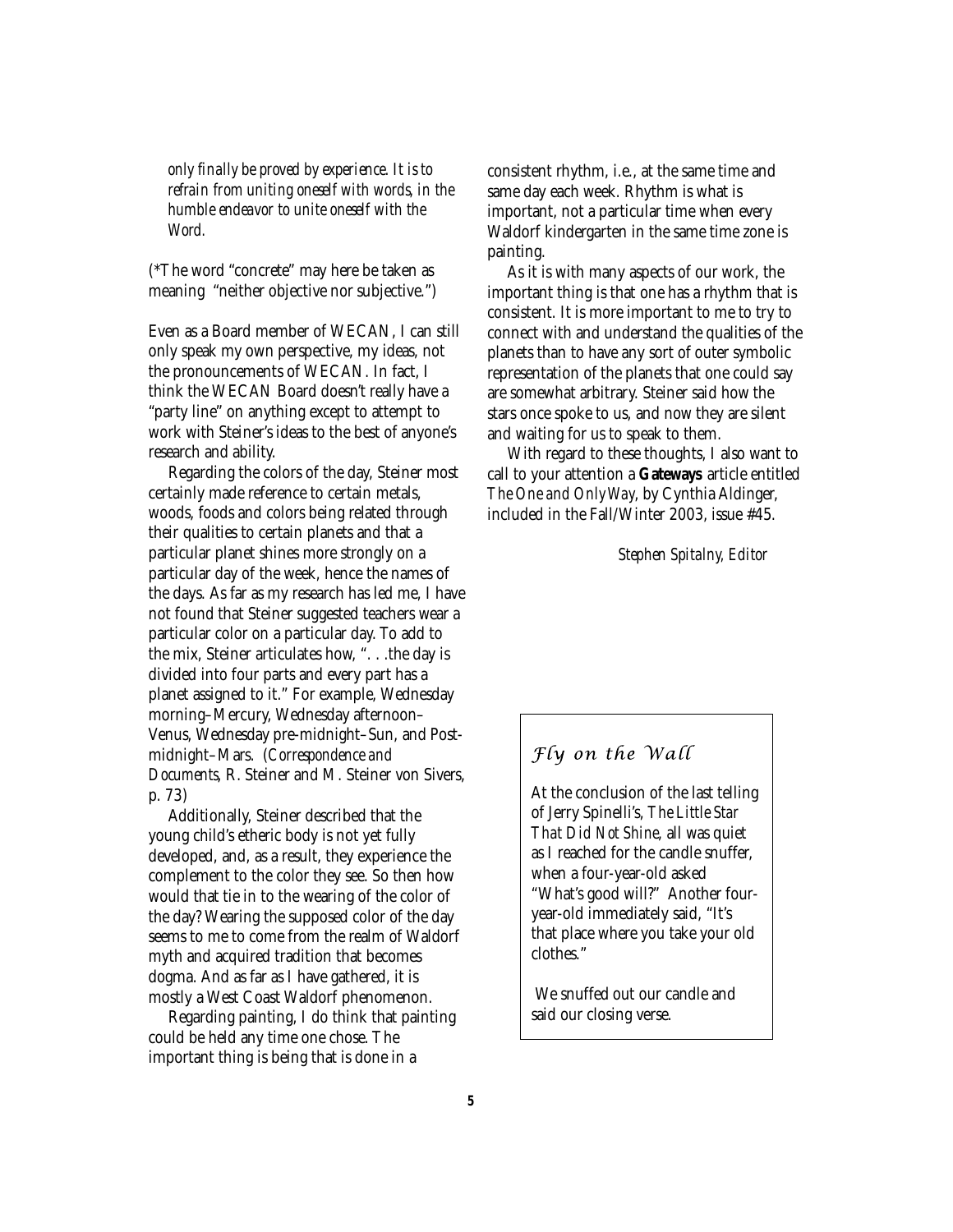## Living with a Question **Margo Running**

If the Christ lives in the etheric and the etheric is in the present and young children live in the present, if we as early childhood educators are asked to be present with young children, it follows that we live in Christ. If we live in Christ, we should be energized by our work.

I am wondering, as a caregiver of babies to three-year olds and a former kindergarten teacher, why so many feel that we should only be with children four to six hours, so our etheric won't be drained. The trainings and work should focus on how to live in the present. Is the drain actually from not really being present for the children? Not truly living in Christ? If caregiving in the future becomes needed more and more full time, we need to find a way to be with these children of the community in a natural way, so no one is exhausted, rather so all will be refreshed at the end of the day. I think, feel, and know it is possible.

"We need to work so the caregivers' lives are seamless." (Cynthia Aldinger) Work life and home life have the same flow and even flow into each other. It follows that a child in childcare can experience the same, if our connection with parents is true and good, a seamless childcare experience, where home life and daycare flow and connect. A child need not be exhausted from long days in childcare, in fact, may be refreshed and ready to spend quality time with the parents.

These are some of my thoughts as I have heard how tired some kindergarten teachers are after four hours of work. The work may need to be focused differently. I also keep hearing how young children drain our etheric forces, and we must build ours up consciously. I am looking to dispel a myth and find the truth.

*RESEARCH*

## Observing the Six-Year Change Ruth Ker

This article is written from the many observations that I have made over the past thirty years during my work in early childhood. For twelve of those years I have had the privilege of working in mixedage kindergarten settings where some of the children are going through their "first puberty." I have had much to learn from the "sometimes mystifying and formidable" older child in the kindergarten.

Much has been said in the Waldorf movement about the nine-year change. But what about the sixyear change? It is obvious that sometime around the age of six children undergo another transformation. As kindergarten teachers, we need to support each other to accompany the older children in the kindergarten through this very profound and overwhelming period of transition. By understanding what the child is undergoing during

this time, it is much easier to respond with the inner attitude of "I see you are going through transformations. I love you *and* these new changes and I will help you to find your way." Of course, this would never be spoken to the children directly. However, if we as caregivers can be prepared *inwardly* to see and meet the behaviors that characterize this transformation, then the children and parents are more at ease in our presence. Then the children have a safe place to test out their newfound need to push for a boundary, we are braced to meet them and the parents can have trust that we truly understand their children. Sometime between the ages of five-and-threequarters to seven we begin to see that the children are asking for something more from us in addition to our continued working out of imitation. Let's look at some of the developments that naturally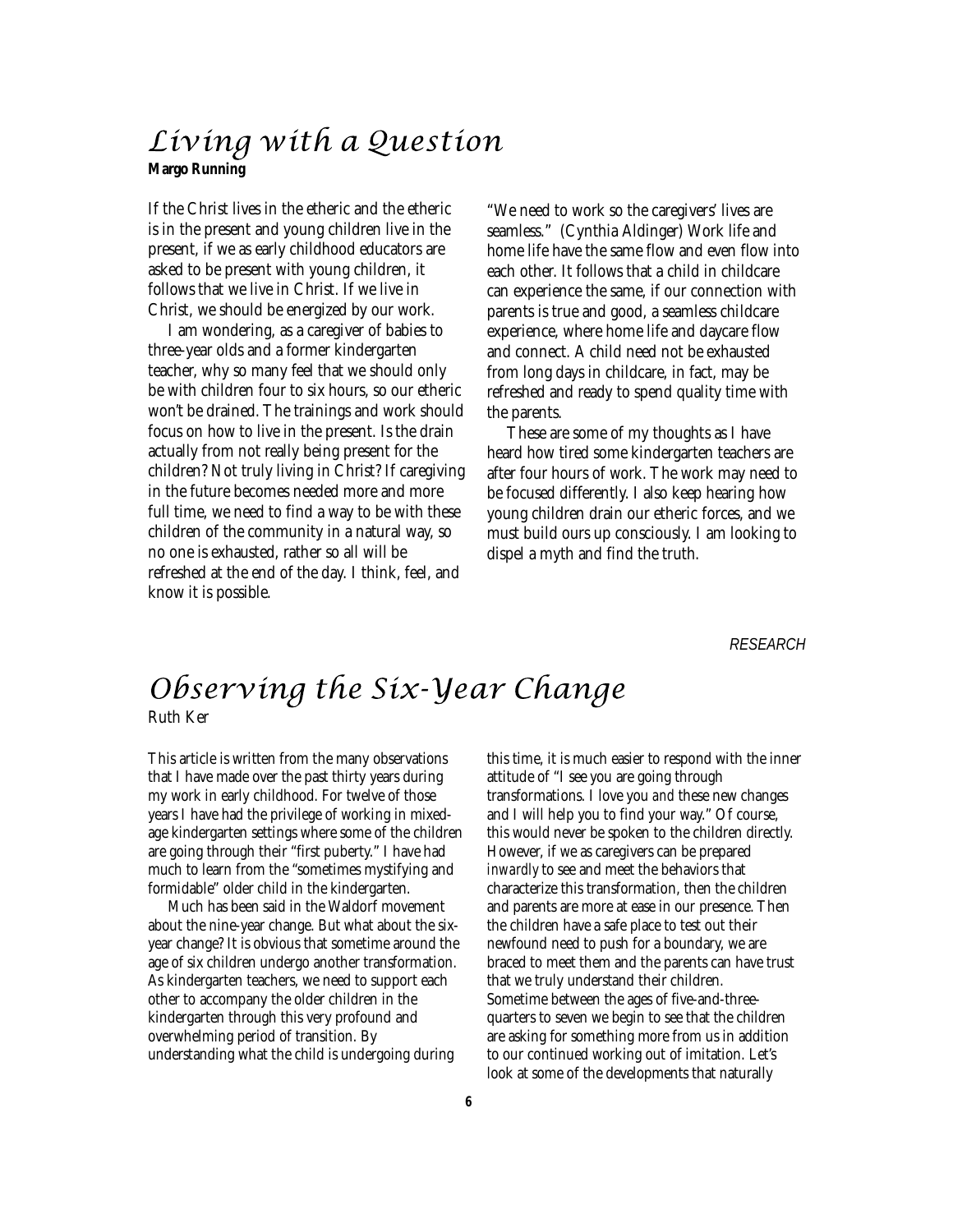occur at this time. These developments lie behind the changes in the child's responses to his world. Taking interest in what's happening for the child will help us to know what is the best way to respond. There are two helpful diagrams that I share with the parents. The first is the flow line showing the threeyear ego incarnation times.

#### GRAPH 1

We know that each of these ego incarnation cycles is accompanied by varying degrees of antipathy on the part of the child. This antipathy is necessary because it helps the child to separate more and meet the world on his/her own. The six-year cycle marks the time when the child's etheric begins to separate more from the parent. The parents and the children feel this "pulling apart" whether it is at a conscious or unconscious level. Some parents suddenly want to homeschool as they feel their children separating from them. Some children react by not wanting to come to school. They may one day cling to the parents' legs and another day tell their parents that they want to come into the school by themselves. "Please stay in the car, Mommy. I want to go in by myself today."

I'm reminded of the morning that Iza came to school carried in her Dad's arms. Iza was a child who had very creative and imaginative play and her love for the kindergarten was obvious. We had begun to see the change in her outwardly for a couple of weeks because her usual calm and elaborately costumed dress-up play had been replaced by a frenzied need for movement. We were pretty sure that she was experiencing some aspects of the change because her limbs and torso were stretching and growing also. But we were not prepared for her appearance one morning in our play yard with her head buried in her Dad's shoulders. "I don't want to go to school. Everyone is so mean to me," she said.

At that point the father was prepared to withdraw Iza from school. I winked at him, sent Iza off to pick flowers with a friend and we talked some more about what we both were experiencing with Iza's behaviors. The next time we looked, Iza was playing happily with her many friends and father went home grateful for the realization that Iza was showing him how she was experiencing some of the

new kinds of feelings that were awakening in her as she felt the change coming. It is not uncommon that children will experience a regression before they launch into their new independence. A few days later, I overheard Iza saying to some friends, "You know what? I just pushed my Dad away today! I said, Daddy you get out of here."

Every year I begin to talk to the parents about the six-year change at the beginning of the school year. I tell the parents to expect great changes in their children and I explain this in detail at our first meeting. It is very helpful to have already developed this rapport with the parents before their children begin to show behavior and body changes. Although there are many usual body and consciousness changes to look for, each child tends to have their own unique way to display this. It's important to open up the channels of communication with the parents so that both teacher and parent can take comfort in shared observations. When the children have passed through the change, especially if they have been met with loving firmness, there is the possibility that they can re-enter their surroundings transformed and in a more peaceful state. Children need their teachers to develop this rapport with their parents.

What children like Iza teach us is that the change happens on many different levels. It is a very profound physical phenomenon, but the effects also ripple into all aspects of the child's development. We know that in each of the seven-year cycles there is a period of more developmental emphasis on willing, feeling and thinking. Within these cycles there are also times where little seeds of willing, feeling and thinking are cultured and developed for future developmental phases. Below is a line graph to show this.

#### GRAPH 2

Running the risk of oversimplifying a complex topic, this can help us to see a number of things. If you look at the graph at the place around the period of five-and-three-quarters to seven you will see that the child is experiencing a great deal at this time. We see the will of the feeling life coming from the future and the awakening of ideas is shown by the thinking/willing aspect. For the first time since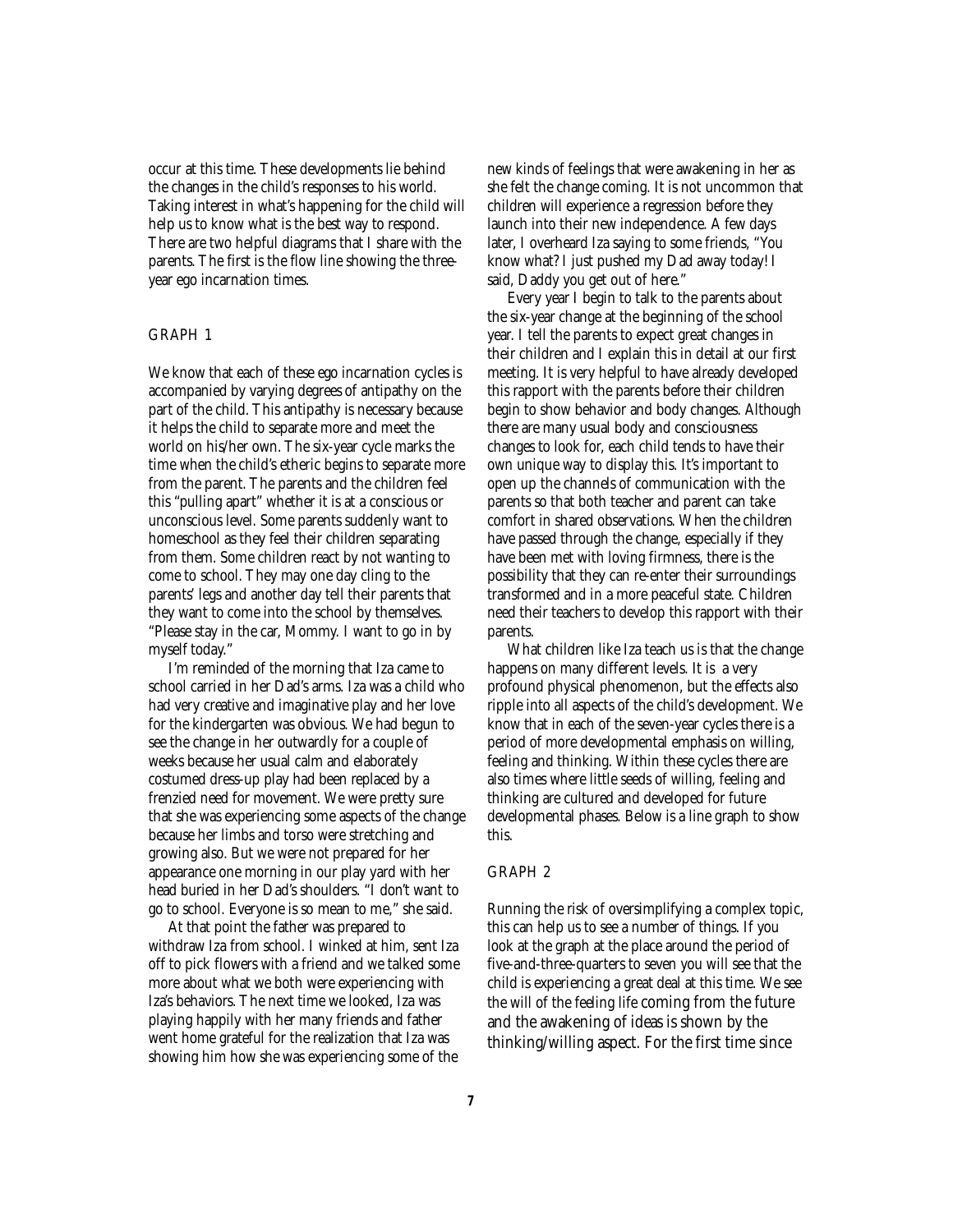birth, thinking and feeling are strong presences in the child's biography at the same time as willing. Of course, the nature of these capacities does not yet resemble that of the adults and older siblings in her life. Few of us understand what the young child faces in his experience at this time. It appears that willing, feeling and thinking are operative all at the same time with a double dose of will! Again, please know that these capacities do not manifest in the child as we experience them in the adult.

#### *Working with the Imagination*

Many adults are tempted to approach children using intellectual reasoning now but what the child really needs is for us to attach to his lively imaginations. In fact, Rudolf Steiner in LectureTwo, page 35 of *The Kingdom of Childhood* goes so far as to say we can "ruin" a child if we speak to him in intellectual ways instead of in pictures at this time. In Lecture One, pages 27-28 of *The Roots of Education*, Steiner also says, "We are often particularly gratified if we can teach a child something that he can reproduce in the same form several years later. But, this is just as though we were to have a pair of shoes made for a child of three and expect him to wear them when he is ten. In reality our task is to give the child living flexible ideas which can grow in his soul. We must ourselves partake in the inward activities of the child's soul, and we must count it a joy to give him something that is inwardly flexible and elastic; and just as he grows with his physical limbs so he can grow up with these ideas, feelings and impulses, and in a short time he himself can make something else out of what we have given him." In Lecture One, pages 30-31 of *The Kingdom of Childhood*, Steiner says that children at the change of teeth need "soul milk" from us now and "you must take the keenest interest in what is awakening at the change of teeth. . .You must allow the child's inner nature to decide what you ought to be doing with him."

One six-year-old expressed to her parent, "Mom, everything is different. You and Daddy are different. The trees look different. Even Harlequin the cat is different now. And Mom, it's just like I don't even know how to play anymore." Another child expressed, "Everything is boring. It's boring at home. School is boring. I'm going to run away to the Fairy Mother's house." If we are lucky enough to hear

these things as teachers we can know that these children need our attentiveness and support.

#### *Physical Changes*

This can be a confusing and very serious time for children and they certainly don't feel in control. Their body is changing, their consciousness is changing and their connection to their world is changing. Let's look more closely at some of these changes.

Physically, we know that the etheric body is actively working to penetrate and fashion the child's body. The child is trying to make his body his own and to break away from the ties of heredity. When the etheric has penetrated the hardest substance in the body, the bones, then it is free to move on to its new work. Although, in the past, educators have paid much attention to the release of the milk teeth and second dentition as a signal for this readiness, now we are being advised to pay more attention to the appearance of the six-year molars as a sign that readiness is coming.

The activity of the etheric also shows itself outwardly in the movement of the children. They tend to have more frenzied gestures, race around and steadfastly seek out movements. We could say that they are doing their best to assist the etheric in its work. As teachers we need to meet these changes with warmth and the attitude that "this too shall pass" and then provide opportunities for the movement expression to happen.For this we must hone our powers of observation. The children are not unlike bubbling pots. A child who, from the beginning of the school year, has shown calm and careful eating habits at the snack table all of a sudden is not able to sit still at the meal and we begin to wonder if she is going to fall off the bench.We also notice that the child's limbs begin to stretch and their waistline, wrists and neck become apparent. Baby fat begins to disappear and, along with that, dimples on the hands and face. The older children love to challenge themselves with obstacle courses, long adventure walks, skipping, working with real tools, purposeful work and running games. I have found traditional games to be an ideal tool at this time to help the children socially and to support their need for organized movement. Doing things for others—helping the farmer to clean out stalls,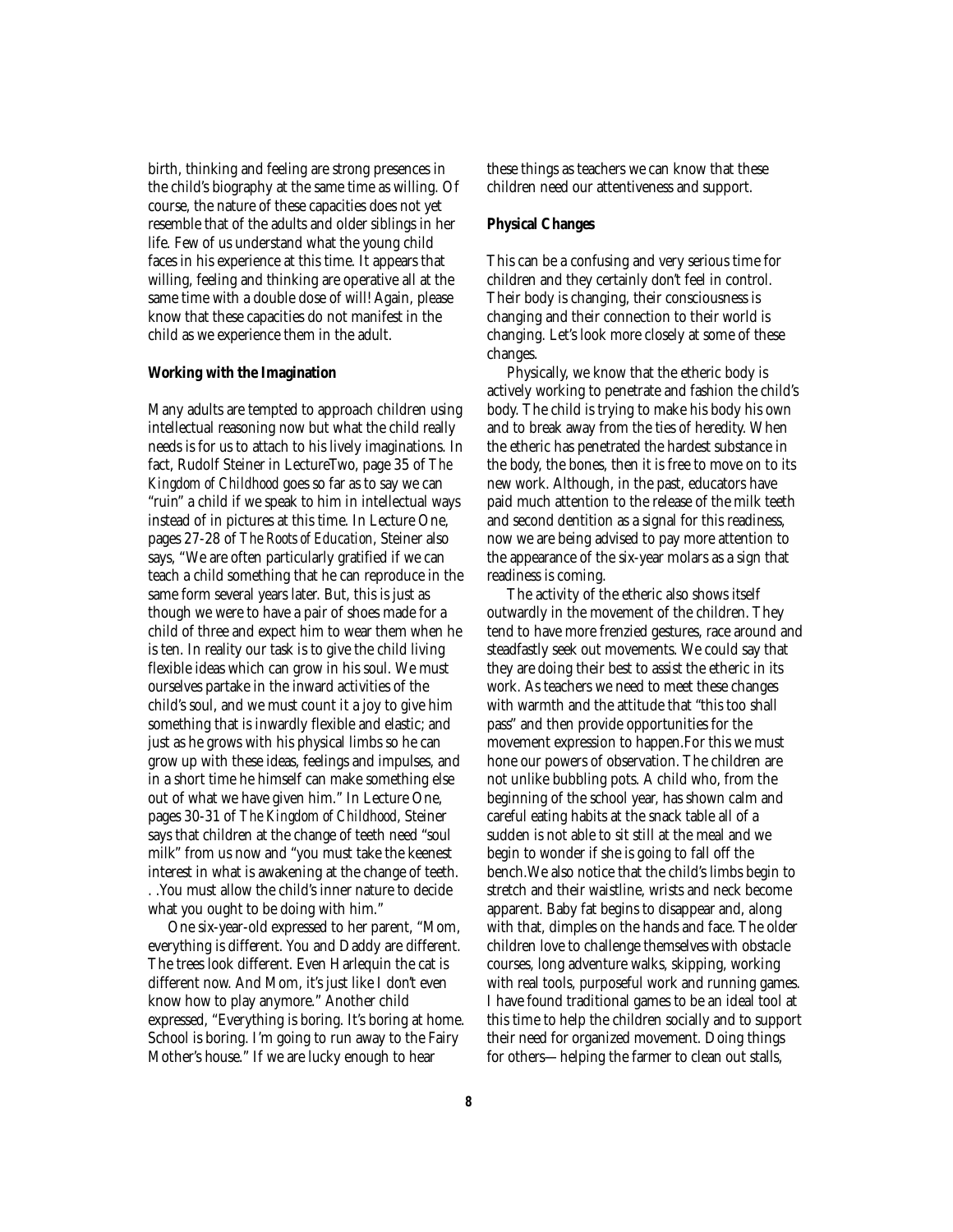feed his chickens, herd the lambs; picking up scraps of litter on Mother Earth on morning walks; taking apart the grain grinder to clean it; cleaning and oiling outdoor tools; building paths, fire pits, gardens—all of these things can help to channel the will that we have nourished throughout all of the early years into purposeful moral activity not frenzied, erratic behaviors. I have found it effective to have one or two children everyday be the "kings" and lead our morning walk. I begin this practice when the class understands about being "all together" on our walks. If the leaders run on ahead and leave the others way behind then I beckon them back to the group with my bell and they wait for another day to lead us on our walk. At the present time, the children in my class are spreading "soil that the worms made in our compost pile" on the playground for the lower grades' children. "The big children are going to be so glad that we're doing this," is something the children say over and over everyday. We have a responsibility as teachers to help the children to find worthy channels for their activities and ways that we can assist them as their etheric completes its task of penetrating the body.

#### *Changes in the Classroom*

As their body stretches and grows and their appetite increases, children begin to give us clues in their play. They often try to build furniture up to the ceiling or outdoors, they want to climb onto the roof of the shed. A child is fortunate indeed to have an environment where the teacher can help him to find ways to meet this need to stretch upward while, at the same time, maintaining healthy boundaries. In one school setting I visited, the children were provided with a sturdy rope that the teacher threw over a strong tree branch. The children raised and lowered each other up and down out of the tree while the teacher attentively watched. We can see this stretching experience in other ways, too. In their drawings we can see ladders and zig-zag lines. The children are showing us their experience of the change of teeth and the stretching of their torso and limbs. Of course, along with this time come complaints of tummy aches and joint pains.

At a more invisible level the children are also working to establish their dominant side and to be able to comfortably cross over the vertical and

horizontal midline. Clapping games like *Hot Cross Buns*, *Pease Porridge Hot*, *A Sailor Went to Sea, Sea, Sea*. or bringing crossover gestures into circle time can assist the children. Symmetry and balance begin to appear more in the children's drawings as their rhythmic system is more stabilized. The figures in their drawings are also often drawn standing on the earth. They can skip, balance, and hold a tune more easily.

#### *Emotional and Social Changes*

Probably the most individual differences are seen in the emotional and social changes that a child undergoes at this age. Some children respond with more bravado while some inwardly ferment their sixyear-old brew.

One of the most common responses I've witnessed is the need of the children to be the boss. Parents, teachers and their peers are no longer safe from being corrected at every mistake. This, coupled with the arrival of a sense of time (before, after, etc.), can show itself at circle time when the child speeds up the verse to be finished before the others or slows down her walking during the morning walk so that she can arrive way behind the others. Going along with what everybody else is doing is no longer an unconscious priority. Some children love to play at being different. With their friends there are long conversations about who is "first boss." We hear the children say over and over again, "But I want to be the boss!" or "I know. You be first boss, you be second boss, you be third boss. I'll be fourth boss and I get to say what we do!"

We need to remember that the children's consciousness is changing from a state of being where they unite with the objects of their play to a state of being where they have an imaginative idea about the play that they want to implement. As mentioned above, this can be a frustration to the children and they may become listless or watchers in the play for a while until they can find their way with this new capacity. This is not necessarily a bad thing. It can be a graceful transition time if the children do not become too anxious. However, if the teacher feels that it has gone on long enough, then bringing the children (hopefully one at a time) to help with the teacher's work can be enough of a jumpstart to propel the children back into the play. From that perspective of doing the work and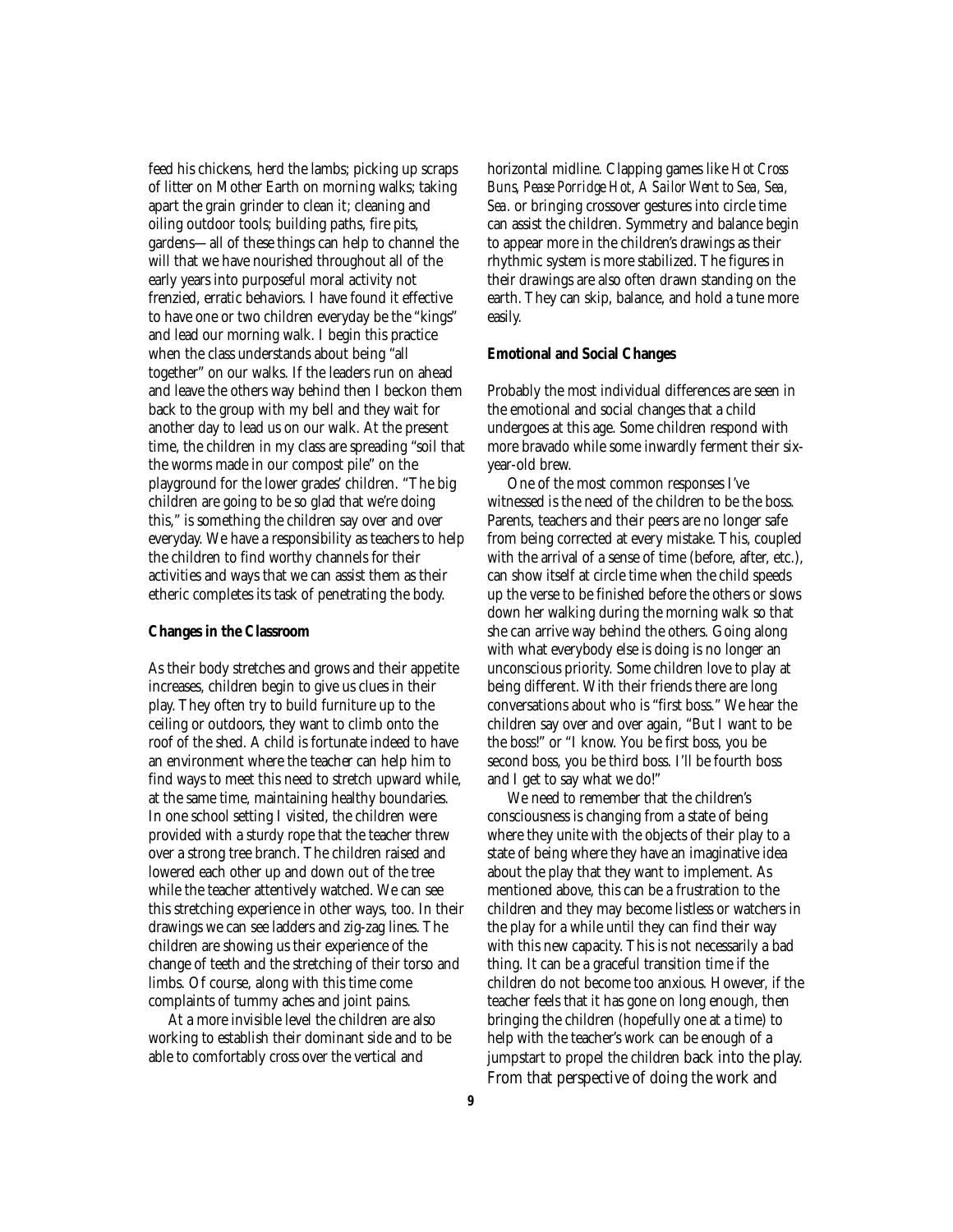watching other's play the children can often see something interesting that they want to join. It's often the play of the younger children that encourages the older children to re-enter the play. Often the older children also like to help set up the creative activities and arrange props for dramas or puppet plays. They can also be invaluable in assisting with doing things for the younger children: tying shoes, holding hands on walks, threading needles, assisting with handwork projects etc. It's also always a thrill when the older children can get to the point in the course of the year where they can make the bread, prepare the soup or clean the kindergarten all by themselves.

Tying the finger-knitted ropes into all sorts of lines, cobwebs, and telephone wires is often a sign of the presence of this new "thinking." The arrival of these picture imaginations in their consciousness propels the children into a real need to have the experience of their idea being played out. We need to assist these children to develop useful social skills so that this need can be fulfilled. As I write this, Gabriel comes to mind. Gabriel was a capable, hardy and fiery boy. He had a passion for leading the play but was very able to play co-operatively. Somewhere around six-and-three-quarters, he began to grow quite bossy with the children. Daily he would try to organize the whole class into his play. Most of the time the children would ignore his bossy ways but this did not deter him. I watched him one week desperately trying to herd, cajole, and manipulate the class into his game. All week I observed Gabriel desperately struggle to be "first boss." Then, on Friday, with great satisfaction, he constructed a corral with a fence that raised and lowered and, one by one, he captured the interest of his peers and he was able to herd the ponies, donkeys, pigs, and cows into his corral. The look of conquest on his face was palpable.

Sometimes, children can become stuck in their play as this new capacity for picture imaginations floods in. They love to play the same game over and over again or take most of the play session to set up scenarios. It warrants careful observation to see when the child is served by the imagination or when it could be helpful to move it on by a simple introduction of a complementary idea. Freya Jaffke explains this very well in an example she gives on page 68 of *Work and Play in Early Childhood* where

she describes helping the stagnating play of a group of six-year-olds by suggesting that now the animals in the circus needed to eat. It took only one sentence well placed by an observant teacher.

Some other common things that we may encounter in the child's play at "first puberty" are the tendencies to wrap presents and give them to others, playing at getting married, getting drunk, whispering to others to do naughty things, making up teasing rhymes about others, playing at being a "teeeenager," playing dogs on leashes (master and servant), making money, theme play like restaurant, store, hospital, airport, and much more. There is also a tendency for the children to want to pair off and choose a special friend. Playing at exclusion becomes a pastime. Of course, it is important to meet all of these behaviors and themes with the matter-of-fact attitude that the right way of the world will be upheld. We'll still be remembering our kindergarten ways. "The big teachers say that the children need to know their kindergarten ways before they come to Grade One." Even though the child has these experiences and impulses flooding into him, he still needs to rest in the security that the world is a safe and moral place and there are others that will help him to make it so. Again and again, I have experienced the gratitude of the children when I have met their pushing of the boundaries with loving firmness. Often they will come and sit on my lap, take my hand or hug me. They want to press up against this comforting boundary and, on some level, they are grateful for its consistency and availability while they are trying out their newfound, confusing state of being.

#### *Awakening Ideas*

Sooner or later during the school year the children begin to have conversations about God and infinity. What a privilege it is to overhear these precious communications. If only we could keep alive the power of these wonderings! The most recent conversation I overheard about infinity happened when two children were discussing it around our snack table. "Infinity means 1068!" said one child. "No," said another. "It just means keep on going." We can begin to see that the children are no longer so bound to the present and they can feel the future coming to them. Some children are able to relay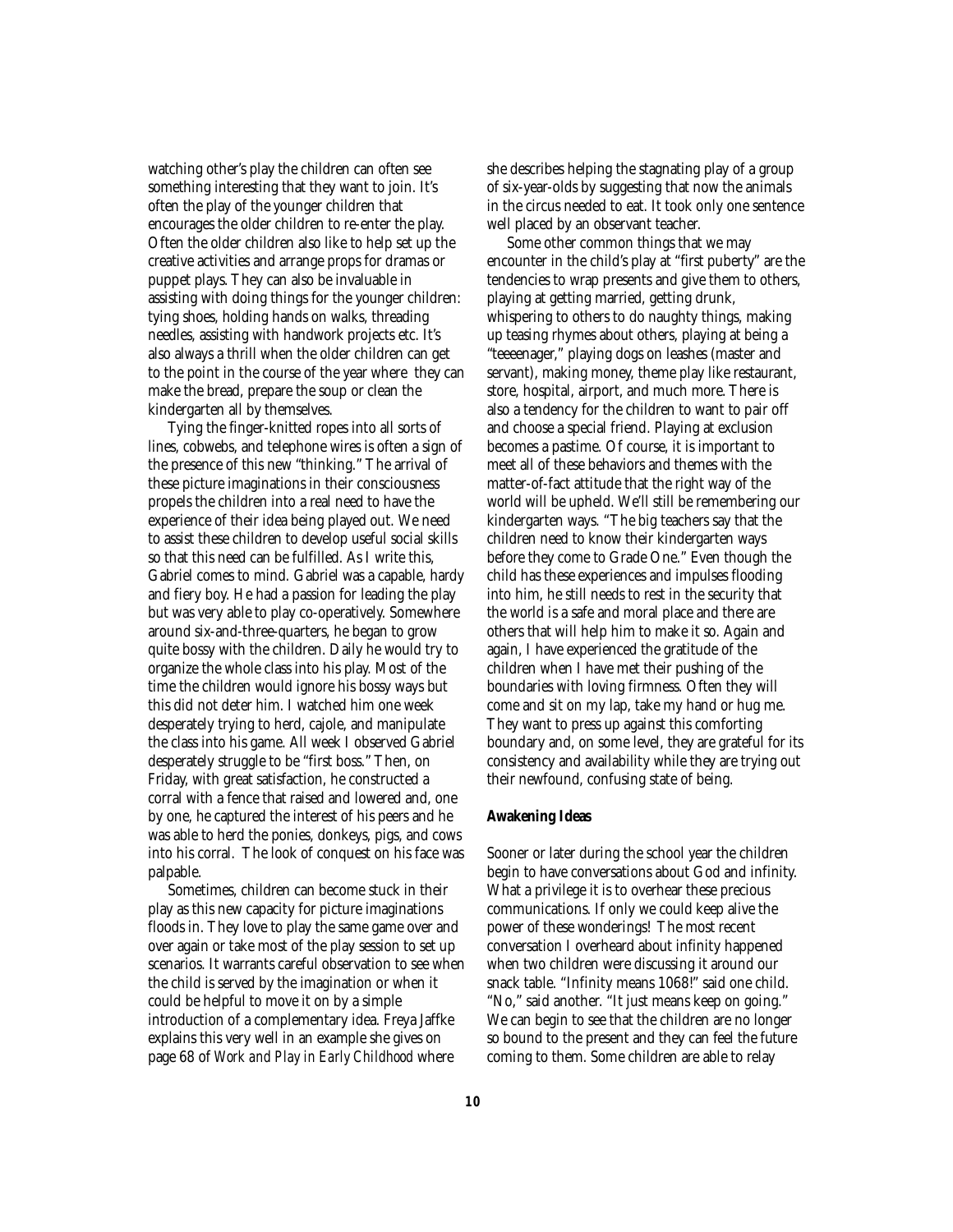their dreams. One mother told me about her daughter's dream. "Veronica dreamed that the kindergarten door opened and everyone in the class, even the teachers, got wings! We all flew down the hallway together opening up the doors of the big school and looking around to see what was inside." The past also becomes more retrievable in their memories. They begin to tell their parents the stories they have heard in kindergarten; we see them looking out and away as they imagine the stories at story time or as they imagine what their bedroom looks like when we ask them about it. One child said to her mother, "I don't need to go to Grandma's house anymore. I can see Grandma whenever I want to."

One gets the impression that the children delight in stretching their capacities in many ways. They love to play out some of their favorite games and circle verses by going through the motions silently. It exercises their developing capacity of hearing the words inwardly. I love to play a game centered around the Wynstones verse "Little Brown Bulb." The children delight in circling around two or three other children covered up in a blanket representing Mother Earth. We mouth the words to the verse silently, going through the gestures of King Winter roaring and Lady Spring tiptoeing and then we see if our friends hidden under the blanket can "peek up their heads, throw off their nighties and jump out of bed" at the appropriate time. One day as we were playing this game, I forgot one of the lines. One little boy looked at me ponderously and said, "That wisdom must be coming up your legs and making your head so big that you can't find those words." I thought, "Does this sound like what we'd expect to hear from a six-year-old? Is he describing my condition or his own?" We can learn so much from the children if we develop a relationship with them so that they know we are interested in hearing what they have to say.

In closing, I would like to encourage all of us to acknowledge the grandness of this change that happens for the children somewhere between fiveand-three-quarters and seven. Please truly listen to and cultivate the eyes to see what is happening for them. Make your own observations and take interest in the older children in the kindergarten. As teachers in mixed-age kindergartens we are a bridge for the children when they are passing through this truly

amazing transformation. We are a bridge from the age of imitation to the time when the children have a growing need to see the world through the eyes of a beloved authority. Perhaps if we are able to respond to their activity at the time of first puberty with healing deeds and imaginations, then this is one way that we can fulfill our task as educators to work with what Steiner called moral imagination. We can be instruments to help guide the children in building a moral foundation. We must accompany the children in such a way that the powerful will that we have nurtured in them has a proper vessel in which to germinate and grow. It is an honor always and a trial sometimes.

The interest that we take in the children enables us to connect to their imaginations and endorse their attempts to stretch into these new horizons. Taking up and embellishing their interests is perhaps one of the most powerful tools we have. We are doing the world a service when we can take courage to be lovingly present at this threshold for these children.

#### *Ruth Ker is a longtime Waldorf early childhood teacher in British Columbia.*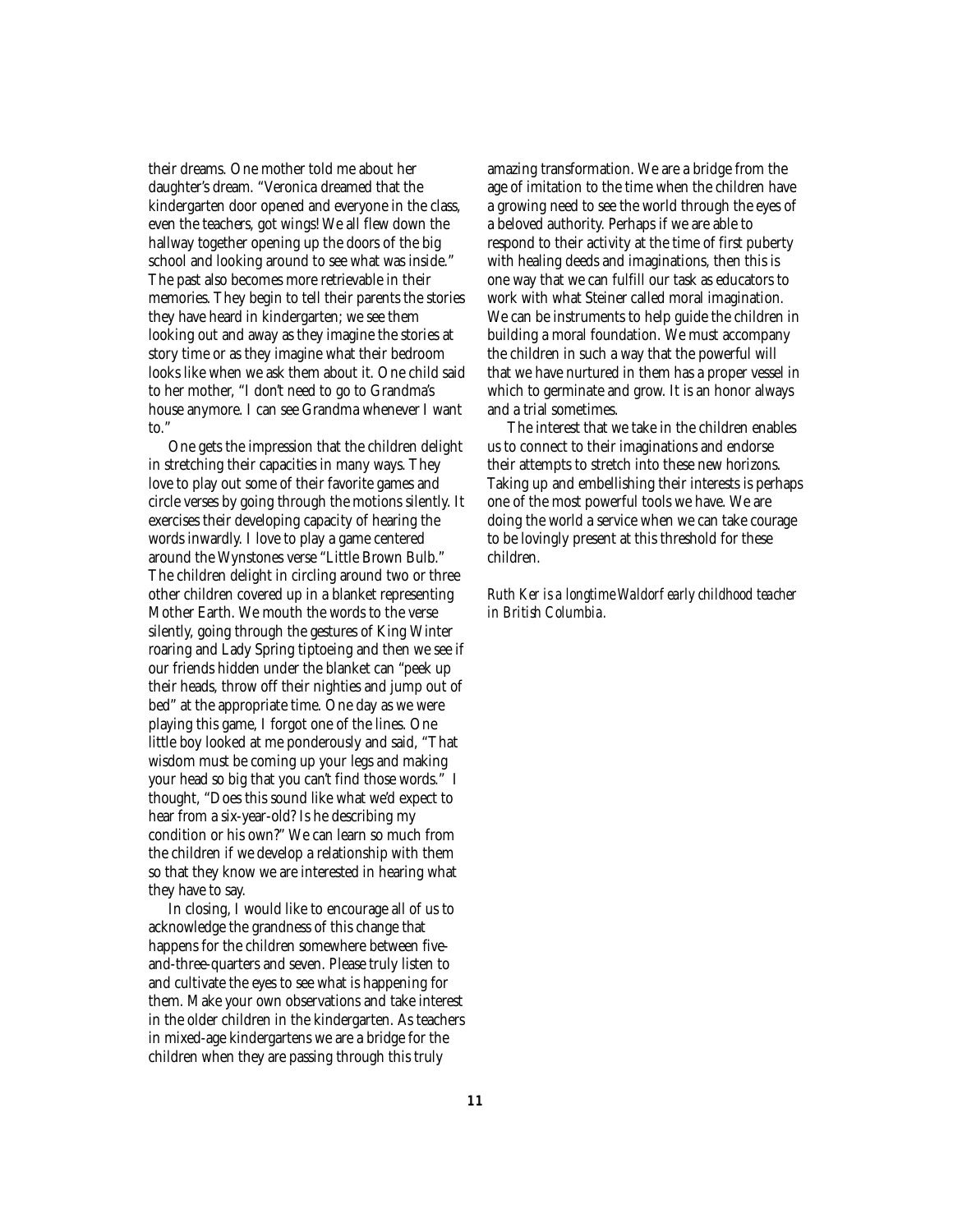## The Secret Garden

Tim Bennett and Melissa Borden

In the children's classic, *The Secret Garden*, a little boy is described who may have been an anomaly in the early twentieth century, but is sadly reflective of various aspects of children in the kindergarten today. Colin Craven is a pale, peevish, demanding child whose restricted life has rendered him feeble and unable to move or play like other children. Regrettably, teachers of today are seeing more and more children who, like Colin, suffer from anxiety related issues.<sup>1</sup> Being fussy about clothing and picky about food, young children can display inflexibility around what parents once took for granted. Nationally, there is a rising concern about insomnia and depression in children under the age of six. Like Colin in the book, who was a fretful hypochondriac, children today are often beset with myriads of worries about health and safety. Parents and teachers notice a new alertness and verbal precociousness in young children. At the same time, these alert young children often have an irritable commanding presence with adults. Frances Hodgson Burnett refers to Colin as "the young "rajah." How many young rajahs do we teachers hear issuing orders to their parents each morning in the kindergarten cubby room! Today's parents are remarkably tolerant and chagrinned when the teacher speaks of "good manners" in the kindergarten.

In *The Secret Garden*, Colin is contrasted with the rosy-faced young Dickon who spends his days on the English moor taming wild animals and playing his flute. The climax in the story comes when Colin is persuaded to leave his sick bed and enter the mysterious Secret Garden. The vitalizing forces of nature and the wondrous pageantry of the changing seasons as experienced in the garden affect a cure. Everyone lives happily ever after.

Today kindergarten teachers find themselves striving to unravel the perplexities of highly individualistic young children who can be imperious, irritable and subject to anxiety. Teachers regularly report a notable reluctance or inability in children to engage in free, unencumbered movement. Research of Waldorf kindergarten teachers indicates a rise in the number

of children with sensory difficulties and related struggles with the four lower senses as described by Rudolf Steiner.<sup>2</sup> Tied to this are concerns about obesity in young children and the continuing rise in Asperger's, ADD and ADHD syndromes.

Since 1987, we have taught kindergarten at the Seattle Waldorf School. The beautiful yard at Kinderhaus in Seattle is no less than a Secret Garden. An old American chestnut tree shelters the chicken coop and supports a pendulous rope swing carrying three children at a time. Pear, plum and apple trees festoon the yard with garlands of blossoms in the spring and sweet fruit in the autumn. The outdoor space is rich with the forces of growth and the pulse of changing seasons. Over the years we have spent together, we have observed the sense-calming influence of the Kinderhaus play yard on the children. Those who were fractious and even aggressive indoors were often better able to play and find social equilibrium in the outdoor space. We came to see that outside time could be easier for some children, offering a diversity of movement possibilities such as running, jumping, skipping and digging. In our work as teachers, we posed two questions for ourselves: One, how could we in the kindergarten help the children incarnate into their physical bodies in as a harmonious way as possible? Two, how could the social life in the kindergarten be nurtured without forced social contrivances and rules of conduct to be imposed by the teacher? In an effort to answer these questions and to make the kindergarten day more joyful for all the children, we expanded the walls of the kindergarten by considering the outdoor space to be a part of the classroom. We hoped to allow the sense world in its natural harmonies to create a mood from which the children could move physically and socially together. The garden with its fruit trees and animal life offered a multitude of outdoor activities that were much more satisfying to the children. This was especially true for the six- year-olds who had grown somewhat restless with indoor playtime. We saw that the indoor play life in the kindergarten represents, in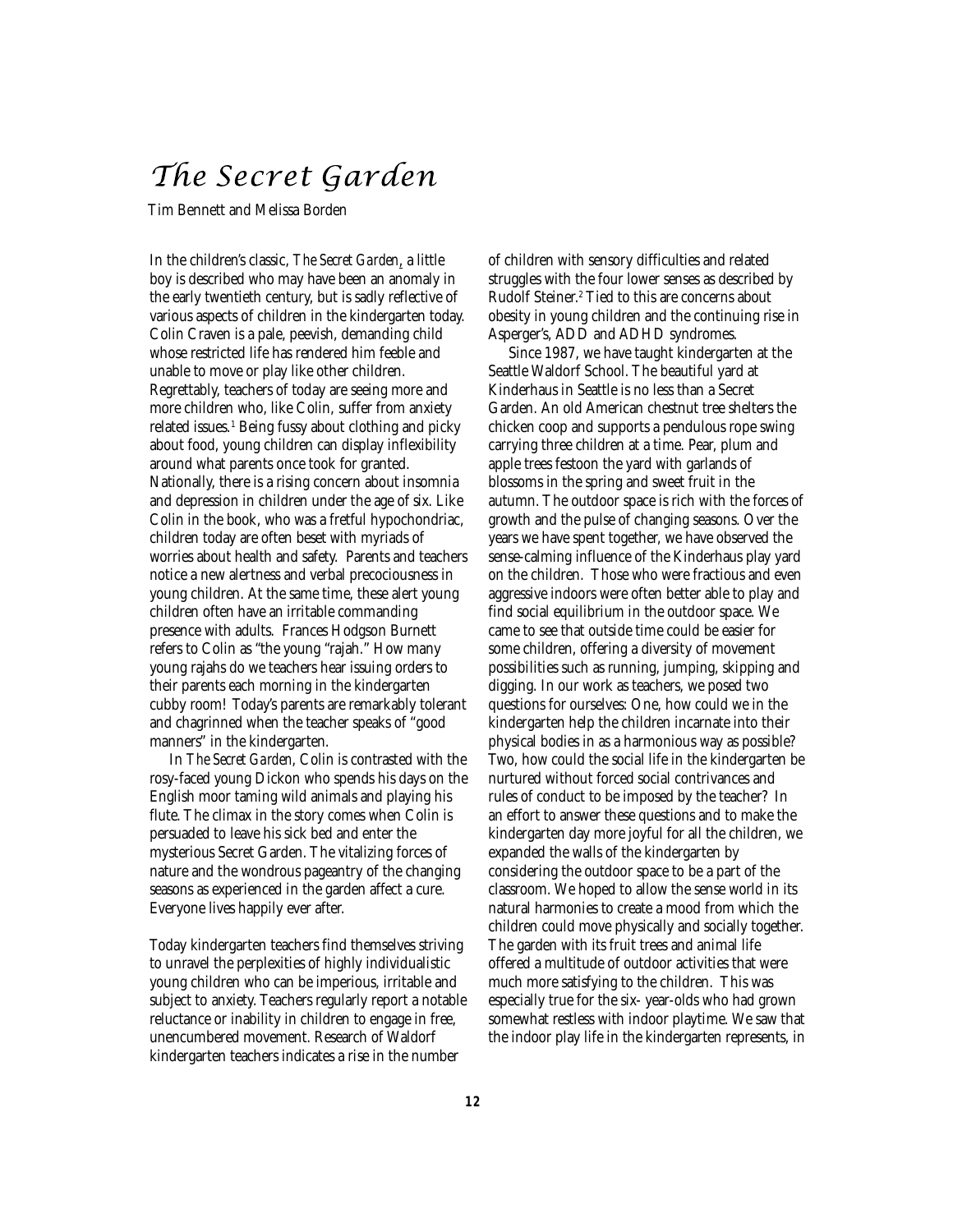some ways, the dreamy inward archetypal world of the young child. The healthy five-year-olds were supremely happy with a boat made out of a box and two branches for cannons. The six-year-old, who created an elaborate pirate ship with sails and anchors, looked out of a spyglass, longing to know more of the world outside. We observed that the sixyear-olds often appeared especially gratified by a more expansive use of their developing limbs and by work and play in the outdoor environment. Every kindergarten teacher will recognize the characteristic refrain from the six-year-old who calls, "Look at me!" as he or she struggles to master large motor skills. The boys, in particular needed activities that made them sweat and move their eager little muscles. Tim's background in Spacial Dynamics® was particularly valuable in observing the movement of the child as he becomes part of the world and truly incarnates. We strove to find diverse movement possibilities for the children. More recently, in the AWSNA publication *Renewal*, Spring 2004, Jacquelyn Davis wrote, "The key desirable factor in a child's movement experience is variety. Different kinds of movement activities give more possibilities for soul and ego in childhood and later."<sup>3</sup>

After a visit to the Seattle Waldorf School, therapist Bonnie Rivers recommended a "sensory journey" each morning for several of the kindergarten children. This activity, she said, could be used both diagnostically and therapeutically.<sup>4</sup> In our teaching, we had noticed that lightly aerobic, rhythmic activity was both physically settling and socially satisfying to the children in the kindergarten and that an early morning walk to a local park set the whole day off to a good start. We saw that a walk offered an expanded movement venue with hills to climb and mud puddles to splash in. We began to regard the walk time as an ideal opportunity to observe the children's movement as, one by one, each child met the many movement challenges afforded by this "sensory journey." Therapeutic exercises such as the "zoo exercises" were naturally integrated into this part of the morning.<sup>5</sup> In addition, an overall calming influence from the morning walk was enjoyed as the children settled themselves and relaxed into a more harmonious social mood.

Today, in the three kindergartens at the Seattle Waldorf School, we start each morning with a walk. Our destinations are one of the many local parks and green spaces near the school. It is our intention to have the children walk for much of the outing. We have experimented and found that if the walk is shortened, the positive effect of calming the children is noticeably lessened. When considering the young child, Rudolf Steiner often referred to the importance of supporting healthy breathing in children. He speaks of the breathing rhythms of life such as waking and sleeping as well as the steady flow of air into and out of the lungs.<sup>6</sup> The rhythmic breathing elements of walking are, in themselves, beneficial to the children. Not surprisingly, there is a delightful range of sensory experiences open to the children when walking to and through nature spaces. A walk is a time of grace when the children seem to find their own stride. The walk is both a nature journey and a sensory expedition. The seasons and elements become the teachers. Very busy are the sixyear-old "thing finders" whose curiosity about the wide world is so especially keen. The class inhales and exhales in deep satisfaction as the seasons come and go. The return to the kindergarten everyday is as pleasurable as is the exploration. Pale cheeks have become suffused with color. Hands and feet are warmed. Appetites are quickened and tempers calmed. The class returns, eager to take up life in the kindergarten.

Parents have long known that outdoor play and lively daily walks are healthy experiences for children. The fretful, inactive Colin was a curiosity in 1911 when *The Secret Garden* was written. However, today there exists in urban life an unintentional conspiracy to keep children sedentary and indoors. Parents and teachers find it increasingly necessary to contrive to have their children spend time outside. We look for opportunities for our children to breathe deeply and rhythmically. We seek to settle their nerves and bring them into a natural use of their limbs, providing for free, unencumbered large motor movement. The two questions we had asked ourselves seemed in some measure to be answered. It has been our experience that a morning walk is an essential part of a successful kindergarten experience. Over the years, student teachers have spent time in our kindergarten and have found this model to be valuable to their experiences with their own classes. The use of the play yard as part of the classroom and inclusion of the daily walk in the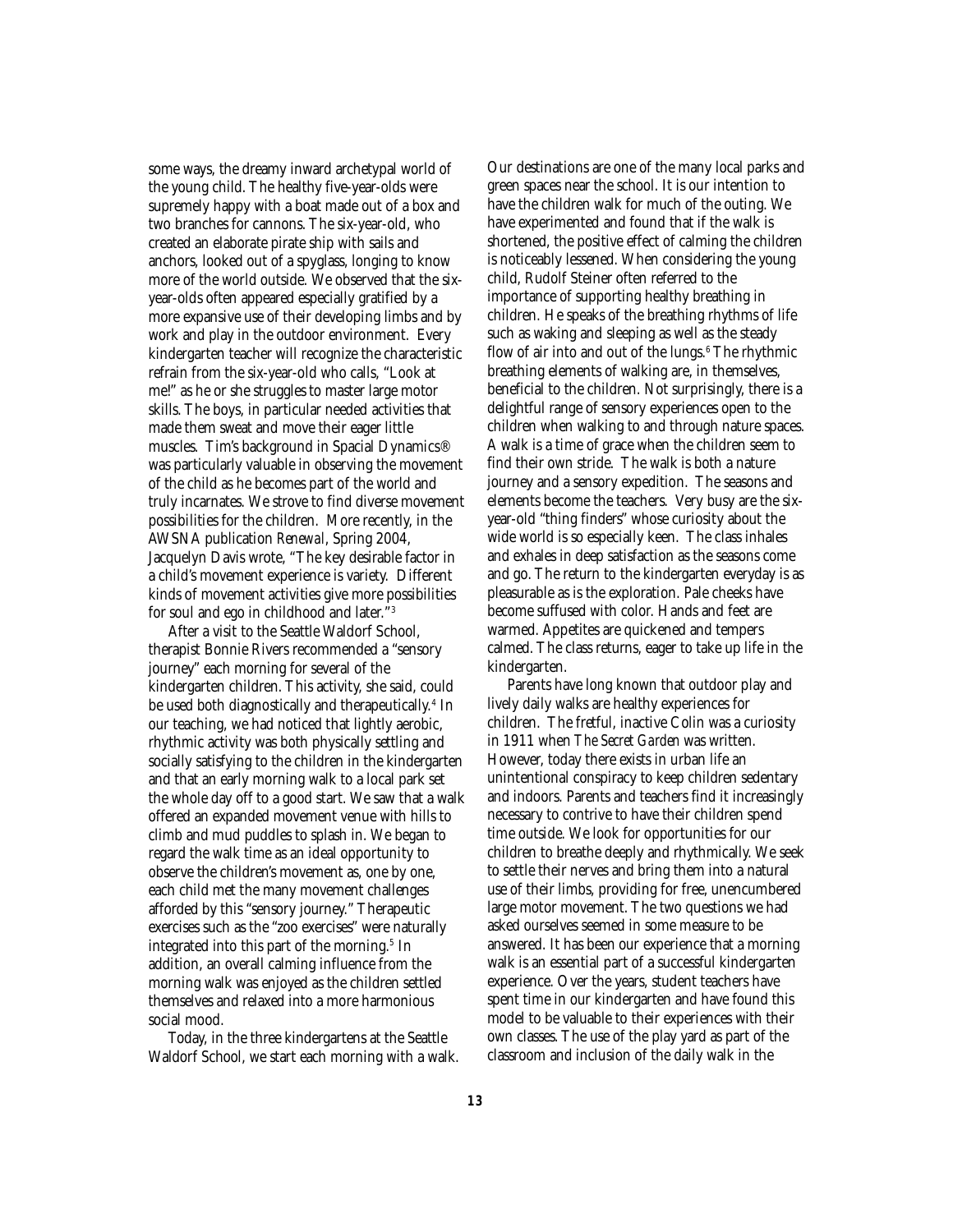rhythm of the day can make the kindergarten experience a satisfying one to many young children today. To Helle Heckman's exhortation to explore the urban green spaces and parks with our kindergarten classes, we would add the endorsement of a good walk.<sup>7</sup> Call to mind the last scene in *The Secret Garden* in which the restored young Colin sets off with his father to enjoy at last the blessings of a long morning walk.

#### **Endnotes:**

1. Kohler, Henning, *Working with Anxious, Nervous and Depressed Children*. 2. Steiner, Rudolf, *The Twelve Senses*, Kolisko

Conference, WECAN, 2001.

3. Davis, Jacquelin, *Renewal*, Spring 2004

4. Rivers, Bonnie; Gradalis seminars, Boulder, Colorado.

5. McCallum, Audrey, *Extra Lesson*.

6. Steiner, Rudolf; *Study of Man*.

7. Heckman, Helle; *Nokken: A Garden for Children*.

*Melissa Borden and Tim Bennett are both kindergarten teachers at the Seattle Waldorf School.*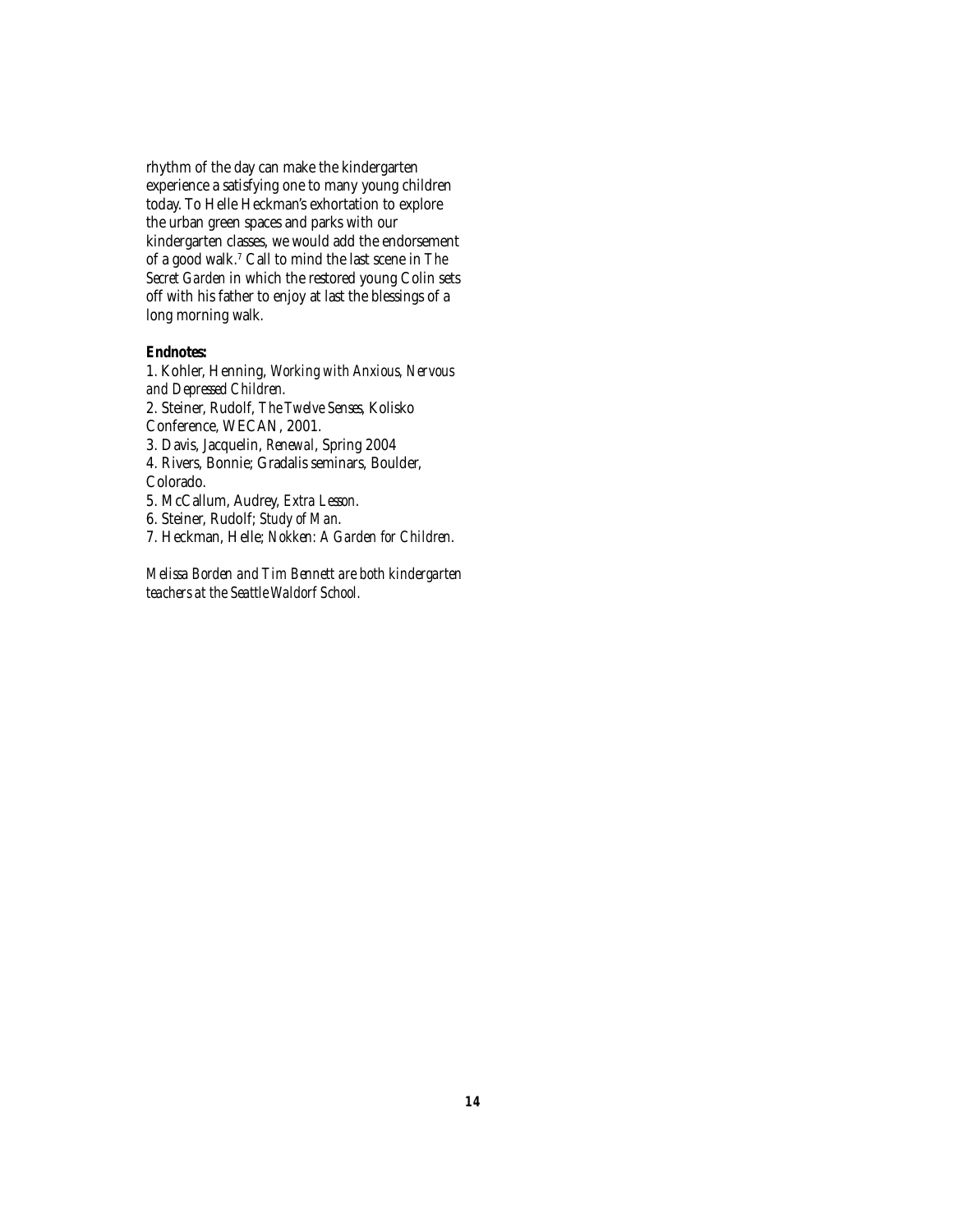## The Healing Art of Nursery Rhymes

#### **Suzanne Down**

*Here is an introductory peek into the vast and wonderful world of the healing power of nursery rhymes and puppetry. The hope is that this research will grow and eventually be made available in book form.*

As the soul descends from spiritual worlds to be born on earth, there is a sacrifice of the cosmic rhythms of planets and stars to enter earthly chaos. The newborn arrives with no rhythm; the first breathing is chaotic. The baby needs this inner rhythm restored from the outside life by the parents, especially the mother. The mother begins to establish a daily earth rhythm of feeding, sleeping, rocking, and soft lullabies. All through the early years, parents and first teachers work to bring this spiritual support on earth–rhythm. A rhythmic life from this new beginning helps build the forces of inner strength which later form the moral forces for the soul's future. This is essential today in a world that lacks rhythm and lacks morality.

The prime gift of the nursery rhyme is in this power of rhythm. Rudolf Steiner states that, "rhythmic processes are nothing physical whether in nature or in Man. They might be called semispiritual. The physical as a "tang" disappears in the rhythmic process. . .rhythm replaces strength." We can see the incredible spiritual support to the young child when we work with rhythm.

The meaning of the words in the nursery rhymes takes a back seat to the possibilities of rhythm and repetition to help establish a clear healthy breathing, circulation, and immune system throughout the body, right down to the toes! The nursery rhymes work right into the heartbeat and circulation, not into head thinking. They mirror the cosmic rhythms for the young child finding his way on earth.

As timeless world rhymes, their language has become lifted and alive rhythmically in the world ether. This means they have an added etheric quality to them. We can say when we speak or sing them, we do so with a more etheric breath. This nourishes the physical and emotional breath, bringing order and balance to the etheric/physical/emotional circulation.

Nursery rhymes take the power of rhyme, repetition and rhythm that together heal inner chaos and make order within the cellular level. These

qualities go right into the body, right into the circulation, releasing the child from chaos. Nancy Mellon, therapist and therapeutic storyteller, emphasizes that, "Seventy to seventy-five percent of the power of the nursery rhyme is in the rhythm and repetition. The picture and images provide the other thirty percent. The real work is the etheric rhythmic element helping the clear breathing and circulation go through the body. We don't want to dwell on their meaning. It is the delicious rhythmic that strengthens and helps the physical and emotional circulation. All comes into order and balance."

We can think of speaking the nursery rhymes with a "lifted language" parallel to singing in the mood of the fifth. In this way the speaking is truly the rhythm of the heart and pulse, not a beat that has more the hard physical quality of a hammering. This differentiation between bringing the nursery rhymes rhythmically instead of with a beat is key to it developing a healing potential. If we begin to look at the rhythm "long – short" as in to following:

Cobbler, cobbler mend my shoe, Have it done by half past two.

Humpty dumpty sat on a wall, Humpty dumpty had a great fall

\* \* \* Rock a bye baby In the tree top When the wind blows The cradle will rock.

\* \* \*

We see in this long/short a gentle incarnating rhythm. The long/short rhythm is not spoken in a syllabic way, but with a flow in the words. Imagine a mother rocking her baby or young child, and crooning "rock a bye baby." She is creating an etheric rhythmic substance within and around the child, which is working deeply on the inner life of the child, bringing order with right rhythm.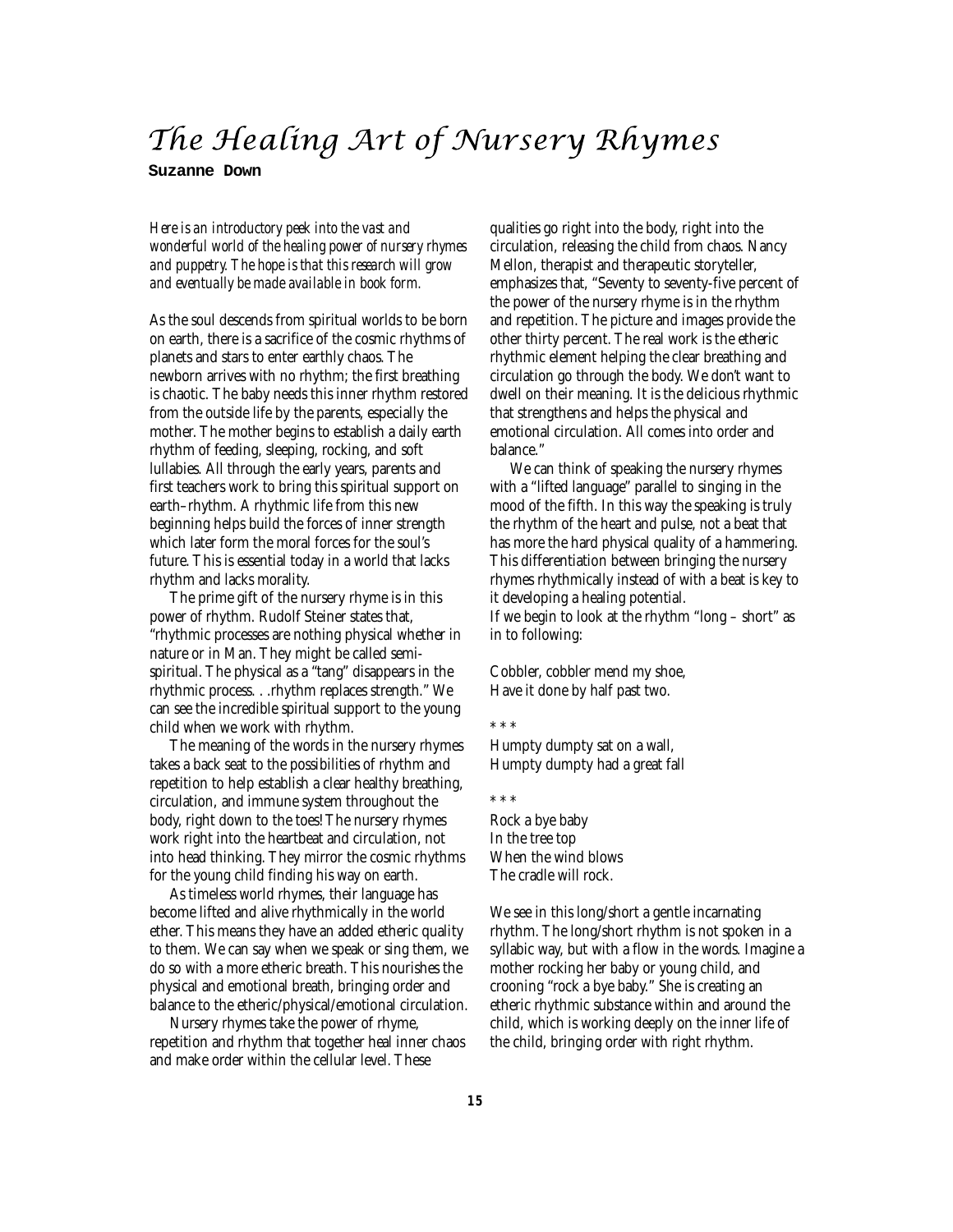One way a teacher can support the healing rhythmic work of the young child is to bring the nursery rhymes with puppetry. When we imbue our puppets with an etheric substance, making the nursery rhymes visible in this refined semi-physical way, we deepen the healing quality we offer the child.

Here is an example of using puppetry with the nursery rhymes. I have developed a mother rod puppet that holds a puppet baby–the archetypal mother, a model imperative for the child. The puppet sings "rock a bye baby" lovingly holding and rocking the baby in a gentle lemniscate. The lemniscate as a form is the doorway to the etheric realm, a potent choreography for puppetry. The observing child inwardly mirrors the rhythmic quality and movement/gestures of the puppet, all created with intention and consciousness to offer a healing experience. The child breathes rhythmically and deeply when watching, inner order is being established. This lullaby can be repeated three times (or more!). Then the mother puppet puts the baby in her cradle for a nice sleep. Teachers can greet the day like this, or use it at rest time. Parents can do this for a peaceful bedtime ritual. Children are

desperate for these healthy rhythms. Nursery rhymes and puppetry are one of the joyful rhythmic and etheric supports available to us. The visual pictures of the puppetry holds the child in the imaginative space while the nursery rhyme rhythms do their deep and wise work.

*Suzanne Down is the director of Juniper Tree School of Story and Puppetry Arts, now based out of Vancouver Island in Canada. She offers puppetry trainings and workshops which are described in the Calendar section on page 35.*

## Deeper Relationships Between Emmi Pikler's Work and Waldorf Early Childhood Education

Joyce Gallardo

During the summer of 2004, I had the immense good fortune of attending the first English language course (with fourteen other women) offered at the Pikler Institute in Budapest, Hungary. I was also able to observe groups of children at Loczy, the residential nursery at the Institute.

It was a life-changing experience. Each day was filled with the wealth of a lifetime of experience which Anna Tardos, director of the Pikler Institute, shared with us—from the time when her mother, Dr. Emmi Pikler, was a family pediatrician during the 1930s and 1940s in Budapest, to the early days of Loczy in 1946, when Dr. Pikler was commissioned by the city of Budapest to organize

and direct a foster home where children would live until they were three years old—to the present. This institute was called the *National Methodological Institute*, and later *Loczy,* for the street on which it is located.

Fortunately for the children who came to Loczy, the task of organizing this foster home was not given to a professional with experience in institutional care, but to a family pediatrician who was convinced that the key to the task was to be found in the principles and methods developed during her work with families. These principles provided a rich, happy, active and peaceful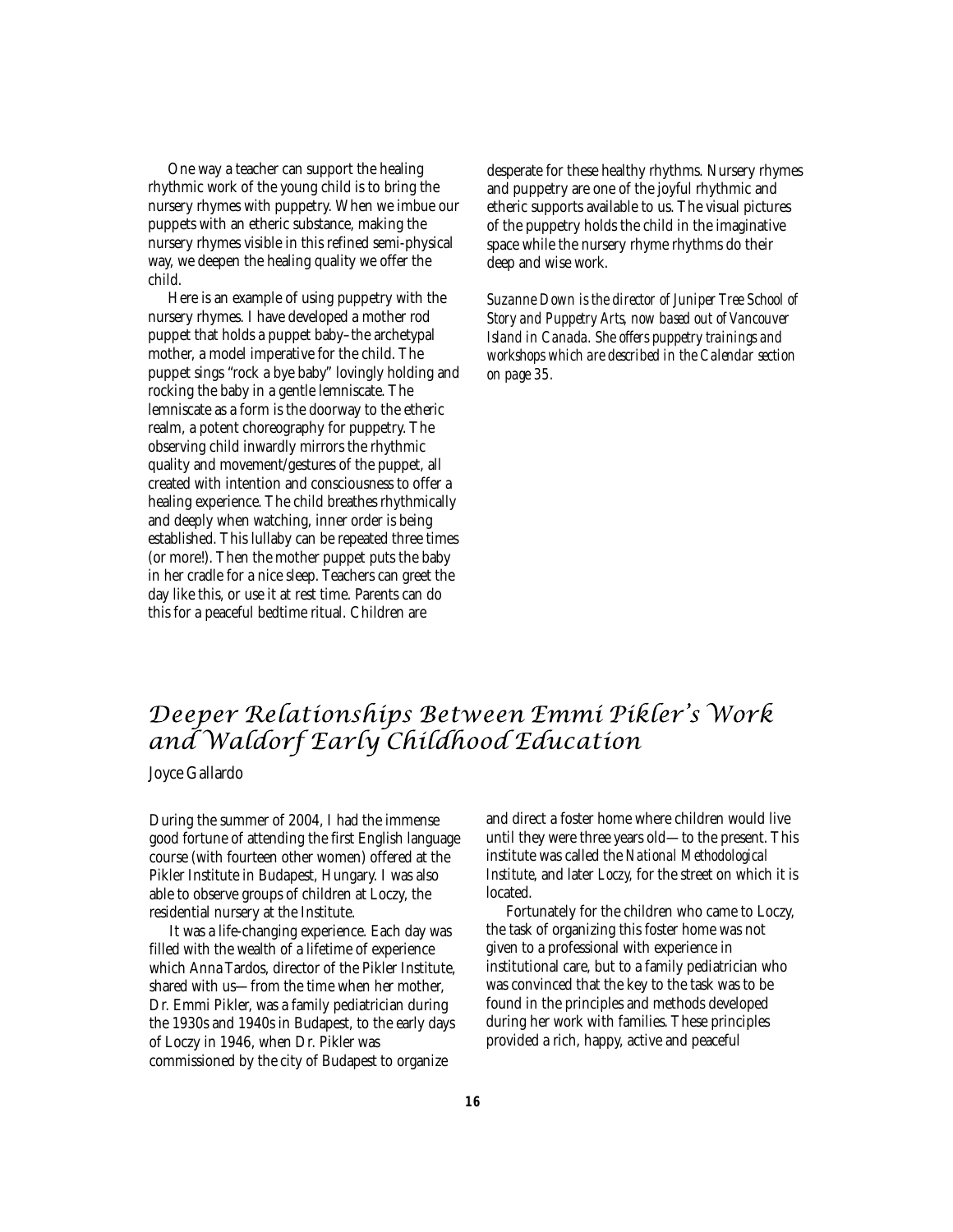childhood for the children living with the families with whom Dr. Pikler had worked.

For the past sixty years, Loczy has been housed in the same building, a house that had been the home of a married couple and abandoned after the war. It was redesigned and rebuilt according to Emmi Pikler's specifications. She also gave dimensions for furniture, changing tables, bathtubs, and eating tables, and carefully selected the materials to be used for clothing, sleeping sacks, soft shoes, etc.—all of natural fibers. Every small detail was important. Thirty-five children, who had been abandoned or orphaned during the war, or of parents with tuberculosis, came to live there initially. Over the next seventeen years, some one thousand, eight hundred children lived at Loczy, where the nurses, doctors, and other staff professionals carefully documented their growth and development. At present, children who are not adopted by age three may stay at Loczy until they are of school age, sixyears-old.

I am very grateful to Anna Tardos and her dedicated, wonderful colleagues who made this course possible. The human encounters were permeated with warmth, friendship, and collegiality as we gathered in the conference room on the third floor of Loczy each morning around a table arrayed with bowls of ripe, red cherries or raspberries from the home gardens of the staff. And always the cries, the shouts of joy, the tears, and the laughter of the children playing in the garden were in the background.

As I took notes during the course, I repeatedly made more notes to myself in the margin, which related what we were studying of Emmi Pikler's work to Waldorf education, out of my frame of reference as a Waldorf early childhood educator. Two of the salient themes were the development, the care and the nurturing of the four lower or bodily senses, the sense of life, the sense of touch, the sense of movement and the sense of balance, and the development of the will. The name given to these aspects of the work being done at Loczy was cooperative caregiving and self-initiated independent movement. There are many common insights between the work of Emmi Pikler and that of Rudolf Steiner. Below, I have attempted to outline some of the themes that are woven together in the pedagogies of these two pioneers.

#### *Self-Initiated Movement*

#### Anna Tardos told us:

*The key elements of the Pikler idea are free movement, free space and time. Children do not have the experience of a position until they try it themselves. We do not put the child into a position! Self-initiated movement creates a sense of competency and self-reliance in the child. Flexibility in movement leads to independent, psychic flexibility, and eventually, to independent, flexible thinking.*

We know out of our study of Waldorf pedagogy that the *will* evolves from the earliest moments of infancy, through the play of childhood, and, finally, manifests in adult activity in living thinking and initiative.

#### Anna continued:

*When a space and time is provided for the infant to develop and one observes the capacity of self-reliance in the child, our image of the infant changes from one of the child needing us to guide him to his capacity to the image of the child as active, independent and capable without our presence and help in all instances.*

 Dr. Pikler noted that the child's transitional postures from supine to turning on the belly, stretching and rolling, creeping on the belly to crawling on hands and knees, all before the "milestones" of sitting, standing and walking, are critical in the development of the child's motor capacities.

The children I observed were steady and sure on their feet, both graceful and agile in their movement and play. I soon observed the *capacity of self-reliance* of which Anna spoke, in Hajnalka, a small and delicate three-and-a-half-year-old girl, who had undergone heart surgery in April 2004. Hajnalka was a particularly agile child. At naptime, her nurse buttoned her into her sleeping sack, carried her outside to the row of beds and laid her down for her nap. One by one, the children were brought out and laid down in their cribs. Then the nurse went inside to tidy up. As soon as the nurse was out of sight,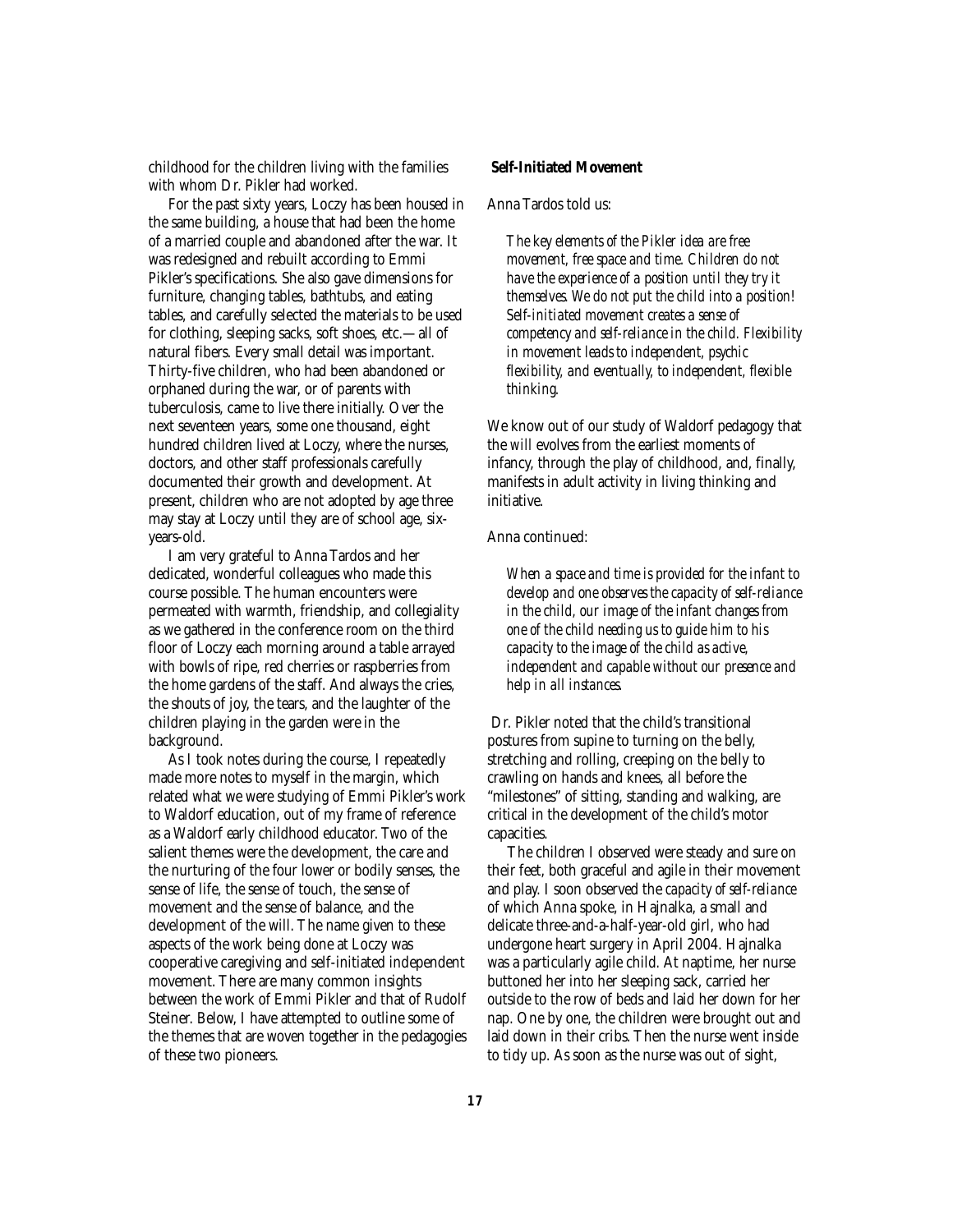Hajnalka stood up in her crib and began climbing the bars (in her sleeping sack) from crib to crib until she reached the end of the row of beds, where she lay down next to the child in the last crib, who was almost asleep. The nurse observed her through the window and went out to pick her up and carry her back to her own bed. As soon as the nurse went back inside, Hajnalka began climbing from crib to crib until she reached the other end of the row of beds! I held my breath as I watched, worried that she might fall, but she was quite sure of herself. Again, the nurse came out and carried her back to her own bed, where she stroked her head gently and spoke softly to her. By now, the other children were asleep. Hajnalka was soon fast asleep, tired out from her climbing escapades!

Rudolf Steiner also emphasized non-interference and a respect for the infant's autonomy and independent movement. He tells us that the first two-and-a-half years are the most important of all, ". . .during this time the child is learning to walk and speak and the formative forces of the head are shaping those organs which have the most intimate connection with the development and selfconfidence of the individual in later life. In these years the child really does do everything of its own accord. It repels any will that seeks to impose itself from without." (*Understanding Young Children*, p. 2)

Rudolf Steiner also describes how in developing the sense of movement, in the contraction and elongation of the muscles, the child perceives a feeling of freedom, the experience of being free in his soul. "The experience of oneself as a free soul is the radiating out of the sense of movement and the radiating into the soul of muscular contraction and elongation, just as inner comfort or discomfort is the radiating into the soul of the results and experience of the life sense." (*Man's Twelve Senses in Their Relation to Imagination, Inspiration and Intuition,* p.16).

He tells us in Lecture Three of *Human Values in Education*. "During the first seven years of life there is an interest in gesture, in everything connected with movement. . . Speech develops out of movement in all its aspects, and thought develops out of speech." In the same lecture, about learning to walk and speak, Rudolf Steiner said, ". . .we should leave everything to the child. Of the child's

own accord she will raise herself into an upright position when the right time comes. Premature efforts at walking and standing or gymnastic exercises can only do damage."

Both Emmi Pikler and Rudolf Steiner note that the child's very individuality and experience of competence arise out of self-initiated independent movement and that the proper attitude of the adult is of paramount importance to the child's development.

#### *Attention to Detail*

"Peace begins on the changing table." (Ute Strub, German physical therapist)

At Loczy, as well as in Waldorf kindergartens, nurseries, and parent-toddler programs, careful attention is given to detail. The preparation for the caregiving times of the children at Loczy is done with meticulous care down to the last detail. The bathtub water, the soap, the clothing, oils for cleaning, diapers, etc. are prepared by the nurse before the baby is touched by her sensitive, tender hands and before she speaks to him in a soft voice that expects an answer. The nurse is also inwardly preparing herself for this time when she will give her undivided attention to the child. When she finally lifts the infant from his bed, she informs him of what she is doing, what is about to happen to him and around him. During changing, bathing, and dressing, the nurse speaks softly to the child, her movements are delicate and considerate, she plays little private games with him, and he knows she is there just for him. There is a rhythm to what the nurse does, day after day, week after week, with the children in her care, which creates an invisible mantle of security around the children, a profound sense of well being.

In Waldorf programs, the teachers painstakingly prepare the physical space to receive the children daily. We, too, work with the principles of rhythm, repetition, and attention to the smallest detail in order to create a basis of security for the children. Each activity of the day is carried out with careful attention to detail, and repetition and rhythm are components of everything we do with the children. This rhythm and repetition nourishes their sense of life daily—the rhythm of the morning circle, the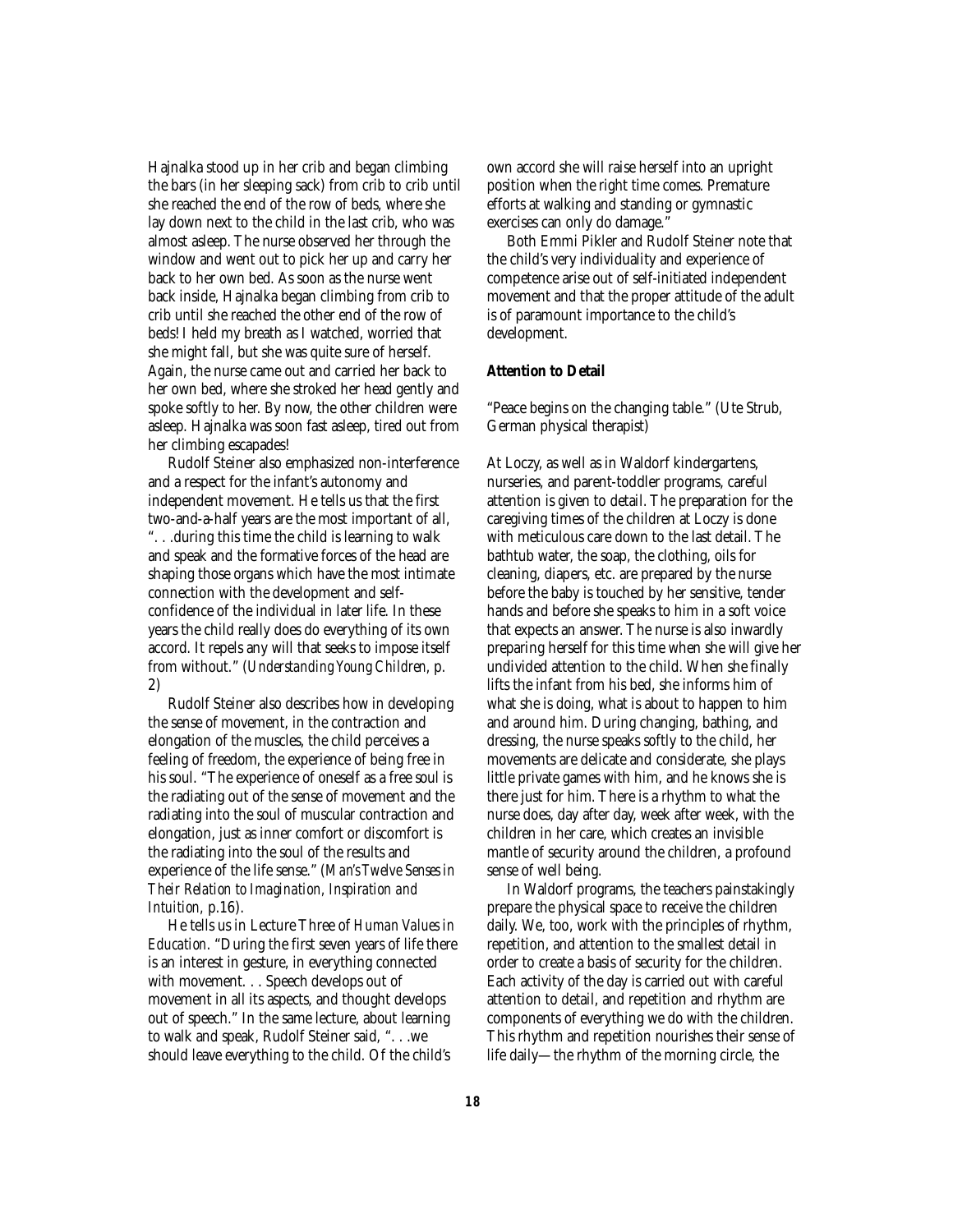preparation of the morning snack together, kneading the dough for bread, free play time, always with the smells of delicious food wafting in from the kitchen, rest time, washing hands in lavender water and gently drying them with a soft towel, and finally, the ritual of sharing the morning snack, lighting the candle, singing the blessing, serving each child a bowl of warm food and a cup of warm tea, savoring slowly and deliberately the colors, tastes, and textures of our food with the children all with reverence and gratitude.

#### *Observation*

The nurses at Loczy, with meticulous care and attention to detail, record daily observation of the children's growth and development. These observations are shared amongst colleagues in weekly meetings. Out of these meetings, new insights about the children come to light and help guide their caregivers as to how they may best care for them. Out of her daily experiences, the nurse also writes a *development diary* for the two children for whom she is the *own-nurse.* This *development diary* is written on the day of the child's birthday every month, with the help of the group's pedagogue. She writes about the child's emotional state, his relationship with his own nurse and the other nurses, parents, companions, the development of his play and motor skills, speech, eating, bathing, sleeping habits, the child's joys and difficulties. A well-written development diary is a valuable tool, through which the nurse also evaluates her own work: whether she has given to the child everything that he needed.

An important aspect of our work in anthroposophy is observation. Rudolf Steiner repeatedly emphasized the value of observation. He told us: "When you have love for the other, their whole being will be illumined for you." Waldorf early childhood teachers have child studies wherein we create a picture of the whole child for our colleagues through our observations—his birth experience (from what the parents have told us), his appearance, movement, gestures, speech, soul faculties and social qualities, play, etc., with careful attention to detail. We then share these observations with colleagues and out of this sharing often come

insights about who the child is and how we might best serve that particular child.

#### *Reverent, Cooperative Caregiving*

*Receive the child in reverence, Educate him in love, And send him forth in freedom.*

#### Rudolf Steiner

Observing the reverence and quiet devotion with which the nurses at Loczy approach the infants in their care, one senses what a holy task it is caring for these motherless babies. Bodily care becomes a sacred ritual, as Anna Tardos pointed out to us when we were observing a nurse gently applying oil on a cotton ball to the creases in the baby's body, hands and feet after his bath. "She is anointing the child, as Mary Magdalene anointed the feet of Jesus," Anna told us. Here on the changing table, the infant's trust in the caregiver and in the world develops through the engaging of the nurse's finely developed higher, social senses with the child's lower bodily senses of life and touch.

"The mother cares for the child because she loves him. The nurse loves the child because she cares for him," wrote French psychiatrist, Myriam David, coauthor of *LOCZY: An Unusual Approach to Mothering.*

Every physical contact with the child is preceded by a verbal announcement and a visual announcement to the child, e.g. when the nurse holds up the diaper, she tells the child, "I am going to change your diaper now." Anna told us that speaking to the infant during caregiving helps the nurse to keep her thoughts organized and focused on the child (the engagement of the ego through speech). When the child is able to trust that the adult is really there for him during care, when the caretaker's gestures are sensitive and questioning, waiting for the child to respond, a real dialogue, a profound relationship between the adult and the child can emerge. Cooperation can develop between them when the adult consistently prepares herself to be fully present to the infant and his reactions.

The caretaker encourages the child to cooperate with her words, "Please give me your hand, your foot, etc." and she waits for the child to respond by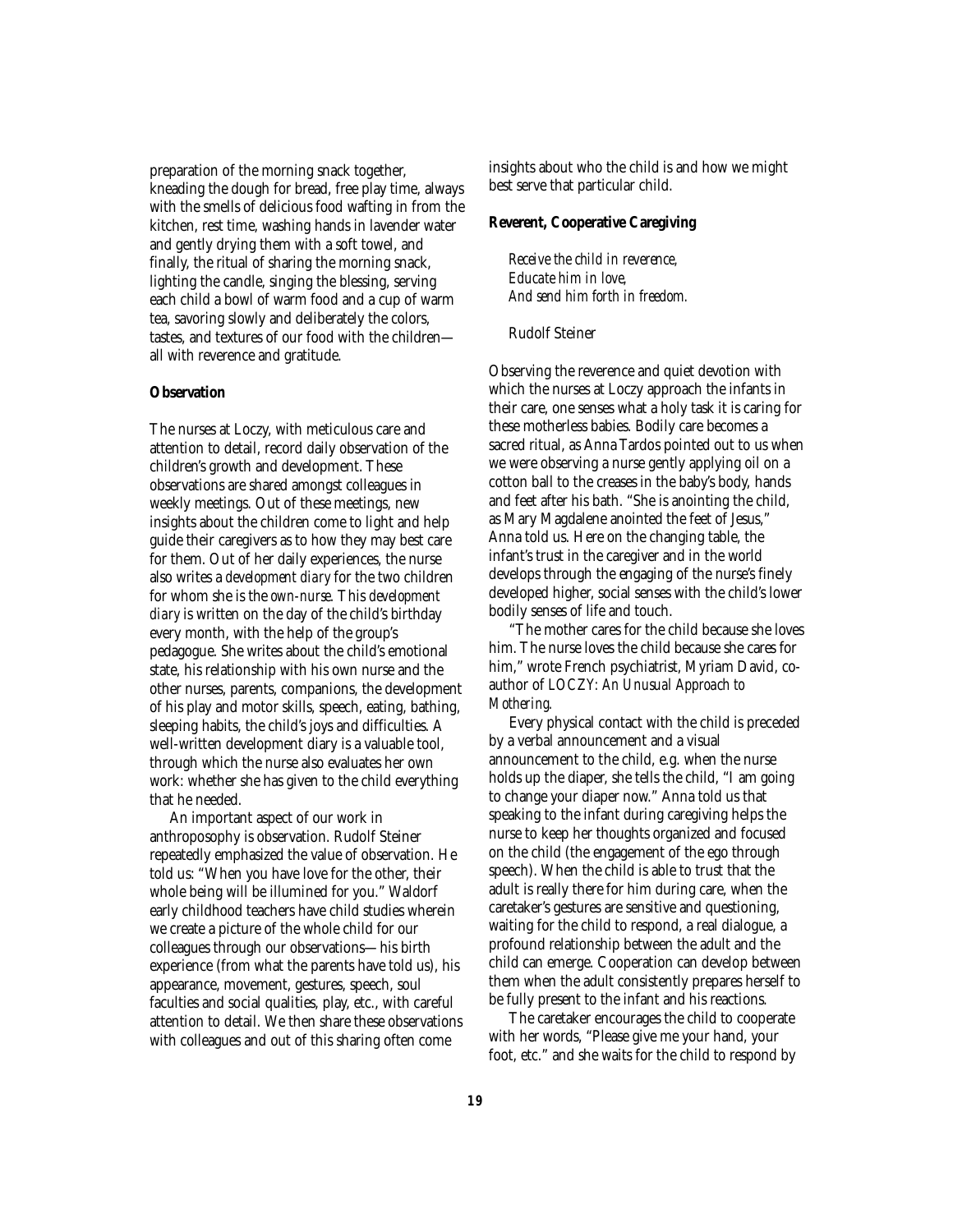offering his hand or his foot. The child is helped to develop self-awareness by being encouraged to actively participate in what is happening to him. Out of this self-awareness, the infant begins to experience a meeting with his physical environment and, as he grows older, naturally, this includes awareness of and encounters with other children.

Dr. Henning Kohler, in his book *Working with Anxious, Nervous and Depressed Children*, describes the infant's and young child's need for *nourishing and warming acts of bodily care* and says: "These acts must be done with true inner participation." At Loczy this inner participation is called *fully conscious caregiving* or *face-to-face caregiving.*

Dr. Kohler continues to describe the life sense:

*This sense of being sheltered and stable, which starts with bodily self-perception, is of utmost conceivable importance for later life. Not only does the degree of our self-confidence and trust in existence depend on it, but also, as we have seen, it relates to our looking forward to an ongoing course of development or else facing a life that is a conglomeration of fragmented, disconnected single events. But this sense is far from mature at birth. . .Babies are so at war with their bodies that all they want to do is sleep so that they need not notice they have bodies! There is scarcely a trace of well being to be seen. Their bodies cause them constant annoyance. A few weeks later, if everything goes well, the condition called "positive peaceful waking" in developmental psychology sets in. Rudolf Steiner describes this sense when developed as "feeling comforted and comfortable through and through."*

In Waldorf early childhood education, the teacher holds the image of the children as coming from the spiritual world, where they are cared for by angels, where goodness is what they breathe and beauty just is. There is a recognition of the child's spiritual as well as earthly origin and the teacher sees her task as continuing here on earth the work of the angels. As Helmut von Kugelgen wrote in *Working With the Angels, The Young Child and the Spiritual World,* "In the highest sense we work in accordance with the angels, the archangels and the archai. It is these beings of the third hierarchy who employ us, who give us our work. . .When we care for a child out of

this understanding, we are endeavoring to ease the pain of this loss of the human being's spiritual home. . . We know that our task is to continue the work of the angels as we care for the child trying to make himself at home in his physical body."

Emmi Pikler recognized the child's struggle to feel at home in his physical body:

*In the beginning, the child feels more or less uneasy during the care situation. Often he doesn't like it, he cries, wants his peace and quiet. . .If, from the start, we handle an infant peacefully, patiently and carefully, she will discover ever more joy in these activities, learning at the same time to trust us more and more, and to take an increasing part in our work.*

When one reads the following paragraph in Henning Kohler's book, one is struck by how closely it echoes Emmi Pikler's principles in her book, *Peaceful Babies*—*Contented Mothers:*

*It is a fact of educational practice that a child's life sense maturing is given the right support by devoting enough attention to his bodily care, to gentle handling in the way we feed, warm, and dress him. . .For this we need an unhurried sense, patience, foresight, a capacity for inner quiet that allows for what might be called a reverential atmosphere.*

During this course, we were not given an explicit picture of the child as both earthly and spiritual, yet caregiving at Loczy is so exquisite that one observes how the nurse's every deed is designed to ease the pain of the loss of the child's birth home and of her family. The nurse's soft voice, her eyes, her gentle hands, create a reverential atmosphere and help the child to feel at home in her body, to feel trust and joy in the world around her with each caregiving encounter. Nor was there any reference to the care and protection of the senses of the child. Yet every caregiving encounter I observed was palpably a deed of the higher, social senses of the adult working upon the child and her lower, physical senses, particularly the life sense and the sense of touch.

Nurturing the four basal, or lower, senses is so important because they provide the soil for the maturing of the higher, social senses in adolescence: the ego sense, the conceptual or thought sense, the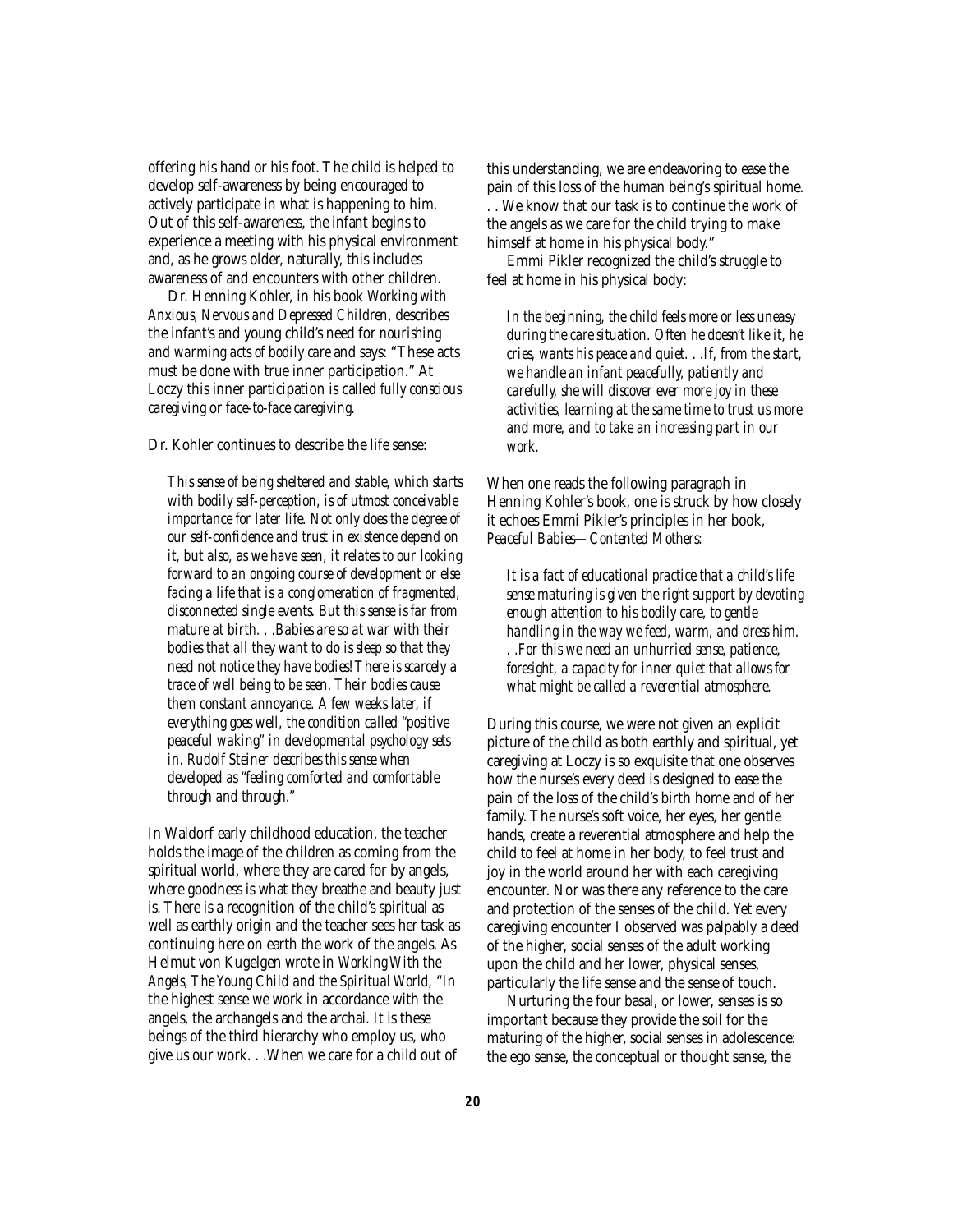speech sense, and the sense of hearing. The life sense and the touch sense form a unity. Out of the development of the life sense unfolds the capacity for tolerance, which is one of the preconditions for understanding our fellow humans, while out of the development of the touch sense evolves the capacity for establishing and enjoying close relationships with others. Development of the sense of movement is essential for the development of speech and the sense of word. Balance and inner calm are the preconditions for development of the sense of hearing. Albert Soesman quotes Rudolf Steiner in his book *Our Twelve Senses, Wellsprings of the Soul:* "The birth of our true humanity depends on the right nourishment through the well-springs of our senses as essentially as the air we breathe and the food we eat."

#### *The Gesture of Protection*

Another aspect of both pedagogies is *protection*. At Loczy, the children are surrounded by a gesture of protection. They are sheltered from the onslaught of the many sense impressions of our modern world. The daily life of the children is quiet, rhythmical, stable and predictable, which gives them a deep sense of security and well-being.

One sunny morning, I accompanied Gyurika, a four-year-old boy and a staff doctor on a short bus ride and outing to a nearby small shopping center. I was asked to remain a bit apart from the boy and the doctor and to not speak or interact with them, but only to observe. The doctor told me that this was the boy's first ride on a bus and the first time he had been to a shopping center, that by now he was old enough to experience wider parameters. Gyurika was a delight to observe during the excursion. He was in complete awe of all that he saw. It was the escalators that totally fascinated him. He observed for several minutes how passersby stepped up on the escalator, took hold of the moving railing, and were carried by the moving steps to the next level. At first, he was a little frightened and cautious about placing his foot on the first step, but once he summoned the will to do it, he gingerly stepped up as he had seen the others before him do. Holding tightly onto his companion's hand and grasping the moving hand rail, he reached the last of the stairs and jumped off

the top step triumphantly with a wide grin. His companion was right by his side, speaking to him in a soft, encouraging voice.

Of course, Gyurika wanted to go back down on the escalator. His companion solicitously encouraged him to take the first step alone, and to hold onto the moving handrail, rather than take her hand. Again and again the boy went up and down the escalators. His companion stayed a few steps behind, patiently encouraging him with her warm smile. After ten or twelve trips up and down the escalators, Gyurika's interest and curiosity was at last satiated. He was ready to walk on and experience other things in the mall for the first time with his wide-eyed openness and interest. His companion patiently and quietly responded to his barrage of questions in Hungarian until it was time to go home again. All the while she spoke in a soft, encouraging voice, always giving him the space to choose where he wanted to go and what he wanted to see. She offered her hand only when he asked for it. When we arrived back at Loczy, I spent the rest of the morning in Gyurika's group and observed him excitedly relating to his friends all that he had experienced that morning. The other little ones were, of course, all ears!

Later that afternoon, we met with Anna Tardos and Gabriella Puspoky, pediatrician at Loczy for the past thirty-eight years. They shared with us the history of the children we had observed and I learned that Gyurika had been a beggar in his sixteen-yearold sister's arms. His family rarely came to visit him.

There is a high level of conscious respect and protection for the children at Loczy, which one cannot help but admire. Two or three of us were standing on the balcony outside of the conference room watching a group of children below in the garden playing. Anna asked that, out of respect, we did not observe the children if they did not know we were observing them. Before our observations of the children in their groups, Anna asked us not to speak to, nor to interact with the children, as this would distract them from their play or their interaction with their caregiver. We were asked to sit quietly to one side of the room and to be as unobtrusive as possible.

In Waldorf early childhood programs, we also enfold the children in a protective gesture against the many sense impressions of our modern world. The development and protection of the child's senses are central in our work. Daily life in the kindergarten is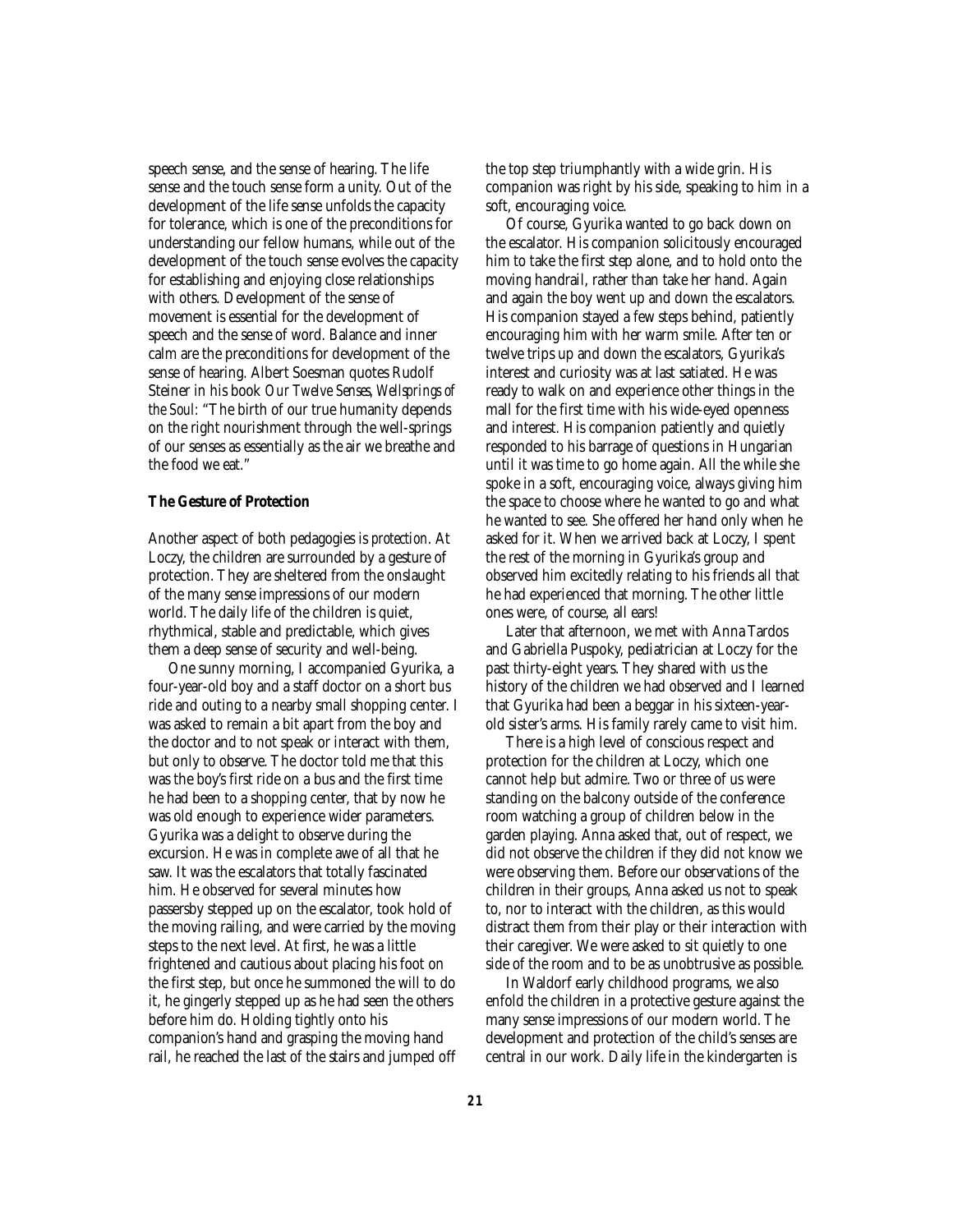quiet, rhythmical, consistent and predictable. Visitors to the Waldorf early childhood programs are few and are asked to not converse with the children or to distract them from their play. As at Loczy, visitors are asked to remain quietly in the background.

#### *Imitation*

Dr. Falk, a colleague of Anna Tardos, spoke to us about imitation, "We believe in the ability of the children to learn and behave like the adults around them. We must be aware of what we do and say in the presence of the children so that they can develop properly." At Loczy, they recognize that the adult's whole relationship to the world is copied by the child's fine sensing imitativeness: how one speaks, how one relates with others, how one moves, one's handling of everything about us, even lifeless objects.

In Waldorf early childhood education, we recognize that young children are completely united with their sense impressions, and because of this are deeply imitative. Everything in their surroundings makes a deep inner impression.

Rudolf Steiner has told us that the young child learns through imitation. He said that a caretaker of young children must be *worthy of imitation*, for in imitating us the children are continuing to do what they did in the spiritual world before they were born—when they imitated the angelic beings. Since they come from the truth and goodness of the world of spirit, they see the world as truthful and good and all those by whom they are surrounded on this earth as good. It is our task to create truth and goodness for the children to "breathe" and imitate here on earth.

This is what they create at Loczy, by giving the children a model for qualitative imitation in the caregiver's reverent care, in her profoundly respectful manner, her unhurried, deliberate movements, her gentle, considerate hands, her clear, soft voice, her equal treatment of all the children alike. This model for imitation extends to the other adults around the children who respect and support each other and act out of insightful, finely developed higher, social senses.

#### *The Etheric Mantle Around Loczy*

The children whose life circumstances bring them to Loczy are received into a home whose very walls have been hallowed by the selfless love, hard work, and dedication of many nurses, caregivers, doctors and others over the past sixty years. The protective etheric mantle around Loczy is a living reality, created by this long history of sensitive, devoted care of motherless, abandoned or abused children and by the respectful, supportive collegial relationships of the adults who care for them. One is enveloped in this etheric protection as soon as one steps through the big wrought-iron gates at Loczy.

The wellsprings of the pedagogies of Emmi Pikler and Rudolf Steiner are profoundly deep and give us much to guide us in our work with young children. It was a truly inspirational experience to be in the presence of and to learn from the wonderful adults and children at Loczy. My daily work with the children in my care has been deeply enriched by all I saw and learned and by the deep human connections I made there. I look forward to returning to Budapest for the second and third component of the course.

#### *Afterword*

This report would not be complete without mention of the sense of community across worldwide borders that lived amongst the participants and faculty during the weeks we were gathered at Loczy. Our long days of study and work together were balanced by carefree social times in the evening—dinners together at lovely garden restaurants, coffee and exquisite Hungarian pastries in the center of Budapest, concerts, and visits to the national museum.

One evening we were invited to visit a Waldorf school located one hour from the city and later to the home of one of the teachers for a delightful dinner in the garden beneath a luminous, full, summer moon. Each of these social encounters helped to nurture and strengthen our sense of world community.

But most memorable of all is the evening when Anna, her husband, Marton, and Gabriella came to visit my husband and I at the flat we had rented. We joined hands in a circle and danced to traditional South American music played live by a group of Ecuadorian friends who live in Budapest. Anna and Gabriella were transformed, as the tiredness of the long day fell away and became pure joy in the spirit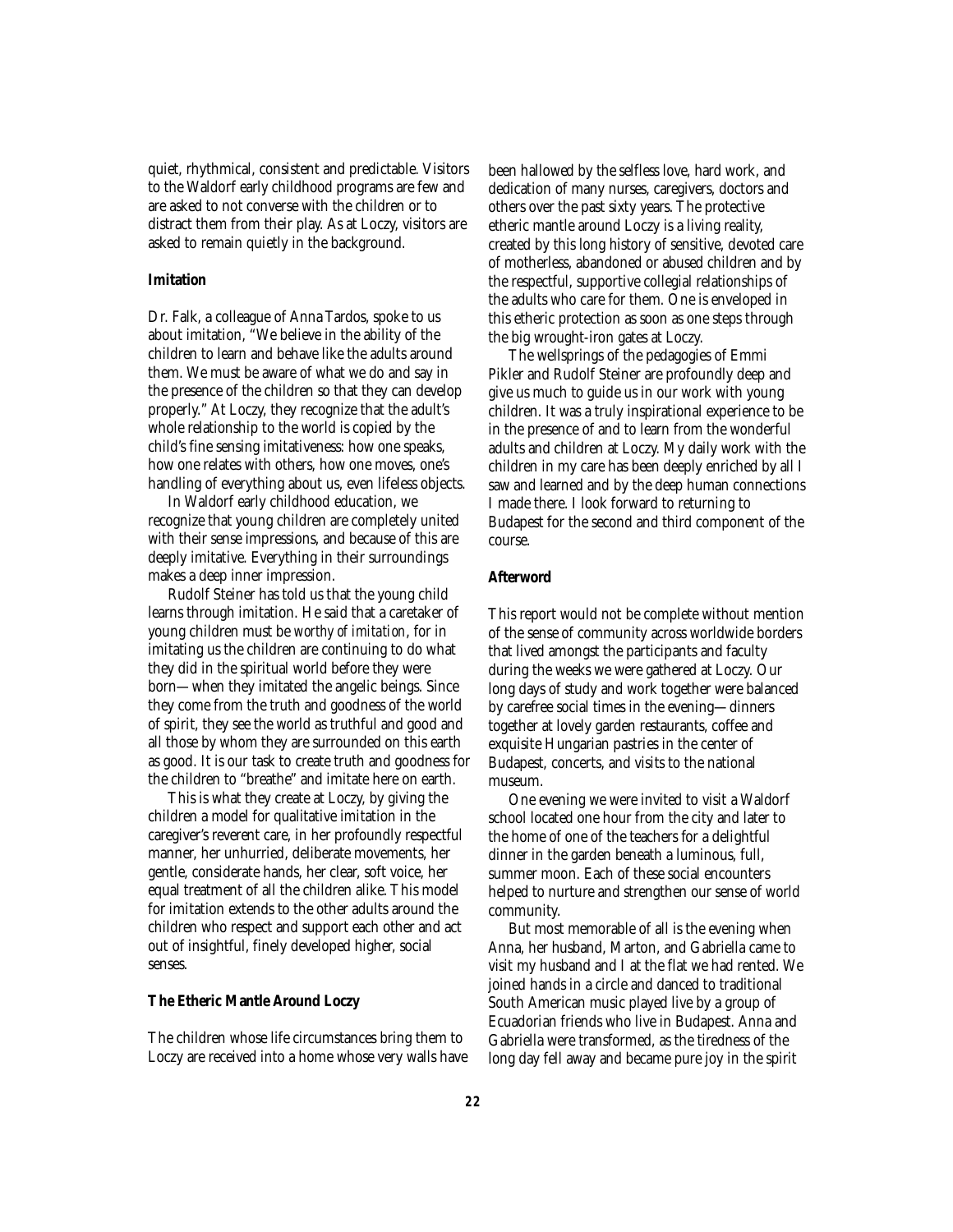and light-hearted movement of the dance. Music, laughter, and comraderie brought the fresh bloom of youth to their faces, a picture of them that I will carry always in my heart.

*Joyce Gallardo is the director of Los Amiguitos (Little Friends), a N.Y. State-licensed Family Day Care Home, offering a Waldorf Nursery and Kindergarten program. She has taught kindergarten, high school Spanish, and calligraphy at Hawthorne Valley School in Harlemville, N.Y. As the director of Los Amiguitos Puppetry Troupe, Joyce has brought marionette performances to national and international audiences and offered marionettemaking workshops to Waldorf teachers in Quito, Ecuador. She and her husband, David are founding members of Centro Educativo Micael Waldorf School in Conocoto, Ecuador, near Quito.*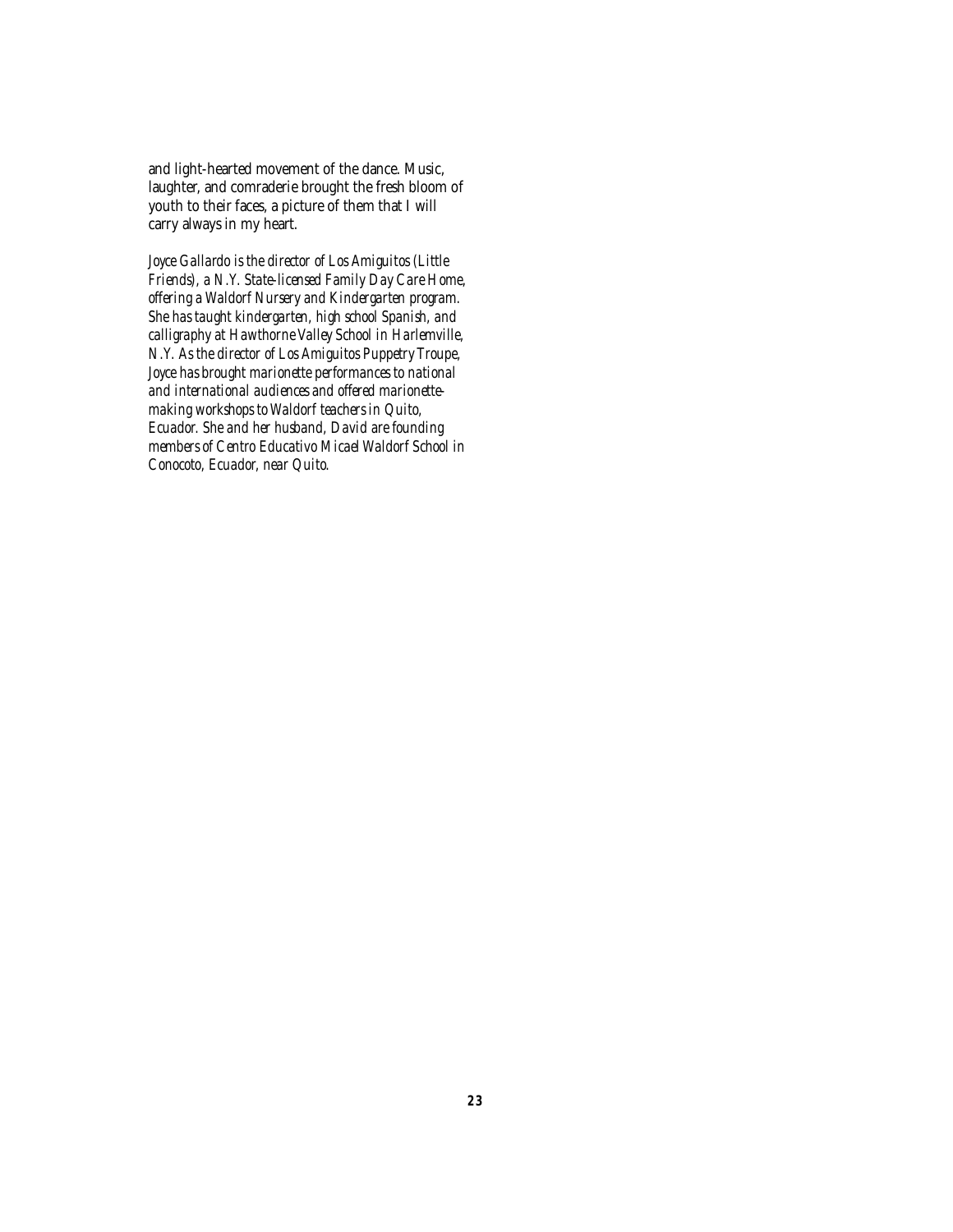### Conversations with Parent/Child Pioneers From the Workings of the WECAN Parent/Child Task Force Nancy Foster

"Thank you for the parent/child class! I thought the school was for my son, but I think the bigger education happened to me." "After all my reading and listening to talks, I finally understand what Waldorf education is about." "My son's delight and the warmth in the classroom have been magical for me."

Every parent/child teacher is familiar with comments like these. Parent/child groups, by whatever name, have become the gateway through which many families first enter the world of Waldorf education. They have also provided a supportive community for parents who may otherwise feel isolated in today's fast-moving world.

The WECAN Parent/Child Working Group would like to recognize some teachers who were pioneers of this work in North America, creating new forms to meet the needs of families with younger children. We identified four such pioneers, based on information available to us, and they were gracious enough to share their experiences for *Gateways.* It is always good to remember our roots, and there is much to be learned from such retrospection. We interviewed Patti Wolfe of Toronto; Cecelia Karpoff of northern Virginia; Connie White of London, Ontario; and Erica Carnay Jayasuriya of Portland, Oregon.

Patti Wolfe received teacher training at Emerson College and returned to Toronto where she taught kindergarten at the Toronto Waldorf School for three years. After some years at home with her own children, her parent/child work began in 1989 when she was asked by the school to meet with families with young children. The demand grew, and she now teaches five Parent and Tot groups each week.

Cecelia Karpoff had been a nursery teacher at Acorn Hill Waldorf Kindergarten and Nursery for several years when a visit from Erika Grantham, who described her work with parents and children at Michael Hall in England, inspired Cecelia to try a new approach. After three summers of a pilot parent/ child program, begun in 1990, a parent/child program was incorporated into Acorn Hill's regular offerings. She now teaches parent/child classes at

Potomac Crescent School, a Waldorf initiative in northern Virginia.

Connie White began her teaching career in the Canadian public schools, later completing her Waldorf kindergarten training in Detroit in the mid-1980s. After a number of years in the London Waldorf School kindergarten in London, Ontario, her health required a change. Aware of the parent/ child work recently begun in Toronto, she visited Patti's program. She then wrote a proposal to her school, and began a Parent and Tot class in the mid-1990s. She has now turned the work over to another teacher, but continues to be involved with the school.

Erica Carnay Jayasuriya received a combined grades and kindergarten training through Antioch. Having done her practicum at the Portland Waldorf School, she was asked in the spring of 1996 to take up the fledgling parent/child program there. During her three years of parent/child work, she began to develop an approach different from what she had inherited. Later she took a third grade class at Cedarwood School in Portland, making a commitment through fifth grade, which she is now completing. Erica plans to return to parent/child teaching next year.

As it happens, all four pioneers began their programs within the context of an established school. Connie noted that it can sometimes be more challenging to begin parent/child work in older schools, where space may be a difficult issue or the need may not be recognized. In new initiatives, by contrast, a parent/child program is often the first offering. Still other programs exist independently in a group leader's home or other setting.

#### *The pioneers were asked, in the interviews, to discuss the motivation and inspiration for their work.*

As a kindergarten teacher Patti had experienced that many parents arrived without any knowledge of Waldorf ideas, and she saw the parent/child work as a way to reach the parents while their children were younger. She was not aware of anyone else doing such work at the time, so she began with what she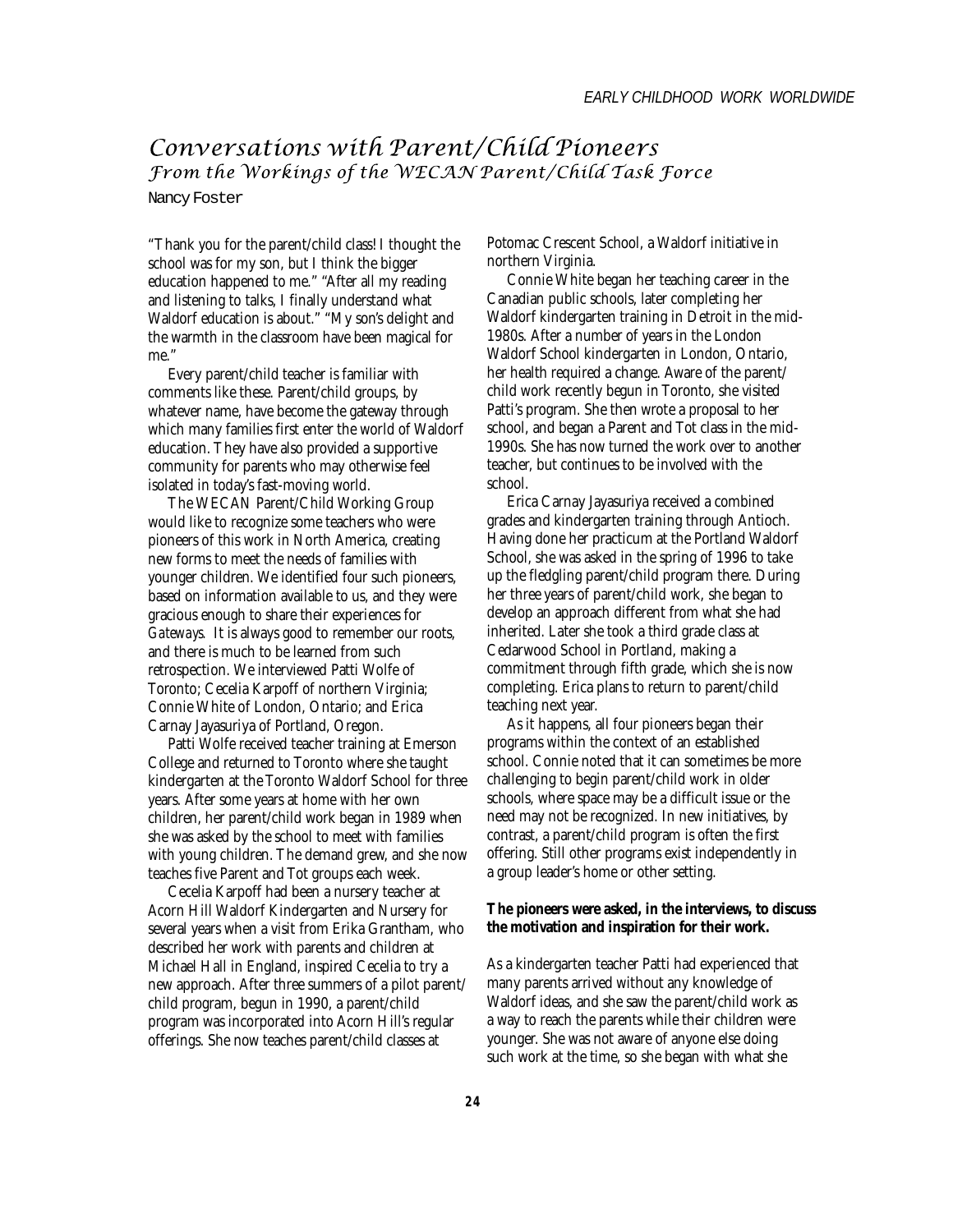knew, gradually developing ways to meet the needs she perceived.

Cecelia had been concerned about the children in her nursery class who did not seem ready to separate from their parents. She saw, on the other hand, that parents were looking for a school experience for younger children. Erika Grantham's work with parents and children together provided Cecelia's inspiration for addressing these observations.

Connie's immediate motivation for beginning a parent/child program was her health-related inability to continue as a kindergarten teacher. When she visited Patti's program in Toronto, however, she felt that everything she had done in her life had prepared her to take up this parent/child work.

Erica began to develop parent/child work because she was asked and, as a mother of a young child herself, she was interested in the task. Through the remedial training at Rudolf Steiner College, she had been awakened to the cornerstone role of the earliest months and years of life, and she recognized the potential role of a parent/child program in supporting healthy development.

#### *What has been the main focus of your work with parents and children together?*

For Patti, the image of greeting people at the door is primary: she is the one who has the privilege of welcoming parents coming to meet Waldorf education and each other. This is her goal—to help parents, often lonely and isolated, find community with each other in the context of the Waldorf approach to living with young children. Over the years, she has changed her approach to achieving this goal. In the past, she found, if parents *understood* a concept, such as rhythm in the home, they could put it into practice. Now she finds that understanding is often not enough to bring about change, so she tries to make the concept experiential and may even offer exercises for individual parents who need help, or to the group in response to something that arises.

Cecelia has focused her approach on the needs of the children and on including the parents in the work of the classroom (her "household") in a way that creates a mood of calmness, purposeful activity, and warm support. She was surprised initially to discover what an impact it had on the parents to be in a setting where the Waldorf approach to early

childhood is modeled. In her experience, the parents see the results of this approach and are inspired to learn more about it and to carry it into their home life. For this reason, parent evenings for questions and discussion have been an important part of her work.

To Connie, it was of central importance to model for parents a sense of enjoyment and appreciation of their children. She wished to enkindle in the parents the desire and ability to see their children more deeply. In the beginning, she offered a focus of craft work for the parents, but reading about domestic work in the parent/child class helped her take a next step to creating a warm, social mood for the parents while enfolding the children in work activities and an understanding consciousness.

When Erica entered parent/child work she hoped to help parents understand the importance of early movement experiences. Through a visit to a Waldorf center for at-risk children, she was profoundly affected in her understanding of the role of touch coming through imagination, and this inspired her to develop a "grandmother's lap" model of circle time emphasizing parent/child interaction. A further focus in her work was educating the will of the parents, helping them to model activity, to observe their children with understanding, and to be aware of and trust their own parenting instincts. *What challenges have you faced in developing the parent/child work?*

A common challenge to these pioneers was to meet the needs of both parents and children: the parents' need to connect with each other, to talk together, and the children's need for a quiet space within a situation where much activity is taking place.

Patti mentioned the etheric demands of dealing with so many different people, and the need to accept that she can't help every parent right away that there is a time process that must be respected and allowed to ripen before "results" can be expected. She also spoke of the teacher's need to be conscious of what she is modeling, always to have the appropriate gesture and tempo for the young child, while constantly balancing the dynamics of the group.

As a nursery teacher, Cecelia had been accustomed to creating a mood for and with the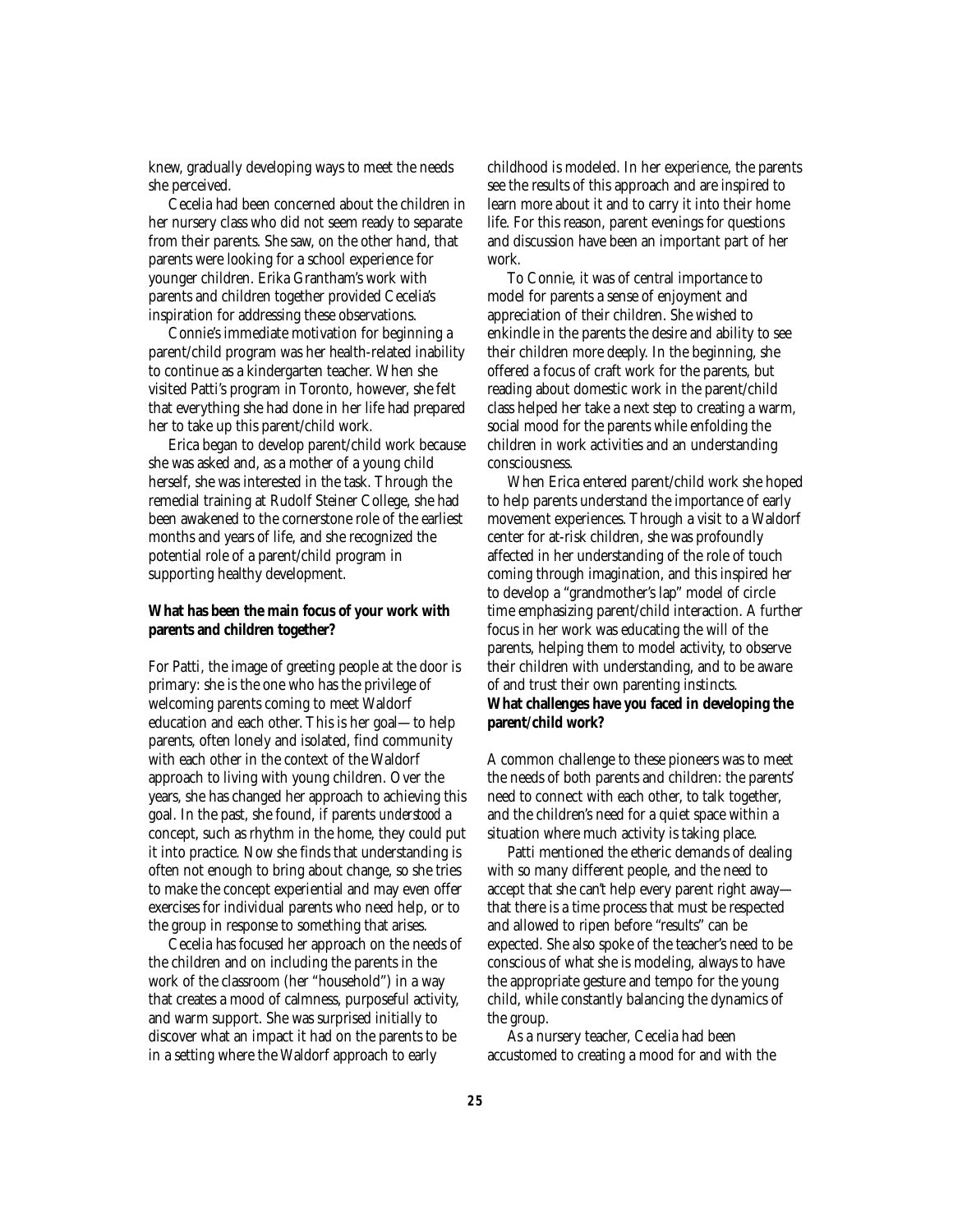children. She had to learn how to include the parents and bring them also into an appropriate mood— without offending them! She experienced, however, that parents recognize calmness and they themselves wish for it.

Connie had wanted to include study and conversation with parents during class, but after trying various approaches, she abandoned this attempt. She found it best during class simply to point something out in the moment, for example, "There's an example of imitation." Deeper conversation was best saved for other times.

A challenge Erica faced was in helping her colleagues in the kindergarten to understand why her approach was different from theirs. Her intention was to focus more on the parents as a key to the work with the children, rather than offer a form similar to the kindergarten.

#### *What has been most important to you in the parent/ child work, and what advice would you offer those who have taken it up more recently?*

All the pioneers have felt deeply rewarded by parent response to the parent/child classes. Parents express that being in this environment and learning from their experiences transformed them and their lives with their children. The pioneers have recognized the gift to the teacher of truly coming to accept and respect parents as they are, realizing, as Patti said, that all are seeking the best for their children, and seeking for a place that honors the spirit. These teachers have been happy to be able to share their developing work with others through talks, workshops, and welcoming visitors to their classes.

As for advice, each of the pioneers has so many insights to offer that it is difficult to choose what to share! Here are a few thoughts that were offered:

\* Strive to be very organized before everyone arrives so you are free to respond to needs as they arise.

\* Continue deepening your understanding of the developmental needs of the very young child in order to develop appropriate activities and material.

\* Hold an orientation meeting and parent evenings rather than trying to meet these needs during class.

\* Stay current with what is being offered to parents outside of the Waldorf movement, to help parents sort out conflicting advice and find their own way.

\* Develop your observation skills in order to meet both parents and children appropriately.

\* Strive for a warm, non-judgmental atmosphere, develop a big heart, and work from compassion toward education.

\* Work for full recognition in the school of the importance of this work and of meeting its needs for a large-enough space, a trained teacher and assistant who are provided with good salaries and benefits. We can be most grateful to these pioneers for forging a path for this work with parents and young children. Clearly it requires vision, sensitivity, creativity, courage, and energy, as well as the essential grounding in Waldorf education and the insights of Rudolf Steiner. In speaking with these pioneers, I felt joyful at both the similarities and the differences in their approaches, and it seems right to close with advice from Patti, "Feel fine about working out of your own circumstances, strengths, and passions. There are many ways to come together."

*Those wishing to learn more about these teachers' approaches to parent/child work may contact them as follows: Patti Wolfe, 905-727-7489; Cecelia Karpoff, 703-451-8768; Connie White,* connie39@sympatico.ca*; Erica Jayasuriya,* ejjece@yahoo.com*.*

*Nancy Foster has been a teacher at Acorn Hill Waldorf Kindergarten and Nursery in Silver Spring and is a visiting faculty member at Sunbridge College.*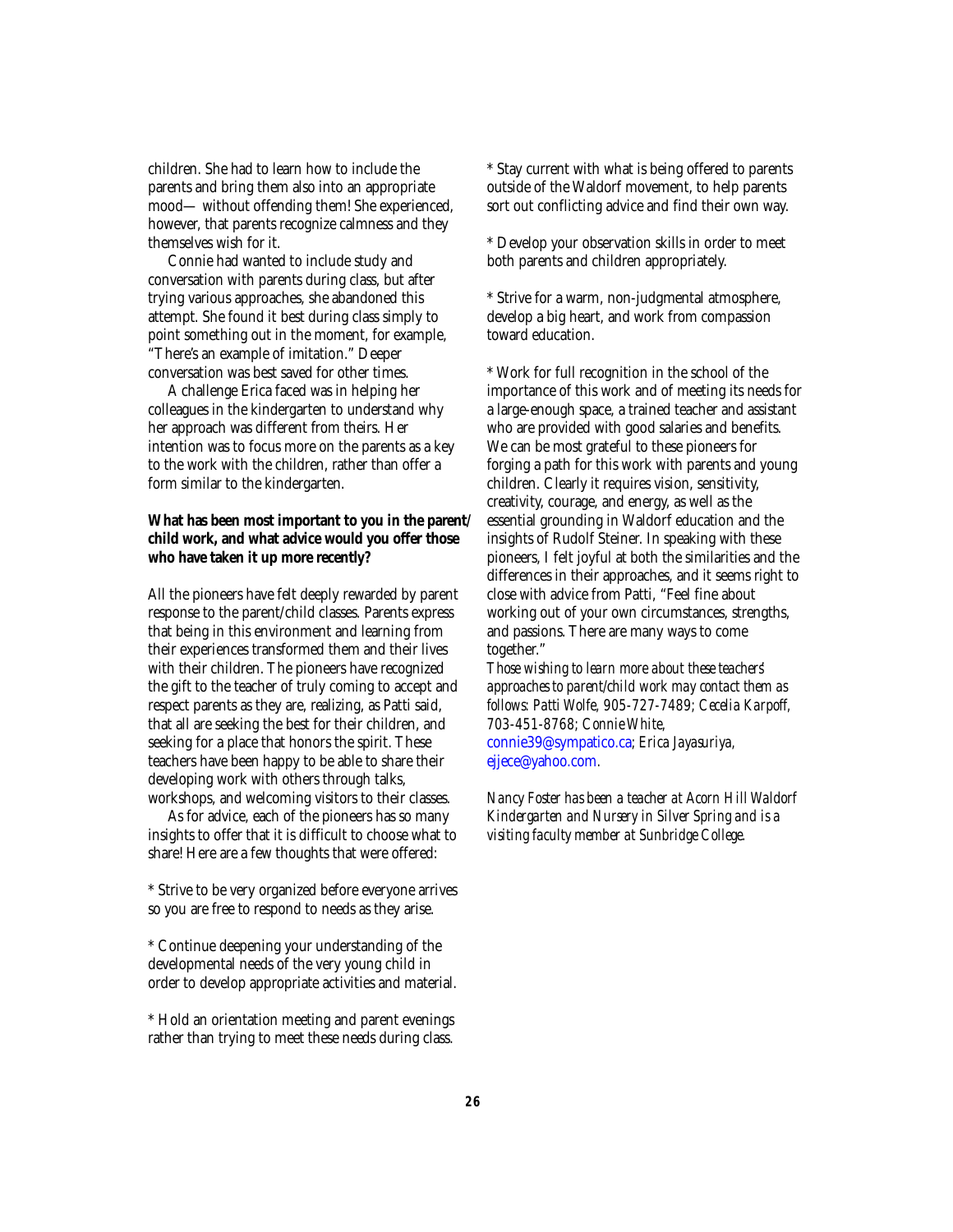## Transforming Our Parent Meetings

Louise de Forest

In most Waldorf kindergartens that I know, when a class meeting nears, teachers feel burdened and apprehensive about meeting with the parents, and parents feel burdened by yet another thing to do in their already exhausting day. Many parents are reluctant to leave their children with babysitters or feel too tired by 8:00 p.m. to drive to school yet again, and teachers, who have given their all during the day, dread a late night when they have school the next morning. While we are all too busy for our own good, I think this holding back from one another also points to an uneasy relationship we have with one another; teachers may ask themselves, "What if a parent asks a question I can't answer?" or "How can I put into words what I do with their children everyday?" Parents can sometimes feel judged or guilty or, let's face it. . .bored.

Now that I have been teaching close to twenty years, I realize that one of the greatest gifts I've received (and the most unexpected) is to get to know adults I would otherwise never have known, either because of lifestyle or generational differences. I am so grateful to these courageous and intuitive parents who send their children to a Waldorf school, thus enabling me to unfold my life's work and giving me an opportunity to be intimately connected with their families during a very formative period of growth and development. As we know, each child "chooses" a particular family where he or she can best prepare for the tasks awaiting them in life; so, too, does each family that comes to my class help me develop capacities and overcome inner obstacles that I might otherwise never have the opportunity to do. Out of our mutual gratitude we can develop a relationship based on trust and respect, thus supporting the children in a way that we could never do separately.

Last year I mailed out an informal survey to fourteen Waldorf early childhood programs from Tennessee to Maine. The questions asked covered the number of class meetings a year and their attendance, inclusion of parents in the classroom

and school, class meeting topics, parent/teacher conferences, regularity of communication between parents and teachers, changes perceived by teachers in the parent body and the joys and challenges experienced by the teachers in working with parents. What I found was interesting and supported my sense that a change is needed (and has already started) in parent/teacher relationships. Most teachers agreed that helping parents effect positive changes in their home life was deeply satisfying and that building community among the class parents gave teachers great joy. Many teachers also mentioned that parents today have more access to the classroom, accompanying children on walks, joining them in their daily work and celebrating festivals together. Teachers also noted that parents are more anxious, stressed and overwhelmed than ever before and that attendance at class meetings is sporadic and generally low. Many teachers admitted that they only call the parents when their child is doing poorly in the class, never when he or she is doing well. Several teachers mentioned that parents are more critical and that they are hesitant to be candid about their child's challenges or difficulties. And all the teachers mentioned the ongoing challenge that parents have of protecting their children from media, establishing home rhythms and safe guarding their children from overstimulation.

Parent education today—indeed any adult education—needs to be experiential. No longer are adults content with taking someone's word for it, but need to find their own relationship to new ideas. As a new parent, I was often deeply moved by the eloquent words and clear thoughts of various speakers and would leave a lecture inspired by that person's wisdom. The flip side of that, however, was that I left the lecture feeling that I knew less than I thought I did, and if only I could be as wise as the lecturer I had just heard. . .you get the idea.

In my parent meetings, I want the parents to leave feeling that they know more than they thought they knew; I want them to leave feeling strengthened in their role as parents and more confident in their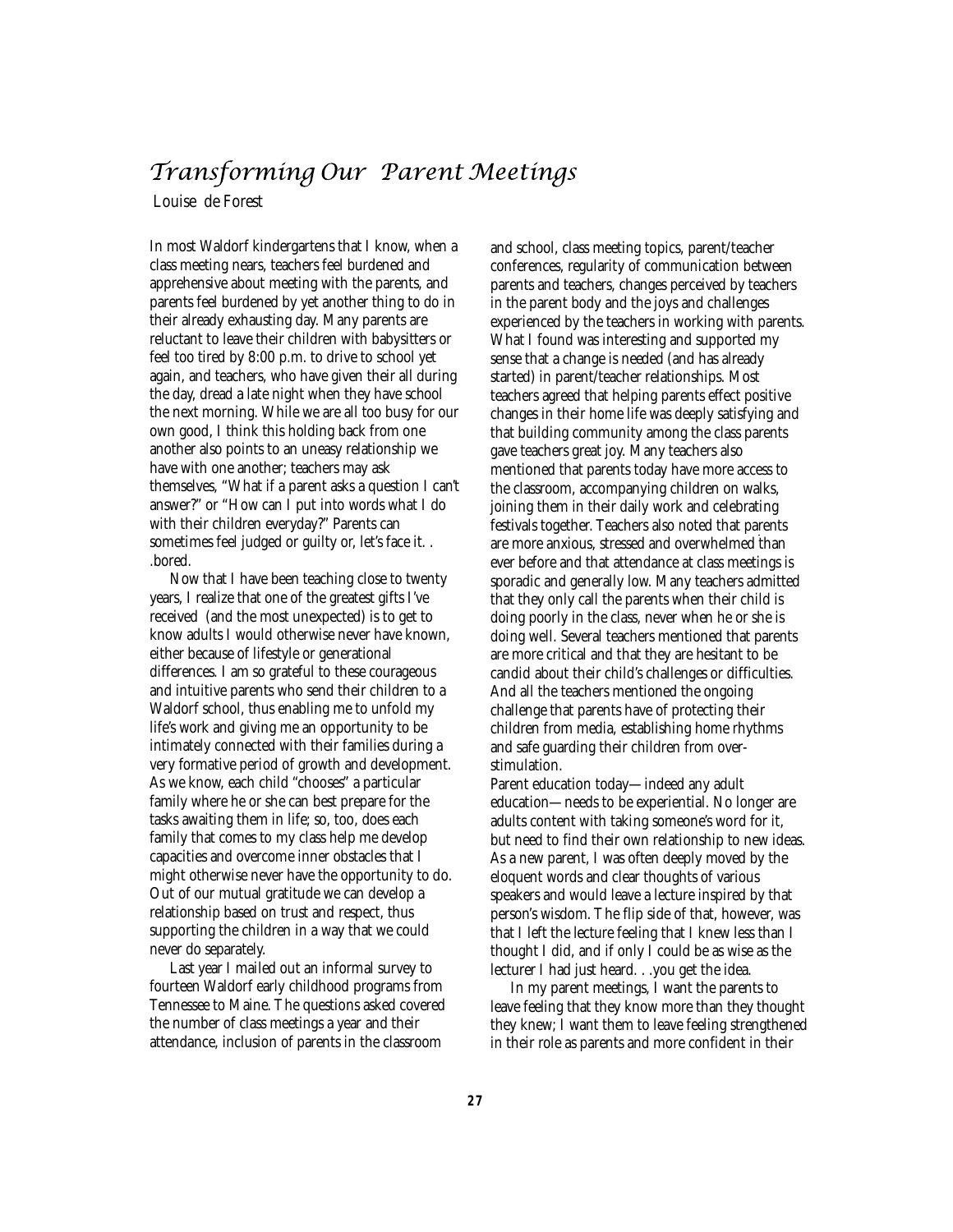understanding of their child. I strive to create a situation where I can enable parents to have a certain experience and, out of that experience, arrive at their own conclusions. An example of this way of working is what I have come to call the Toy Workshop, developed long before I began my career as a Waldorf teacher. It came from my question, as a parent, about what kind of toys promote healthy play and support the creative imagination of my children.

In my class meeting, I introduce our work together by saying that we are going to play with toys and that the point of our exploring toys is *not* to compare Waldorf toys ("good toys") to "bad toys," but to reach an understanding of the role toys have in determining how satisfied our children are with their play. What are the possibilities and limitations of different kinds of toys? I start our meeting by talking about the receptivity and freshness of children's senses and that it is through their senses that children begin to form a relationship with the world. I then have the parents close their eyes, and I pass around natural and man-made articles, asking parents to try not to identify the object but to feel it, smell it, etc. What feels good in your hand? What wants to be held? And what feels too hard or too cold? I pass around plastic and wool toys, pine cones, shells, dolls, stones—anything that is an interesting tactile experience. The parents quietly pass things to each other around the circle, without commenting on them, and, as they finish, I place the objects in the center of our circle. Parents then open their eyes, and I ask them to comment on their experience. Were there surprises? Were there unpleasant sense impressions? (You may be surprised to find that some of the Waldorf toys are not as sense friendly as you thought!) What felt especially good?

I then divide the parents into groups of four to five (separating couples), and then send them (ideally) into different classrooms. In each room, there is a covered pile of toys. I try to make a fairly typical assortment of plastic and more natural toys—what one would possibly find in an average toy chest at home (so there are some broken toys, mismatched toys, etc.). In one pile, I put plastic, mainstream toys and, in the other pile, I put toys from my classroom. Ideally, these piles should be in different rooms. I ask the groups to create a story

line out of what they find in their pile and to play it, using the toys available to them. It is important to let them know that I am not interested in what their story line is: that they are not going to have to repeat the story afterwards. What I am interested in is how they carry the story through the toys they have. They then have fifteen to twenty minutes to play in their groups, and I go from one group to the other, keeping them on track. As we all know, when adults get together, we tend to be chatty, and my job is to be sure that they are not talking about their children or their week-end plans but are focused on bringing their stories into form. Sometimes, especially with the more formed toys, play ends earlier than the allotted fifteen minutes, but I ask them to keep going until the time is finished. They then take apart what they have created, cover the pile again and go the other room and do the same thing all over again, but with another type of toy. After fifteen to twenty minutes, we cover everything up again, come together in our circle, and I ask them what their experience was. I have done this experiment with hundreds of people many of them not involved with Waldorf education, and the results have always been the same. The "Toys-R-Us" type of toy results in more difficulty carrying a story line and invariably ends in more violent, louder and more destructive play. I find that all I have to do is ask the questions, and the parents, out of their own experience, discover that the more fixed the form of the toy, the harder it is to sustain the imagination. After we have had a discussion, I then speak about the image of the human being, and we compare several types of toys depicting the human being. Which is stronger: the plastic day-glo colored Hulk or the simple prince table puppet my son was given for his birthday by his kindergarten teacher? Which is more feminine: Barbie or a princess marionette? Which is more human: the transformer or the little knot doll? I speak very little during this part; I just pose the questions and let the parents arrive at their own conclusions. Again, I reiterate, this is *not* about good vs. bad toys; it is about being more conscious about what we bring into our homes and how we give an opportunity to our children to express themselves fully and creatively through what they play with. Usually by the next day, I have bags of discarded toys! The parents have formed a bond through their work together, and the community we teachers strive to create among the parents has been strengthened.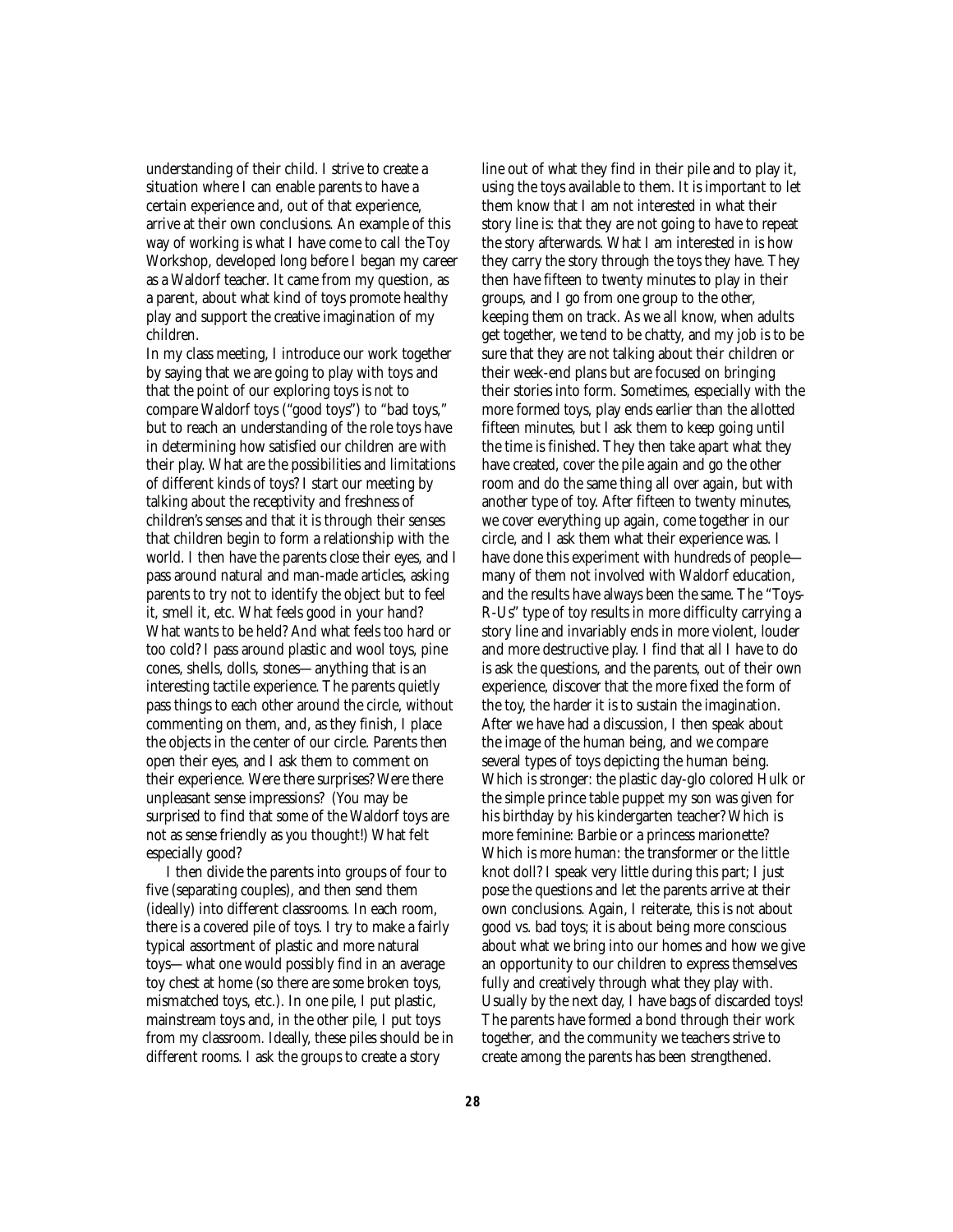So, for your class meetings, find a topic of interest, and then see how you can turn it into an experience, with the parents as active participants. You and they will have a wonderful time!

*Louise de Forest recently joined the board of WECAN. She will be taking a sabbatical from her many years of kindergarten work at Green Meadow Waldorf School next year.*

## WECAN Survey Collated by Stephen Spitalny

In January 2004, WECAN sent a survey to all of its member groups and individuals. Sixty-five surveys were returned with a plethora of information, more information than was possible to summarize. Some of the areas of response had to be left out of this summary. Collating the results was a challenging task since so many written answers to the questions were submitted. So what follows is an attempt to summarize the results and give a flavor of the thoughts behind the answers when possible. Where it is stated "most common age range for Nursery/ Preschool," that signifies "the most common age range only among the programs that responded." Of the many programs that responded, some are early childhood programs connected to or part of a Waldorf school and some are Waldorf home-based kindergarten/preschool programs. Semantics makes summarizing the results challenging, because there are not commonly used names to describe similar programs. What is a preschool as different than a Nursery program, for example? With all the preceding in mind, the following survey results are offered.

Thanks to all the many who responded.

| <b>Approx.</b> Age Ranges<br>in Kindergartens | <b>Number of Programs</b><br><b>Reporting</b> |
|-----------------------------------------------|-----------------------------------------------|
| 3 to 6.5                                      | 22                                            |
| 4 to 6.5                                      | 15                                            |
| 5 to 6.5                                      | 5                                             |
|                                               |                                               |

The most common age range for the kindergartens that responded is a mixed-age group of three- to sixyear-olds.

#### **Nursery/Preschool Age Ranges**

Most start at two-and-a-half or three-years-old and include up to four-and-a-half or five-years-old. Many of the respondents are home-based programs. The most common age range for nursery/preschool is from three- to five-years-old.

Here are some excerpts of written comments collated from the question:

#### *Any comments on how the mixed ages are working for you? If you do nothave mixed ages, any comments on why not? How wide a range seems to work best for you?*

Most who answered this question touted the joys and benefits of mixed-age groups. But the survey was not very clear and precise. There is not a common definition for a mixed-age kindergarten; some consider four years-and-nine-months to six-years-old as a mixed-age group, some think a wider age range is signified.

1. Mixed ages work well. It gives the children a broader developmental group to work within. The older children role model for the younger ones and help them. It feels more like family. The older ones can "revert" and play baby stuff, if they want to.

2. I like the small group (eleven children) with mixed ages. A three-year span works well. In the fall and spring we spend more time outside. The mixed ages seem to interact more outside than inside in their play.

3. We enjoy working with the mixed ages. Some of the younger three-year-olds tend to stay close to the teacher. This works because classes are smaller than some other programs (twelve to sixteen children).

4. We value our mixed-age kindergartens. The children complement each other in their different levels of abilities and give a family feeling to the kindergarten. It also allows a child to be in one classroom for three years.

5. Works very well with careful planning of activities and plenty of time to help younger ones.

6. Mixed-age groups work extremely well. The little ones look up to the older ones and over the course of the two or three years that the children are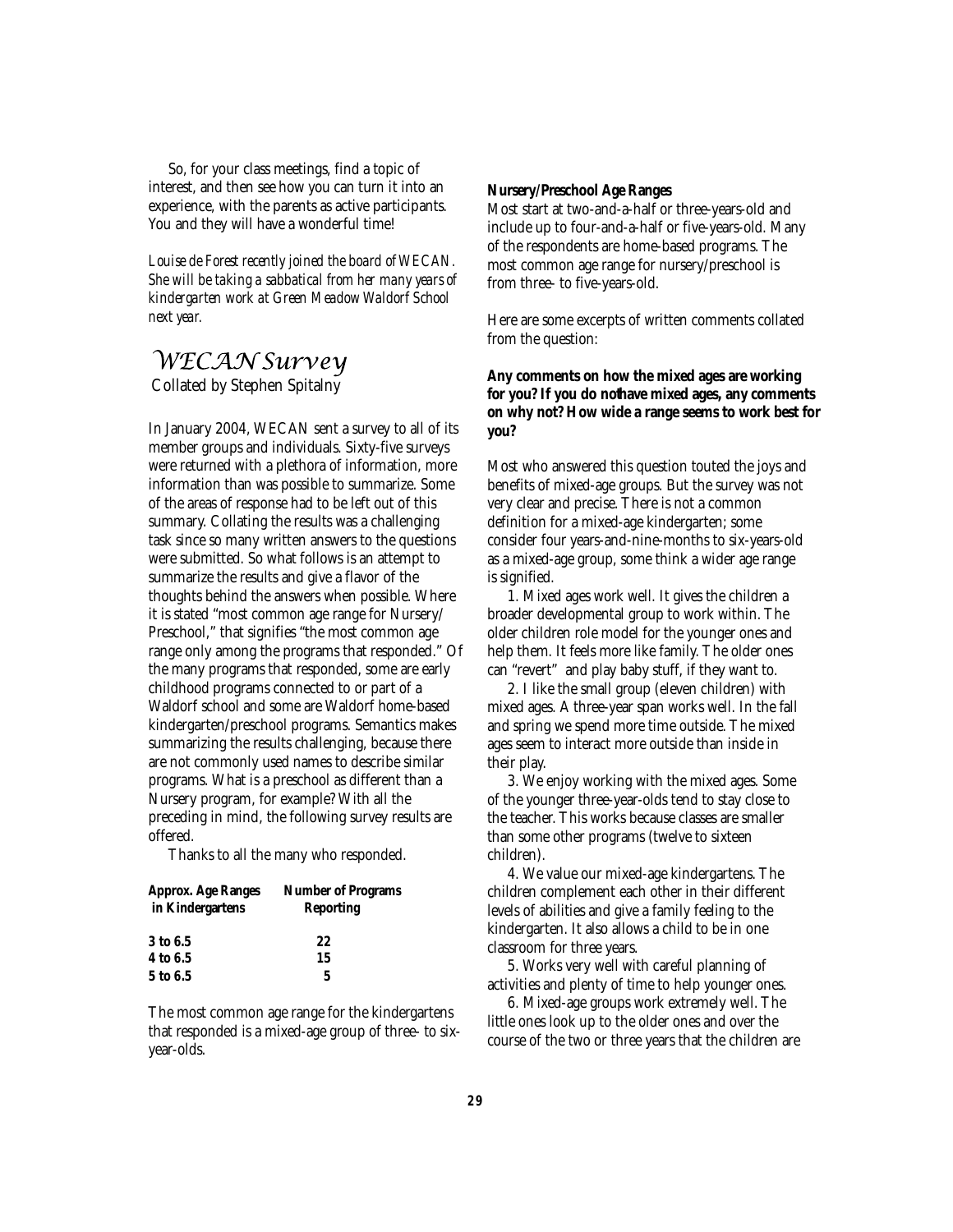here, I see them grow from a busy follower to a confident and patient leader in play and other activities.

7. I love working with the mixed ages! The older children are quite happy to do simple songs and movement with the little ones and later they go into another room for music and movement with only the older ones. Free play is completely interactive.

8. I love mixed-aged classes and have been working with them for seventeen years. This feels so right for the children.

9. We have five classes of three- to six-year-olds with twenty children, a teacher and an assistant. All the teachers enjoy the mixed ages, but find it challenging having more than three three-year-olds.

10. In the small group, it works out very well. We are seeing how the circle activity can become more difficult with more children at wide age ranges in terms of attention, interest, ability and mobility.

11. Mixed ages work very well as long as I have an assistant to work with.

12. Two years, nine months to six years seems to work great. Sometimes the craft project is too complex for the younger ones and it is difficult to find a craft that works with the wide range of ages.

13. We are strong advocates for mixed-age classes. It works wonderfully. We have tried same age groups in the past but love mixed ages. We wouldn't do it any other way.

14. A two-year span seems to work best, although the youngest class mixes with the oldest on many occasions. We have been restricted by space the past few years. Next year we will have more flexibility.

15. It works well to have a separate younger group (three to five) and an older group (four to seven). Part of the preference for the younger group is that parents do not want their young ones in a five-day program. [Ed. The survey doesn't differentiate between five-day and three- or two-day programs.]

16. Last year, I had a kindergarten group ages three to six-and-a-half. I found this was too large a spread. This year we opened a preschool so the kindergarten range was narrower (four-and-a-half to six-and-a-half). I found this easier.

17. A range of no more than two years works best, but the younger the children, the narrower the gap must be.

18. Four-and-a-half to six years works very well. We have requirements for licensing for programs

with younger children that are different than kindergarten age program requirements. They come under two different levels of government. We find children under four-and-a-half can be overwhelmed in the older groups. Also it gives us an opportunity to meet children's specific needs in smaller group. Our preschool is three-and-a-half- to four-and-ahalf-year olds.

Most of the schools that responded offer parent/ child groups of various age ranges of children. Most of the responding programs offer extended care to all ages of the children they serve. Most programs at schools have extended care staff who are either paid hourly (per hour pay ranges from \$7.00 to \$20.00) or on a part-time salary basis with few exceptions.

One unique program for extended care was described as this: "Our extended/after care program is run by parents out of their homes. Three parents have taken three to four children each into their homes for an aftercare program. They pick up from the kindergarten and preschool at 12:00 p.m. Children stay for one hour to five hours (5:00 p.m. is the latest). They serve hot lunch to the children. The financials are separate from the school. Each parent bills the families directly. Fifty to sixty percent of the kindergarteners use aftercare."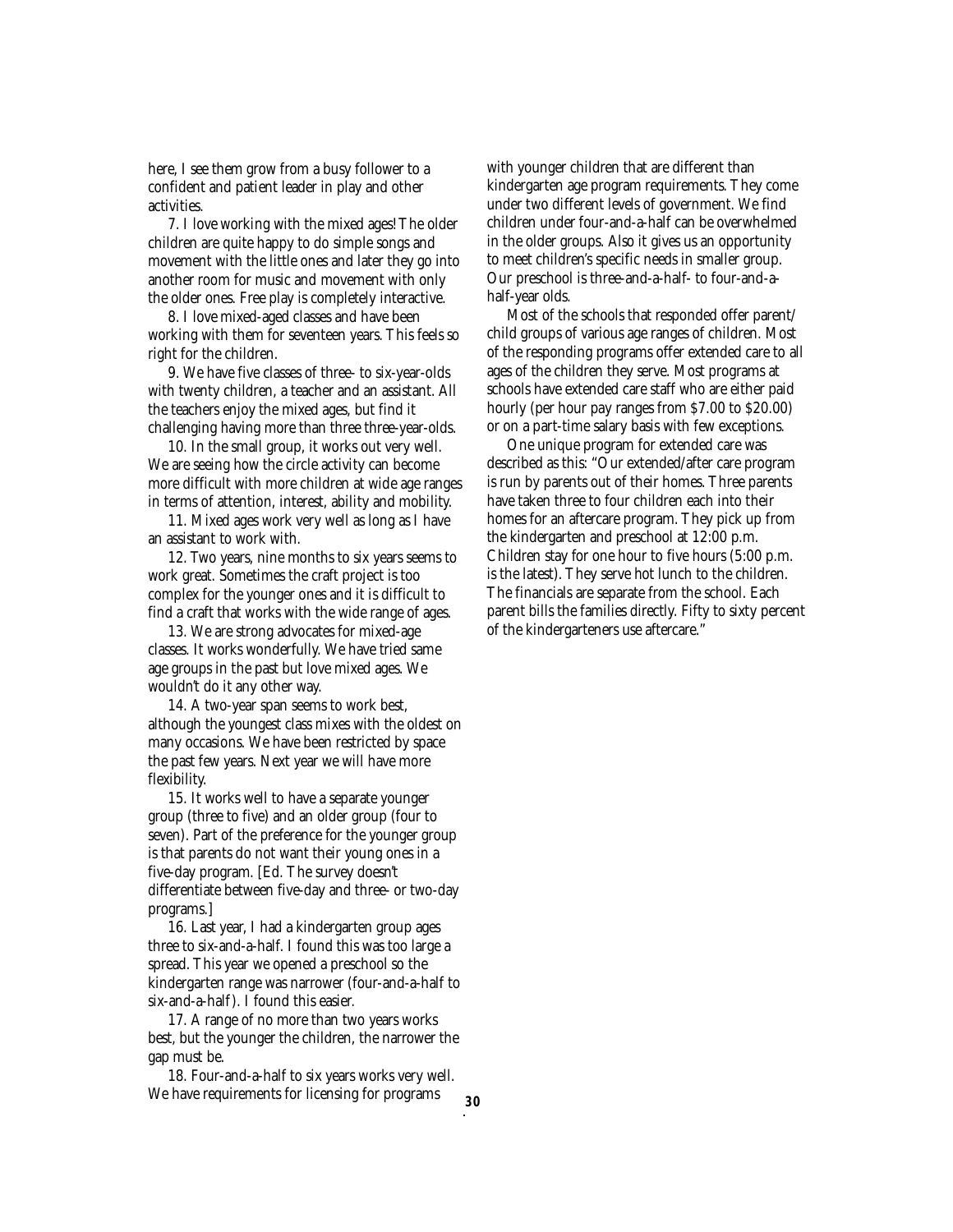## News From China

Tammy Hughes

At the International Kindergarten conference at the Goetheanum, the Waldorf Early Childhood Association of North America and China formed a partnership in order to support the development of Waldorf education in China. We had the great pleasure of meeting face to face with members of WECAN who had so kindly and graciously raised nearly \$3,000 towards the cost of the trip for the Waldorf teachers working in China and to present our work. As an American working in China, it was very meaningful to stand with my American colleagues and my new Chinese colleagues. In our brief presentation, we showed pictures of the Waldorf school in Chengdu and talked about our work that began in the fall of 2004. It was challenging to pick only fourteen pictures to represent our kindergarten, grade school, and adult education work. The presentation included songs from our two cultures, an American repetitive animal song and a Chinese one about a frog. It was a good cultural exchange to teach each other songs. And it was wonderful to be recognized by the individuals working with Waldorf education all over the world. We can now look to the future and work to make this relationship a true partnership. We need much support as our Waldorf school in the far west of China helps the new initiatives and we look to North America for strength in many ways. Deeds small or large are so appreciated. We welcome your ideas on the development of a lively, collaborative relationship.

*Contact Tammy Hughes at* tammyhughes@fastmail.fm waldorfchina@126.com.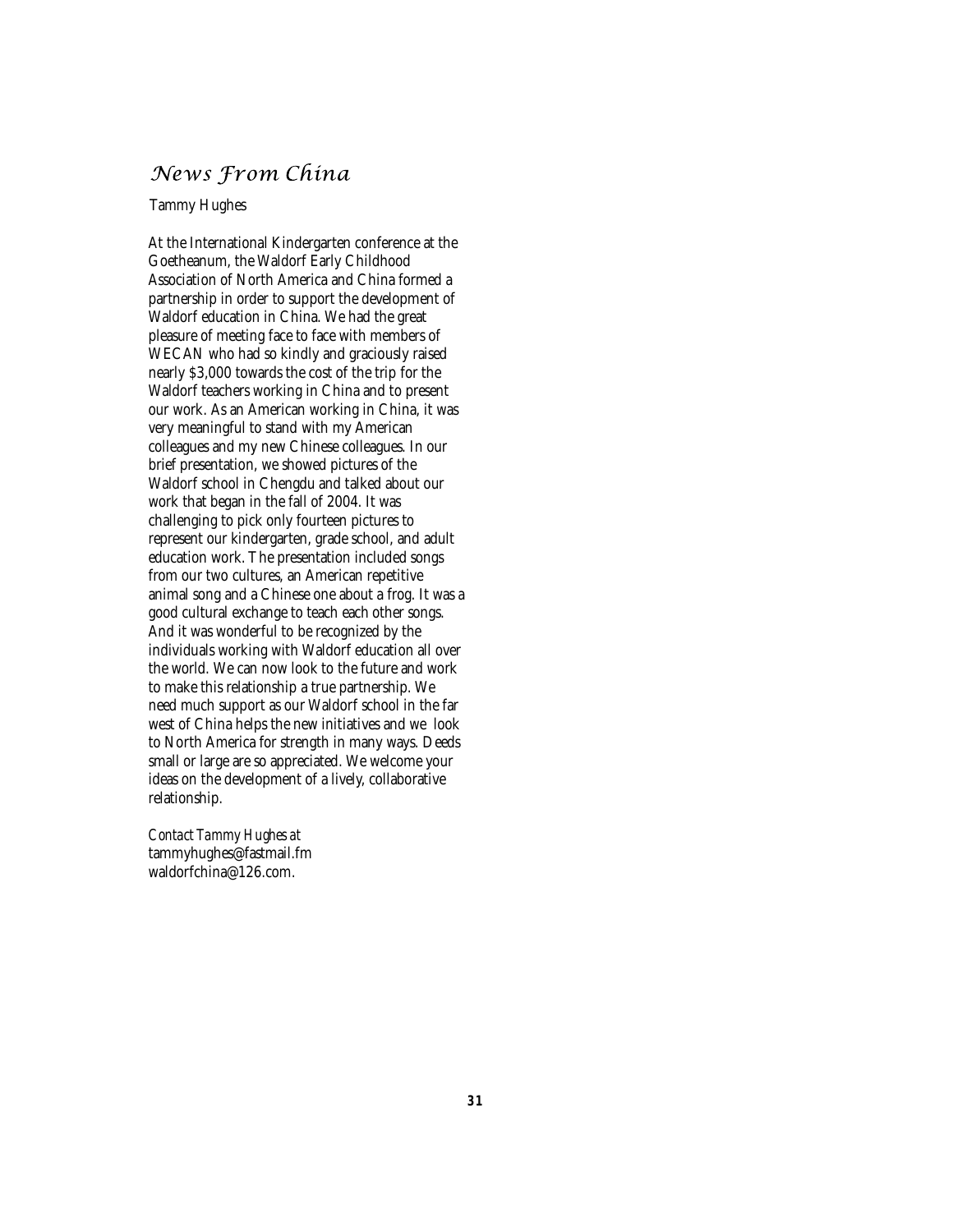## The Fourfold Path to Healing: Working with the laws of nutrition, therapeutics movement and meditation in the art of medicine.

Thomas Cowan, MD, with Sally Fallon and Jaimen McMillan, 2004; New Trends Publishing; 245 pp. Reviewed by Stephen Spitalny

The first time I met Dr. Tom Cowan, he was speaking to a group of teachers and described how a disease is merely the body's healthy response to a situation and that healing is not merely elimination of symptoms. Healing is a transformation or integration of some underlying conditions that the body responded to. That thinking was a breath of fresh air for me.

Thomas Cowan's own path in medical practice underlies the approach he takes in this book that attempts to offer "accurate information and effective advice" for the patient. Dr. Cowan decided to become a doctor after reading Weston Price's *Nutrition and Physical Degeneration*. After his training in family medicine, he began his medical practice twenty years ago. He came to believe the reason long term diseases were so hard to treat was that the wrong medicines were being used. So he turned to alternative approaches and natural remedies including herbs and homeopathy. There were some good results, but still a number of patients did not respond. So he began to think about the mystery of why some get better and some don't and began to think about lifestyles and personalities and many other non-biological factors in the patient's situation. He discovered the work of Rudolf Steiner, which radically affected the way he thought about the human being.

This in-depth book is truly a fourfold look at healing the human being. The healing of the physical body is affected in large part by nutrition. Right diet leads the way here, and Dr. Cowan is indebted to Weston Price for his thoughts on the food we eat. Also included in the book is a chapter on food preparation and recipes. In the realm of the etheric body, or life-force body, healing for Dr. Cowan is especially through natural medicines, homeopathy and herbal extracts. The emotional body, or soul, the part of the human being involved in all sorts of relationship with other human beings and life itself, finds healing through movement and exercise. The fourth realm of the mental body or

spirit can attain health through discovering one's own life purpose on a path of self-observation and meditation. Dr. Cowan stresses the importance of finding a healthy balance and integration between the working of the various bodies of the human being. His goal is "healing on all levels and all of us are moving toward that goal. The wise physician no longer dispenses drugs to treat a catalog of symptoms. She realizes that the medicines she prescribes and the therapies she recommends must be aimed at specific imbalances. She knows that diet, life-style, exercise and the life of the mind must all be addressed for true healing to occur.

Sally Fallon (*Nourishing Traditions*) and Jaimen McMillan (Spacial Dynamics®) were both inspirational and supportive in the writing of this book. Their specialties (diet and nutrition, and movement) are integral in the healing approaches brought by Dr. Cowan in this unique book that attempts to transform our thinking and offer a practical approach to healing. This book is filled with exercises, both physical and mental, descriptions of the processes of various diseases, understandings of particular herbs and remedies, and a plethora of useful information that can build up a wide and deep understanding of the activity of healing. Bravo, Dr. Cowan, for offering a fine resource on all aspects of human healing!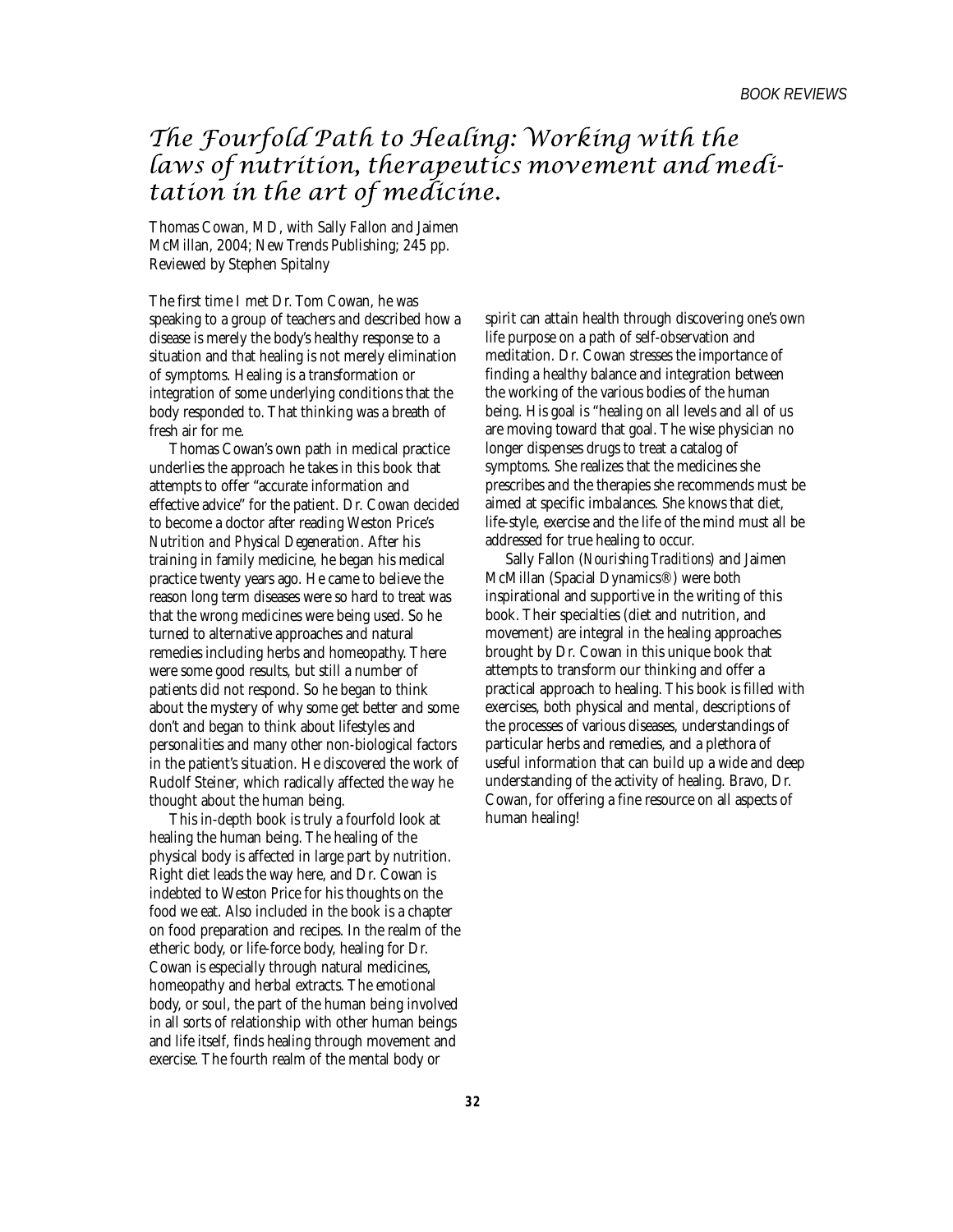## Lilipoh Holistic Wellness Guide Special Edition: New Light on Children's Health

Edited by Wiep de Vries, summer 2004, 52 pages. Reviewed by Stephen Spitalny.

The editors of Lilipoh in cooperation with the Wellness Nurses of the Los Angeles Alliance for Childhood have entrusted Wiep de Vries, an anthroposophic nurse, to edit this new edition. It was originally compiled from suggestions of many doctors and nurses and filled with their many years of medical experience, and now has been revised and updated.

The central section of this wonderful new booklet is a twenty-five page *A to Z Wellness Directory* wherein can be found guidance for all sorts of ailments and accidents that a child might experience. Concise listing of symptoms and basic immediate care are put together with remedy and treatment suggestions. The booklet also includes sections on supporting healthy tooth development, treating fever with homeopathy, whole foods for healthy kids, ADHD as a normal stress response, baby comfort care, and suggestions on the contents of a home health care kit. This booklet is a great resource for families and children's care providers and teachers. It

## The 7 O'Clock Bedtime

**Inda Schaenen,** ReganBooks, an imprint of HarperCollins Publishers, 2001. Reviewed by Nancy Foster.

"Early to bed, early to rise, makes a child healthy, playful, and wise." Thus reads the cover of *The 7 O'Clock Bedtime* by Inda Schaenen. As a Waldorf early childhood teacher, I have heard so many parents bemoan the difficulties of getting their children to bed at night, and I have observed so many tired, cranky children who seem obviously sleep-deprived. In this sensible, funny, poignant, and, above all, helpful book, Inda Schaenen goes beyond anecdotal evidence to present studies that document the sleep requirements of infants and children, and also the results of inadequate sleep. Ms. Schaenen also describes convincingly and enticingly the benefits to the adults of the household is accessible, easy to understand and offers simple remedies that are easily available. One will refer to this guide again and again for down-to-earth help with many types of situations. My only criticism of this fine resource is its format. It is a floppy magazine and likely will not withstand the test of time, and may get lost in a pile of other magazines and papers before it wears out. I hope a more permanent version is published soon because it would be a shame for this *Children's Wellness Guide* to disappear from usefulness. That said, I recommend that every kindergarten and preschool, and every parent thinking in terms of the health of the whole child, purchase this fine resource and put it on your shelf in an easy-to-find location!

when children are put to bed early in the evening. Many parents of toddlers and young children can scarcely remember what it was like to sit down with a good book in the evening, early enough to read without immediately falling asleep; to have peace and quiet in a tidy house; to have time for adult conversation. Yet this author claims to have these opportunities every single night! What is her secret? Ms. Schaenen is uncompromising in giving priority to her children's need for enough sleep, so that they can face the world each morning with strength, calm, and energy for the day ahead, and go to sleep peacefully each night before they fall apart physically and emotionally. This priority dictates the way she organizes the daily life of the family, and affects every part of the day. In a wonderfully undogmatic and practical way, she makes suggestions that can be adapted to a particular family's situation. She touches on almost every aspect of family life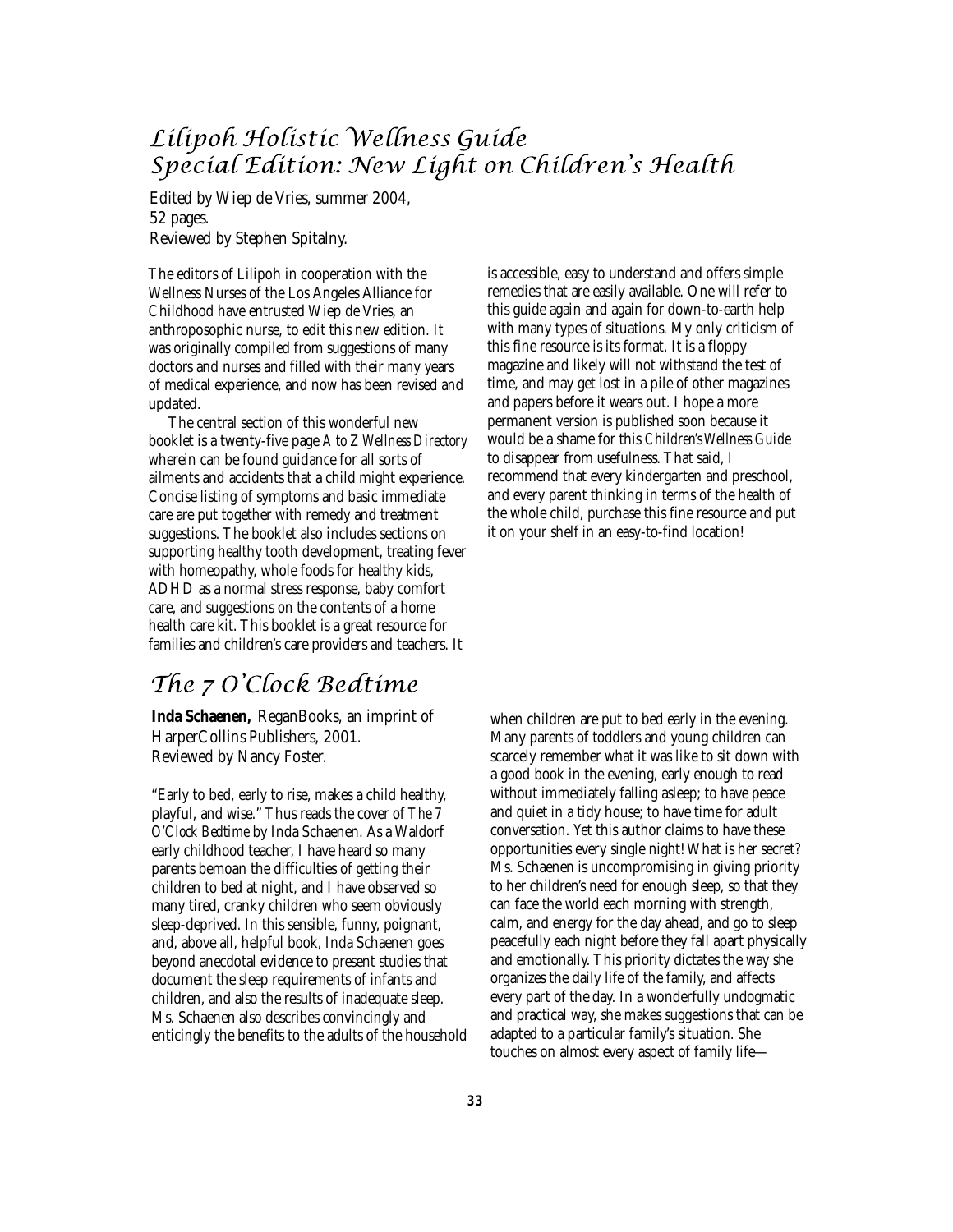working parents, children of different ages, special occasions, naptime, snacks, homework, after-school activities (keep them to a minimum!), outdoor play, story time, and meals. Through sharing her own trials and learning experiences as a new parent, Ms. Schaenen helps the reader to see that changes can be made even if a difficult pattern has already been established. She is encouraging without promising the impossible; even she, it seems, can have a bad day now and then!

The approach offered by this author is very much congruent with the ideals of Waldorf early childhood education. She advocates a daily rhythm which is attuned to the physical, social, and emotional needs of the child, and points out the essential role of adult responsibility in setting priorities and ensuring, lovingly and firmly, that the rhythm is followed and expectations are met.

Unfortunately, the book's cover design leaves something to be desired; nevertheless I recommend the book with wholehearted enthusiasm. The only part I cannot vouch for in the same spirit is the

section of recipes for quick family dinners. I tried out only one of them, but I am afraid it was not a big hit at our house. Other than that, I can only say: do read this book yourselves and make it known to parents of young children. It is most worthwhile.

## Fly on the Wall

The conversation began with, "You're not the boss of me!" Next child: "Marianne is the boss of the whole school." "No, Ms. Bishop (the administrator) is the boss." "No, the man upstairs is the boss." "I don't even know the man upstairs. Who is that?" "God, our heavenly father." "Who is our heavenly father?" "Jesus." Finally, "Jesus is a bad word."

I had to smile at the innocent denominational diversity within our little classroom!

*Marianne via Cynthia Aldinger*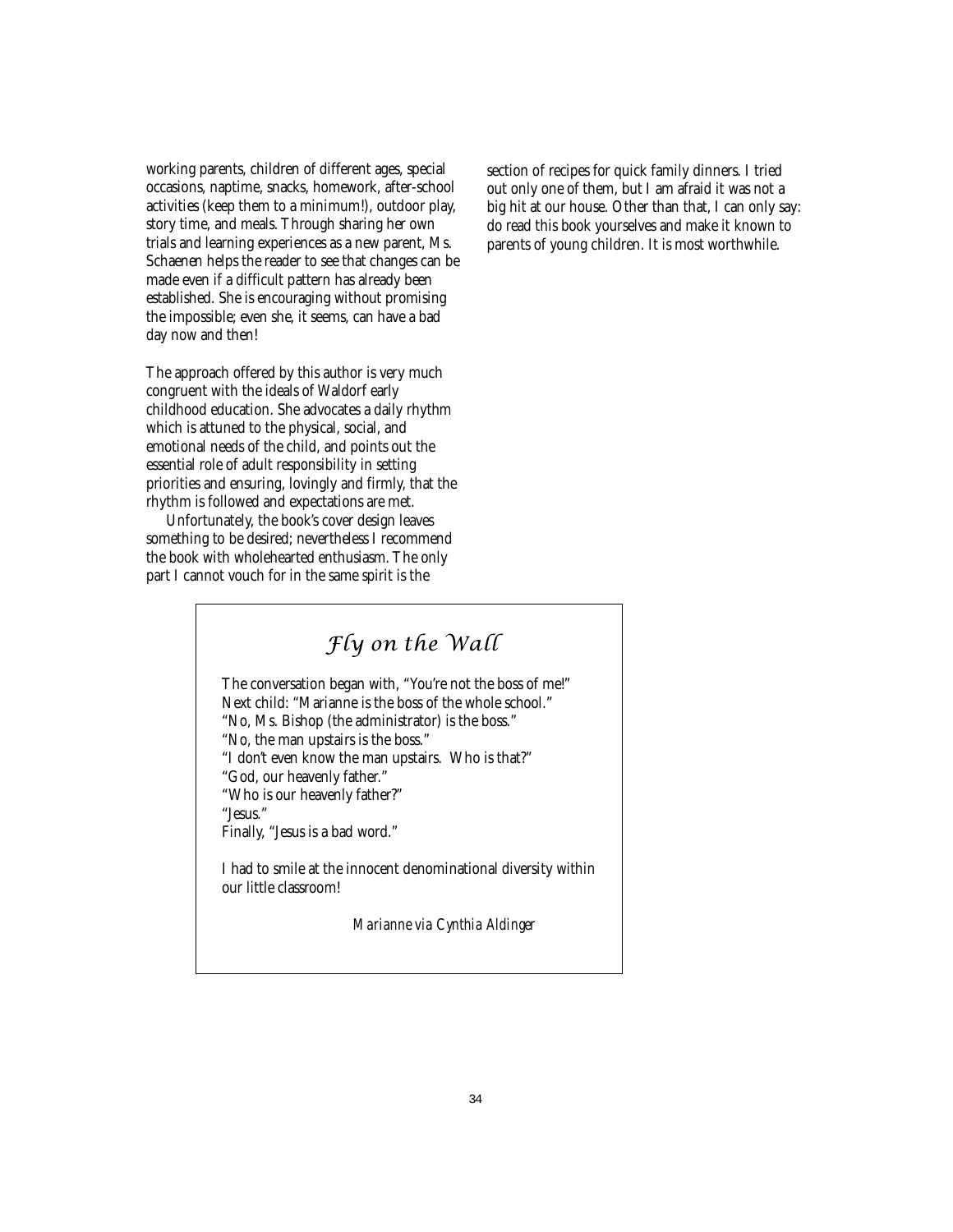## Calendar of Events

#### *Conferences, Workshops and Summer Courses*

**Our Children and What They Tell Us** , Logos Foundation Public Conference, June 20-24, 2005 at Sunbridge College, Chestnut Ridge, NY, with Georg Kuhlewind and adjunct faculty include Gregor Simon-Macdonald (Inner Work), Linda Garafallou (Massage), and Will Crane (Spacial Dynamics®), \$495. The new generation of children includes many who bring special gifts and unusual constitutions. How do we recognize and meet these unique and wonderful children? This course is for caregivers, parents and teachers of children from birth through the early grades. Topics include phenomenology, attention, the child's developing separation experience, the inner work of the caregiver, Spacial Dynamics®, and principles of Hauschka massage. Practical exercises and meditative activity will both be practiced as tools for working with children. This is the first of an optional three-part series with weekends in the fall 2005 and spring 2006. Georg Kühlewind is the founder of the Logos Foundation, an international institute for the promotion of developmentally appropriate child rearing and education. Contact: Matt Burns, 845-425-0055 ext. 24, mburns@sunbridge.edu.

**Summer Eurythmy Week** , June 19–24, 2005, Eurythmy Spring Valley, Chestnut Ridge, NY, with Jennifer Kleinbach and Annelies Davidson, \$400. One-week immersion in the art of eurythmy and is open to all. Sculpture sessions will accompany our work with tone and speech eurythmy each day. Contact: 845-352-5020, ext. 13.

**Fundamentals of the Waldorf Kindergarten** , June 26-July 1, 2005 with Stephen Spitalny and Cynthia Lambert at the Rudolf Steiner College. Beginning with the exploration of early childhood development, the course will look at the basic ideas and activities of the Waldorf kindergarten. Contact: 916-961-8727, www.steinercollege.edu.

**Therapeutic Art of Nursery Rhymes for Circle and Puppetry** , July 4-8, 2005 with Nancy Blanning, therapist and early childhood teacher trainer, and Suzanne Down, Juniper Tree School of Story and Puppetry Arts, at the Rudolf Steiner Institute in Vermont. Explore the nursery rhymes as therapeutic inspiration to circle work and story time with puppets. What lives in their rhythm, repetition, gesture and movement, and story voice work brings harmonious breathing and soul healing to the children. Contact: Rudolf Steiner Institute, 800-774- 5191, registrar@steinerinstitute.org

**World Citizen: The Child from Birth to Seven,** LifeWays workshop at Rudolf Steiner Institute in Vermont, July 10- 22, 2005, with Susan Silverio and Cynthia Aldinger. A two-week course on early childhood development with inspiring content in an inspiring place and an opportunity to meet the new East Coast LifeWays Program Director, Susan Silverio. Contact: Rudolf Steiner Institute, 800- 774-5191, registrar@steinerinstitute.org.

#### **Spiritual Embryology: The Human Being Between**

**Heaven and Earth** at the Rudolf Steiner Institute in Vermont, July 10-16. One-week intensive with Jap van der Wal exploring the developing human embryo. Learn to "read" the act of incarnation through biology and biography, heredity and evolution, microcosm and macrocosm. Accompanied by eurythmy with Rachel Ross. Contact: Rudolf Steiner Institute, 800-774-5191, registrar@steinerinstitute.org.

**The Child in the First Three Years** , a one- or two-week audit course, July 11-15 and 18-22, 2005 at the Sophia's Hearth Family Center, Keene, NH. Week One with Susan Weber and Jane Swain from Sophia's Hearth; Week Two with Carol Pinto of RIE (Resources for Infant Educarers) and Helle Heckmann from Nøkken, Denmark. Contact: 603-357-3755, info@sophiashearth.org.

**Introduction to the Waldorf Kindergarten** , August 1–5, 2005, at Sunbridge College, Chestnut Ridge, NY. Oneweek course, open to all, \$510, including materials. Connie Manson, Celia Riahi and Patricia Rubano will offer presentations, discussions, handwork, crafts, and music as an introduction to the ideals and practical details of a Waldorf kindergarten. Underlying all the course activities, as in the kindergarten itself, is the image of body, soul, and spirit developing harmoniously together. Contact: Matt Burns, 845-425-0055 ext. 24, mburns@sunbridge.edu.

**Spiritual and Practical Nurturing for the Young Child** , August 10-13, 2005 with Nancy Jewel Poer, Lauren Hickman, Susan Johnson, M.D., Uwe Stave, M.D. at the Rudolf Steiner College, Fair Oaks, CA. This course will combine the spiritual insight into child development with practical care for the infant and young child. Contact: 916-961-8727, www.steinercollege.edu.

**I and Thou: Forging the Chalice of Colleagueship: Annual Associationof Waldorf Schools Teacher's Conference**, August 7-10, 2005. How do we build upon our encounters with one another on our path to selfknowledge? How can we work to develop a College of Teachers and collaborate with spiritual beings who seek to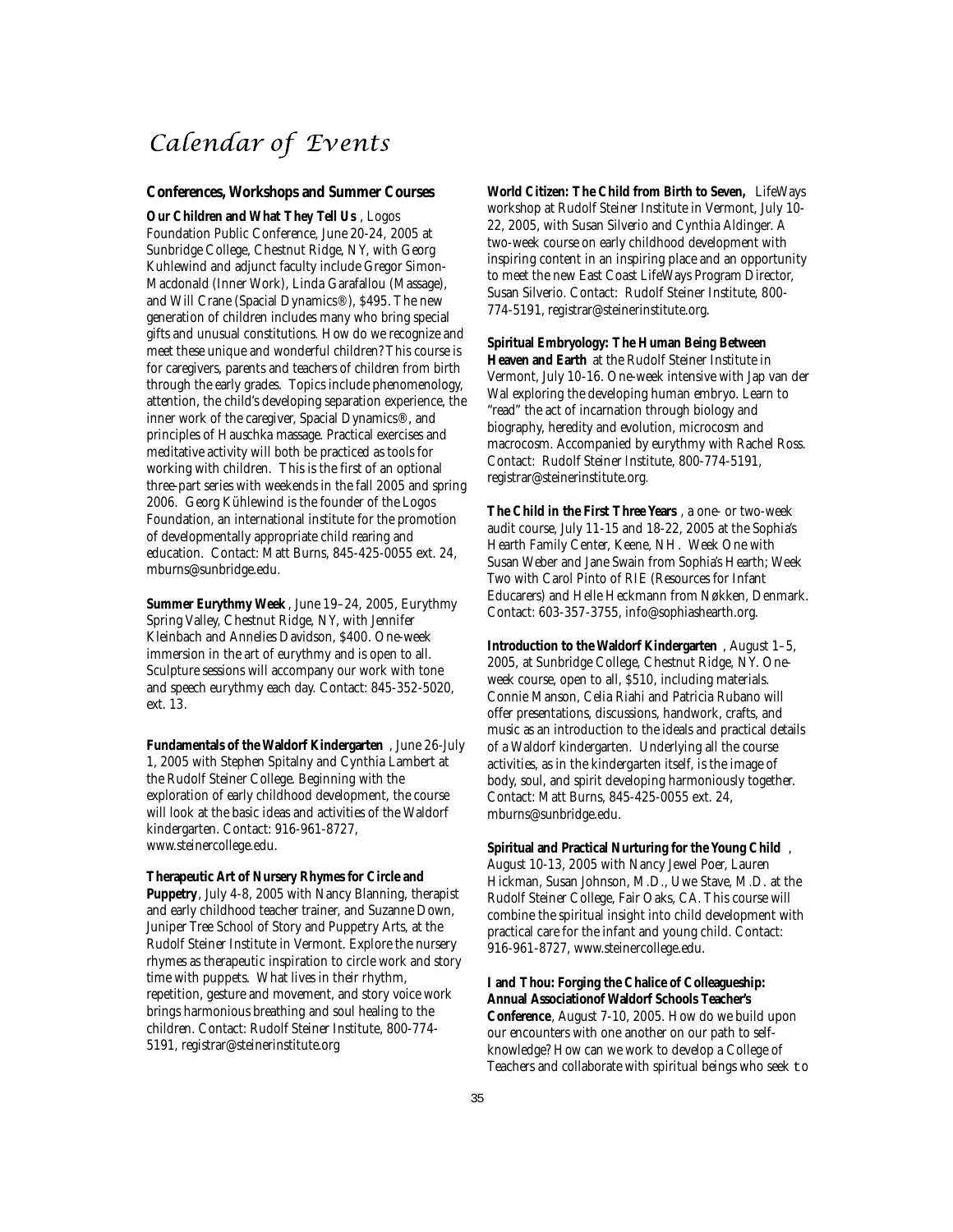help us? Keynote speaker: Christof Wiechert, leader of the Pedagogical Section at the Goetheanum. Hosted by the Rudolf Steiner School of Ann Arbor, Michigan. Contact AWSNA at 612-870-8310 or at www.awsna.org for online registration

**Parents and Children Together** , preliminary date November 12-13, 2005, at Camp Glen Brook, Marlborough, NH. A conference for those interested in parent-child work with experienced practitioners, indepth workshops, keynote talk; Sophia's Hearth Family Center, Keene, NH. Contact: 603-357-3755, info@sophiashearth.org.

#### *Training Programs*

**Wisconsin LifeWays (North America Child) Caretanideate Human Development Training** Open to 5:124, 2005, with Cymthia Aldinger, Mary Schunentum s with ne Mowm, m and other LifeWays staff, East Troy and Milwaukee of one year of teaching experience. For more LiffeWays Centers and MattchaehEigle45Agr26u00651, ext. Destitutter Starting rounds burdu training group for childcare providers in homes and centers, pre-school teachers in homes, parent-child group leaders, and parents. This certificate training is comprised of two summer sessions with an autumn and a spring weekend in between and mentor-supported independent study. Contact: Cynthia Aldinger, 262-560-9695, ck.aldinger@sbcglobal.net. **Sunbridge College Part-Time Early Childhood Teacher Education**. New program begins June 2006. A two-year, part-time program, with three week courses each summer for three summers,plus a week

**The Child in the First Three Years** , a fourteen-month, part-time training course with the first summer module beginning July 11-22, 2005. Week One with Susan Weber and Jane Swain from Sophia's Hearth; Week Two with Carol Pinto of RIE (Resources for Infant Educarers) and Helle Heckmann from Nøkken, Denmark Sophia's Hearth Family Center, Keene, NH; a course for those interested in an in-depth study of the child and family from pregnancy through the third year of the child's life that includes a thoughtful study of the physical, cognitive, emotional and spiritual growth of the child in the context of his family including artistic work, child development working out of the foundations of anthroposophy and Waldorf education, complemented by the work of Emmi Pikler and Magda Gerber. Contact: Sophia's Hearth Family Center, 603-357-3755, info@sophiashearth.org.

**LifeWays North America Early Childhood Training**, October 22-28, 2005, with Cynthia Aldinger, Rena **Service Teacher Training.**New program begins in Osmer, Suzanne Down, Trisha Lambert, Rosario Villasana-Ruiz and others at the Rudolf Steiner College, July 2005. Two-year, part-time training designed for Fair Oaks, California. Starting our second training group classroom experience. Three weeks in summer, one for childcare providers in homes and centers, pre-school week in fall and one week in spring for two years. teachers in homes, parent-child group leaders, and (thirteen weeks total) Call 916-961-8727 to apply.parents. This certificate training is comprised of one week in the autumn, one week in the spring and two weeks in the summer with mentor-supported Independent Study. Contact: Rudolf Steiner College, 916-961-8727, rsc@steinercollege.edu. those with one year of Waldorf early childhood

#### *Puppetry Events, Workshops and Courses*

**Therapeutic Puppetry Weekend Workshop: The Curative Clock and the Healing Art of Puppetry** , June 24-26, 2005 with Adola McWilliam, Master Curative teacher trainer, co-founder of Ita Wegman Association and Glenora Camphill Farm, and Suzanne Down of the Juniper Tree School of Story and Puppetry Arts. Explore the Curative Clock, the twelve human conditions influenced by the Zodiac with practical therapeutic puppetry indications and practice for four of the conditions: the thin-skinned, thick-skinned, autistic, and encephalitic. Puppet making included. Contact: Suzanne Down, 1-888-688-7333, suzanne@junipertreepuppets.com.

**Juniper Tree School of Story and Puppetry Arts: New East Coast Training** beginning July 11-21, 2005 with Suzanne Down, in Keene, NH. A new training series will begin this summer. Part one of three summer intensives. Will focus on pedagogical puppetry, focusing on early childhood puppetry indications birth to nine and practice. Contact: Suzanne Down, toll free 1-888-688- 7333, suzanne@junipertreepuppets.com.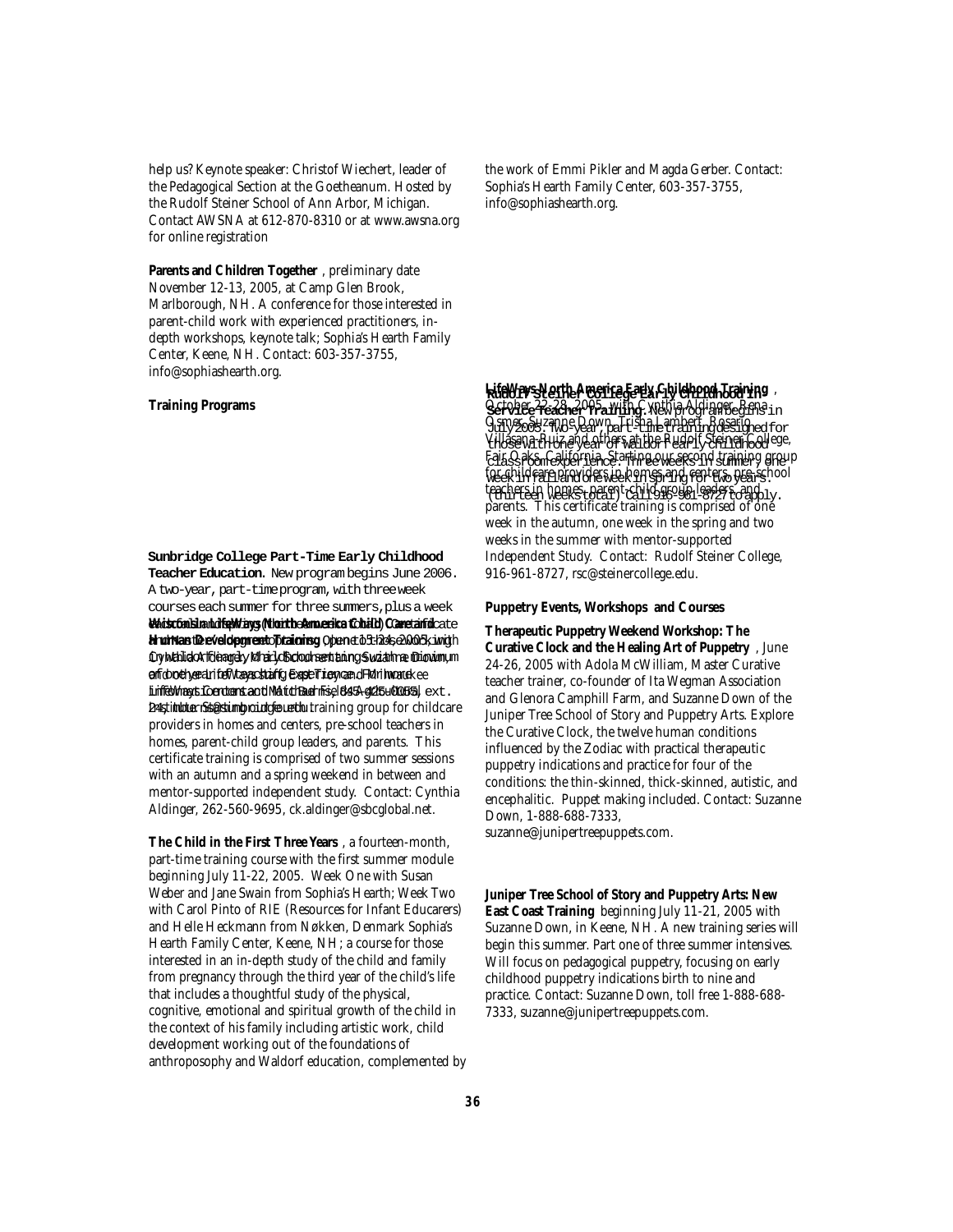**Juniper Tree School of Story and Puppetry Arts: New North California Training** beginning July 28-August 7, 2005, with Suzanne Down, Sacramento, CA. See description and contact information above.

**Juniper Tree School of Story and Puppetry Arts: New South California Training** , beginning August 10-20, 2005, with Suzanne Down, Highland Hall School, Los Angeles, CA. See description and contact information above.

**LifeWays Puppetry and Speech Development Workshop**, September 23-25, 2005, with Suzanne Down, Cynthia Aldinger, Mary Schunemann, at the Wisconsin LifeWays Centers on the development of speech and puppetry for the young child. Contact: Cynthia Aldinger, 262-560-9695, ck.aldinger@sbcglobal.net.

**Third International Puppets for Peace Day** , Sept. 29, 2005, worldwide. Join an ever- widening circle of puppet friends around the world offering a puppet show on the same day to honor cultural diversity, transform for the good, or bring healthy positive energy through the joy of a story. Together we can bring light to the world energy. Contact: Suzanne Down with your story and venue information, suzanne@junipertreepuppets.com.

**New York State Regional Early Childhood Puppetry Intensive**, Oct. 15-16, 2005, with Suzanne Down, location TBA. Explore telling stories with several types of puppets suitable for the young child and create a magical rod puppet storyteller. We will also work on what makes this amazing kind of puppet come to life with a healing artistry. Contact: Suzanne Down, 1-888-688-7333.

**Massachusetts Regional Early Childhood Puppetry**

**Intensive**, Oct. 22-23, 2005 with Suzanne Down, location TBA. See above description and contact information.

**Washington Regional Early Childhood Puppetry Intensive**, Oct. 29-30, 2005 with Suzanne Down, location TBA. See above description and contact information.

**Second Annual Oregon Regional Early Childhood Puppetry Intensive: Therapeutic Art of Nursery Rhymes and Puppetry** with focus on the Magical Rod Puppet, Nov. 5-6, 2005 with Suzanne Down, location TBA. What makes the nursery rhymes so therapeutic is the rhythm, repetition, and archetype of gesture and movement. Join us to delve deeply into this profound world of consonants, vowels, and breathing. We will

create a nursery rhyme rod puppet storyteller puppet and learn to enliven him with healing movement and verse for the children. Contact: Suzanne Down, 1-888 688-7333.

**Master Class in Marionette Artistry and Archetype** , Nov. 12-13, 2005 with Suzanne Down, in San Francisco, CA. This weekend class is for people with experience in the marionette work. Our focus will be to work deeply into the ensoulment process using spiritual archetypes as our guide to gesture, movement, relationship, and choreography. You may bring your own marionettes to work with. Contact: Suzanne Down, 1-888 688-7333, suzanne@junipertreepuppets.scom.

### *Announcements*

Anyone interested in participating in a survey on the effects of puppetry on the etheric body please contact: Joyce Anderson, eleda@panax.com.

*Classified Advertisement*

**Maple Ridge Sheep Farm:** Natural colored wool batts and rovings for felt or stuffing. Machine washable sheepskins, wonderful infant and toddler sleep mats. Maple Ridge Sheep Farm. 802-728-3081. www.mrsf.com.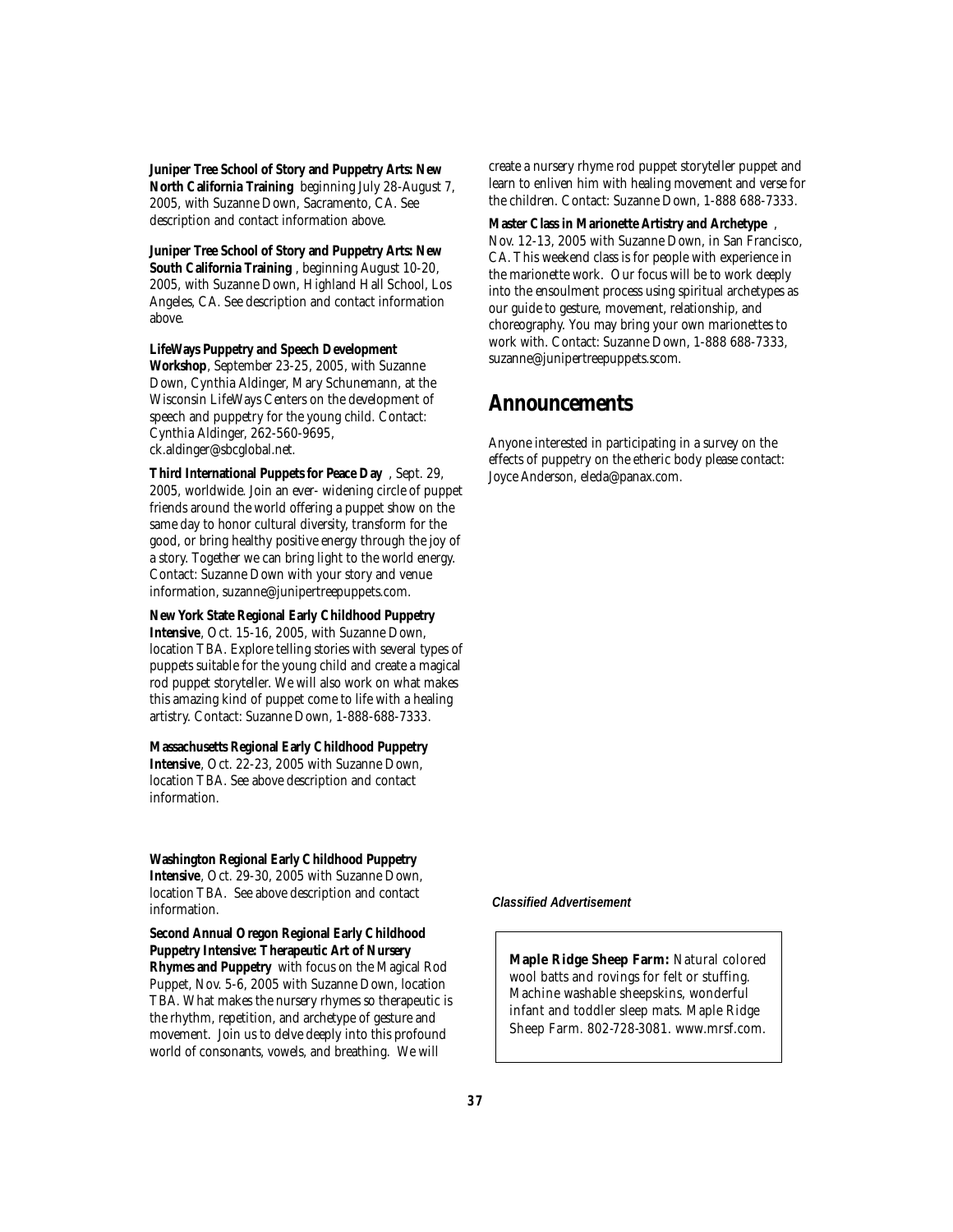Editor: Stephen Spitalny Editorial Advisors: Susan Howard Barbara Klocek Managing Editor: Lydia Roberson Administrator: Melissa Lyons Copy Editor: Sandy Milczarek Cover Art: Michael Howard Art Work: Erika Merkling Production: Frank Costantino Graphic Artist: Pamela Weidel

#### *Special Thanks*

We would like to thank everyone who contributed articles for this issue directly, or indirectly through other publications.

Past issues of *Gateways* are available online with many articles posted at http://www.waldorflibrary.org/gateways.html. The most recent issues will not be posted online. Hard copies of current issues and back issues can be ordered from WECAN.

#### *Seeking Your Contributions*

\*Articles based on your experiences, observations or research.

\*Practical activities such as stories, circle times and crafts.

\*Book reviews of books that are resources for our work as early childhood educators.

\*Reviews of books that support our work.

\*Articles about or interviews with the elders in the Waldorf early childhood movement.

\*Websites that support early childhood work.

\*Your comments and questions about *Gateways* and past contents.

Annual individual membership, which includes subscription, is \$30. Deadlines for articles and advertisements are September 15 and March 15. It is preferable that articles be sent on disk or emailed as an attachment to publications@waldorfearlychildhood.org

*Gateways* is published twice yearly by the Waldorf Early Childhood Association of North America, 285 Hungry Hollow Road, Spring Valley, New York, 10977. Telephone (845) 352-1690, Fax (845) 352-1695.